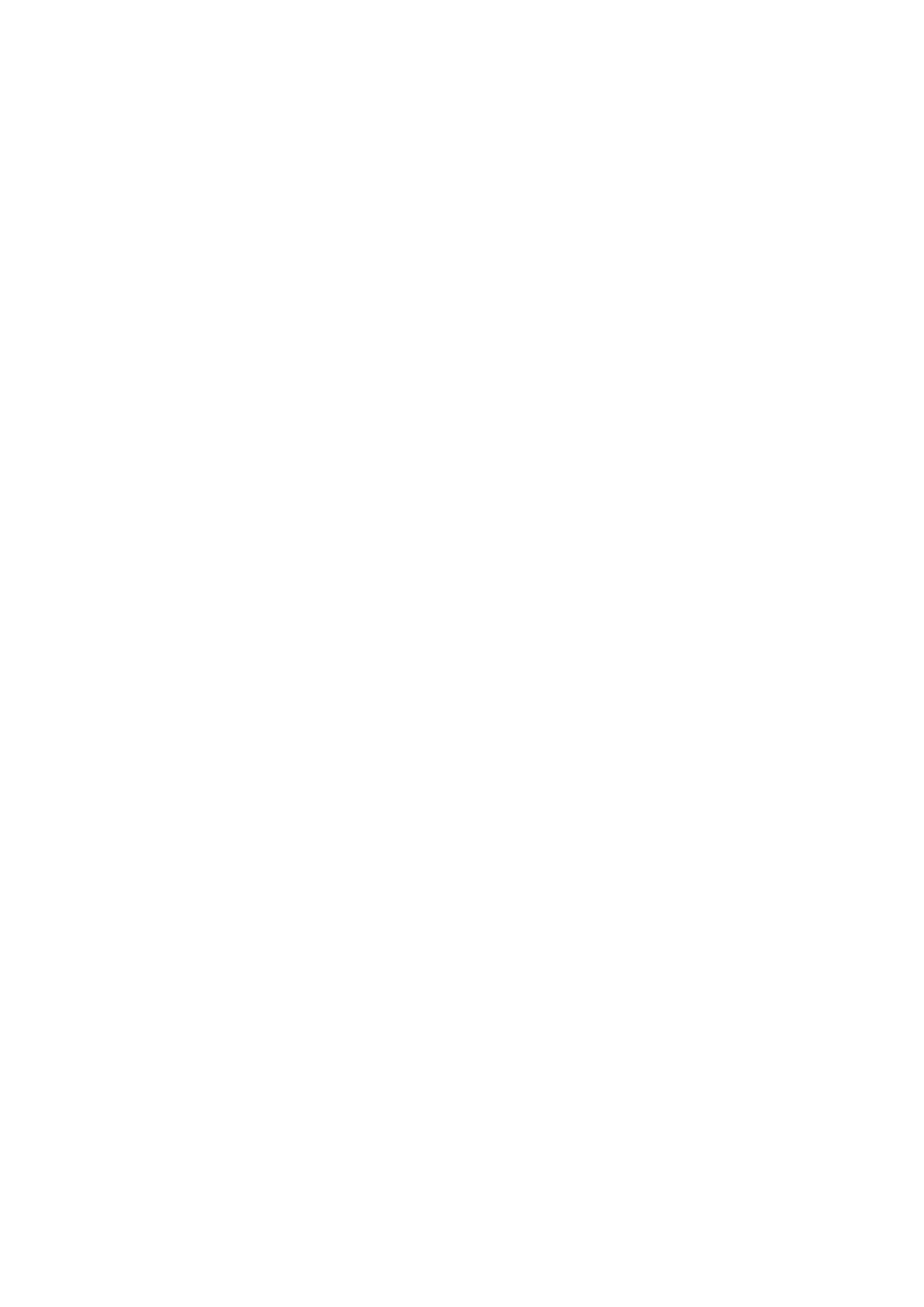## <span id="page-2-0"></span>**Contents**

| 1.1        |                                                                       |    |  |  |  |
|------------|-----------------------------------------------------------------------|----|--|--|--|
| 1.2        |                                                                       |    |  |  |  |
| 1.3        |                                                                       |    |  |  |  |
| 1.4        |                                                                       |    |  |  |  |
| 1.5        |                                                                       |    |  |  |  |
| 1.6        |                                                                       |    |  |  |  |
|            |                                                                       |    |  |  |  |
| 2.1        |                                                                       |    |  |  |  |
|            |                                                                       |    |  |  |  |
|            |                                                                       |    |  |  |  |
| 3.1        |                                                                       |    |  |  |  |
|            |                                                                       |    |  |  |  |
| 4.1        |                                                                       |    |  |  |  |
| 4.2        |                                                                       |    |  |  |  |
| 4.3        |                                                                       |    |  |  |  |
| 4.4        |                                                                       |    |  |  |  |
| 4.5        |                                                                       |    |  |  |  |
| 4.6        |                                                                       |    |  |  |  |
| 4.7        |                                                                       |    |  |  |  |
|            |                                                                       |    |  |  |  |
| 5.1        |                                                                       |    |  |  |  |
| 5.2        |                                                                       |    |  |  |  |
| 5.3        |                                                                       |    |  |  |  |
|            |                                                                       |    |  |  |  |
|            | <b>Examination procedures </b>                                        | 24 |  |  |  |
| 6.1        |                                                                       |    |  |  |  |
| 6.2<br>6.3 |                                                                       |    |  |  |  |
| 6.4        |                                                                       |    |  |  |  |
| 6.5        |                                                                       |    |  |  |  |
| 6.6        | Off-campus secondary examination arrangements for internal students27 |    |  |  |  |
| 6.7        |                                                                       |    |  |  |  |
|            |                                                                       |    |  |  |  |
| 7.1        |                                                                       |    |  |  |  |
| 7.2        |                                                                       |    |  |  |  |
| 7.3        |                                                                       |    |  |  |  |
| 7.4        |                                                                       |    |  |  |  |
| 7.5        |                                                                       |    |  |  |  |
| 7.6        |                                                                       |    |  |  |  |
| 7.7        |                                                                       |    |  |  |  |
| 7.8        |                                                                       |    |  |  |  |
| 7.9        |                                                                       |    |  |  |  |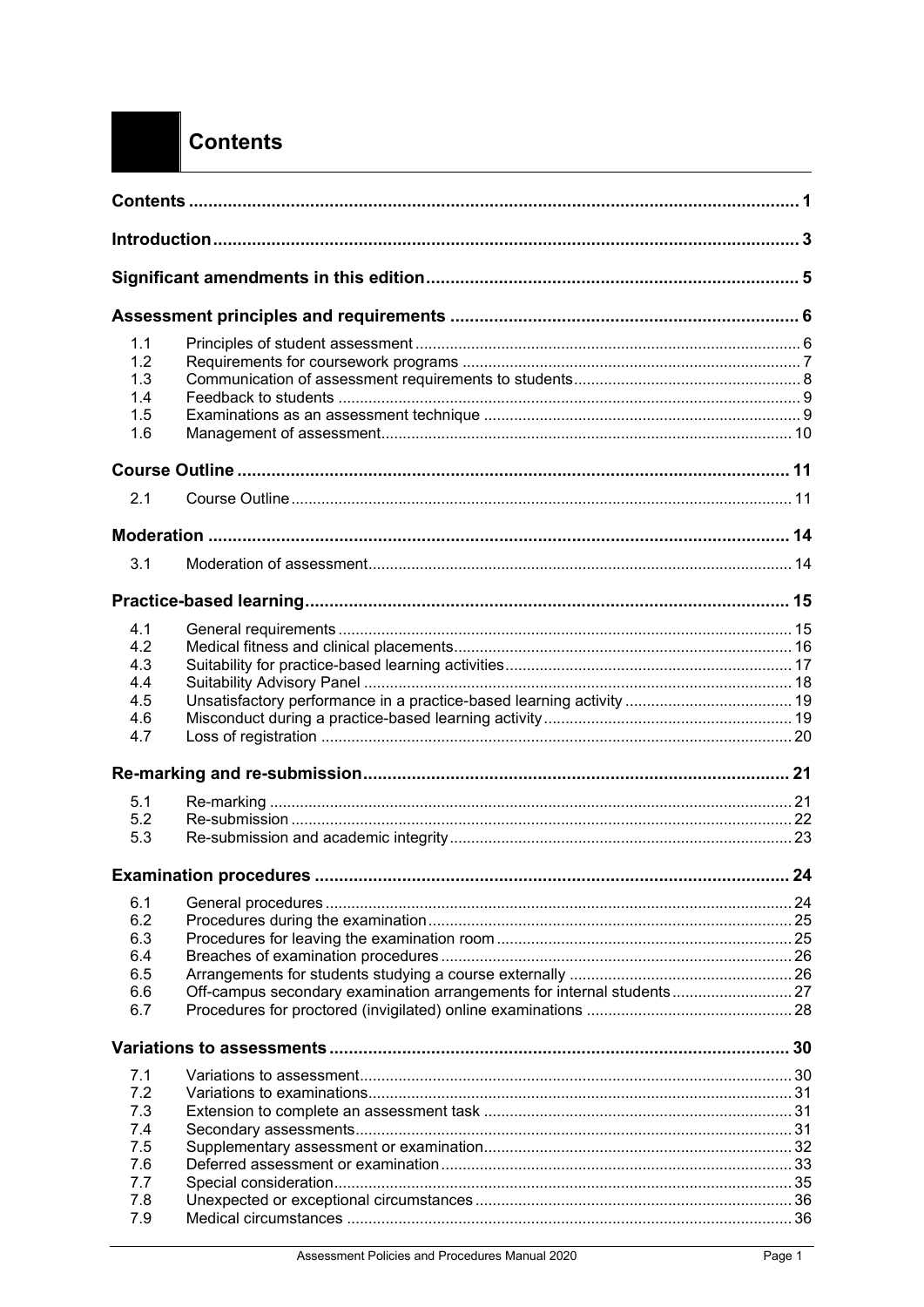| 7.10<br>7.11                                         |  |
|------------------------------------------------------|--|
|                                                      |  |
| 8.1<br>8.2<br>8.3<br>8.4<br>8.5<br>8.6               |  |
|                                                      |  |
| 9.1<br>9.2<br>9.3<br>9.4<br>9.5<br>9.6<br>9.7<br>9.8 |  |
|                                                      |  |
| 10.1<br>10.2<br>10.3<br>10.4                         |  |
|                                                      |  |
| 11.1<br>11.2<br>11.3<br>11.4<br>11.5<br>11.6         |  |
|                                                      |  |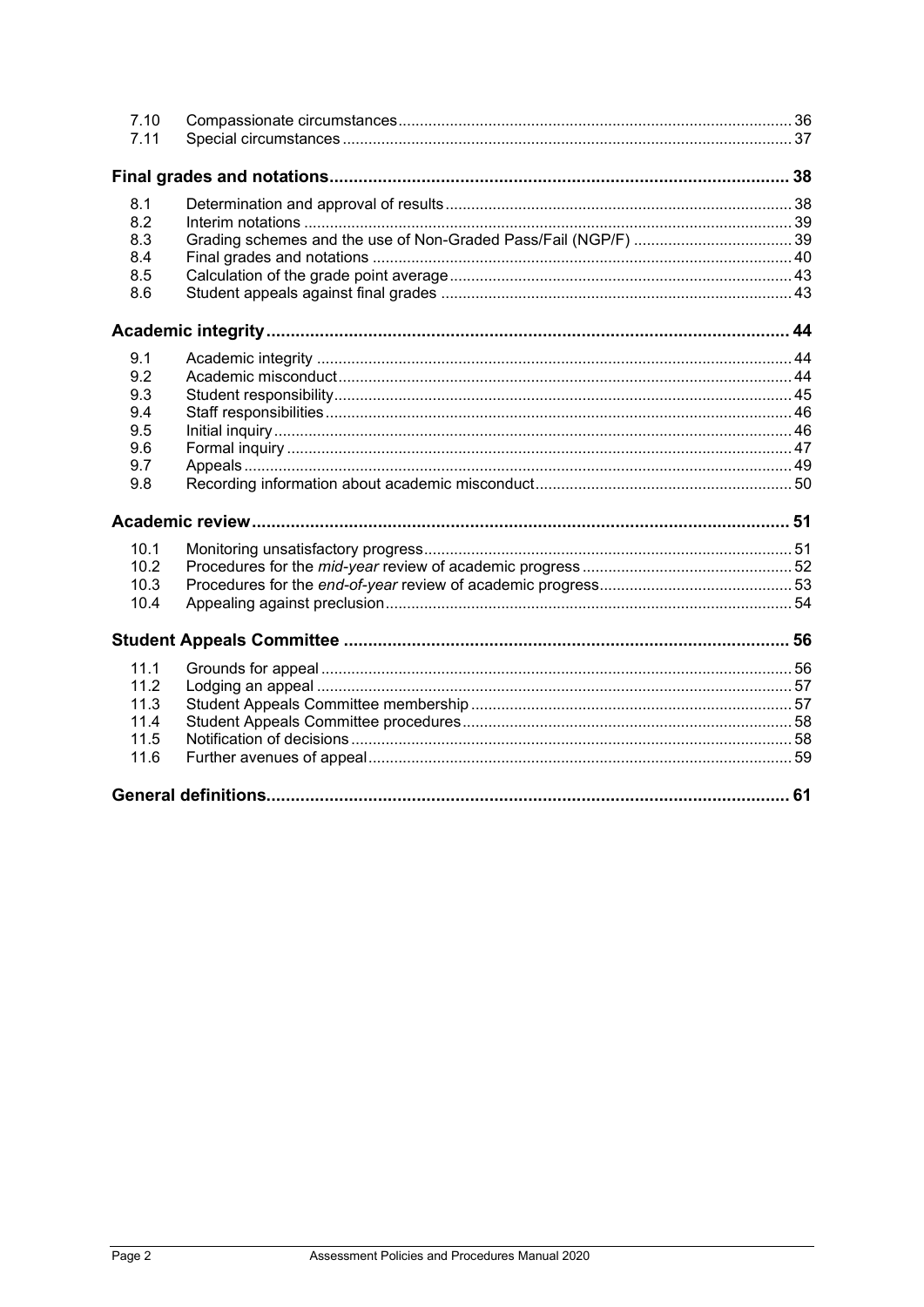<span id="page-4-0"></span>

The Assessment Policies and Procedures Manual (APPM) prescribes the assessment policies and procedures which apply to the majority of courses offered at UniSA.

The manual applies to:

- undergraduate and postgraduate coursework programs
- academic misconduct and appeals against preclusion in postgraduate coursework programs with a significant research component. All other aspects of these programs are managed in accordance with policy *A-49: Postgraduate coursework degrees with a significant research component*
- enabling programs
- single course and cross-institutional enrolments
- students studying in Australia and offshore
- Open Universities Australia (OUA) units delivered through UniSA.

The APPM does not generally apply to honours degree programs or higher degrees by research, although final grades for all programs are explained in Section 8. Honours degree programs are managed primarily in accordance with policy *A-42: Bachelor honours degree programs* and referred back to the manual for various processes*.* Higher degrees by research are managed in accordance with the policies located on the University's policy webpage*.* 

The Assessment Policies and Procedures Manual is revised annually, distributed in hard-copy and published on the University's website. The manual remains in effect for the calendar year and is only amended during that year in response to changes in external legislation or guidelines.

Assessments undertaken in an earlier year are governed by the manual for that year.

#### **Authority**

Academic Board approves the Assessment Policies and Procedures Manual. Delegations of authority for decision-making must be made in writing. Discretionary decisions about academic issues should be based on sound academic judgement.

#### **Specified timelines**

The manual specifies timelines for academic and administrative procedures. Students in unexpected or exceptional circumstances may be able to request an extension to specified timelines, but the full range of outcomes may not be available after those timelines have passed. Staff must advise students in writing if they change any specified timelines.

#### **Storage and disposal of documents**

Copies of all documents and correspondence with students relevant to the procedures in this manual are to be retained on the student's file in Campus Central or the UniSA partner administration office. The student files are the central and only repositories of documentation about a student.

The University is required to manage its records in accordance with General Disposal Schedule No. 24, under the State Records Act 1997 (SA). Queries about records management should be directed to the University's Records Management Office.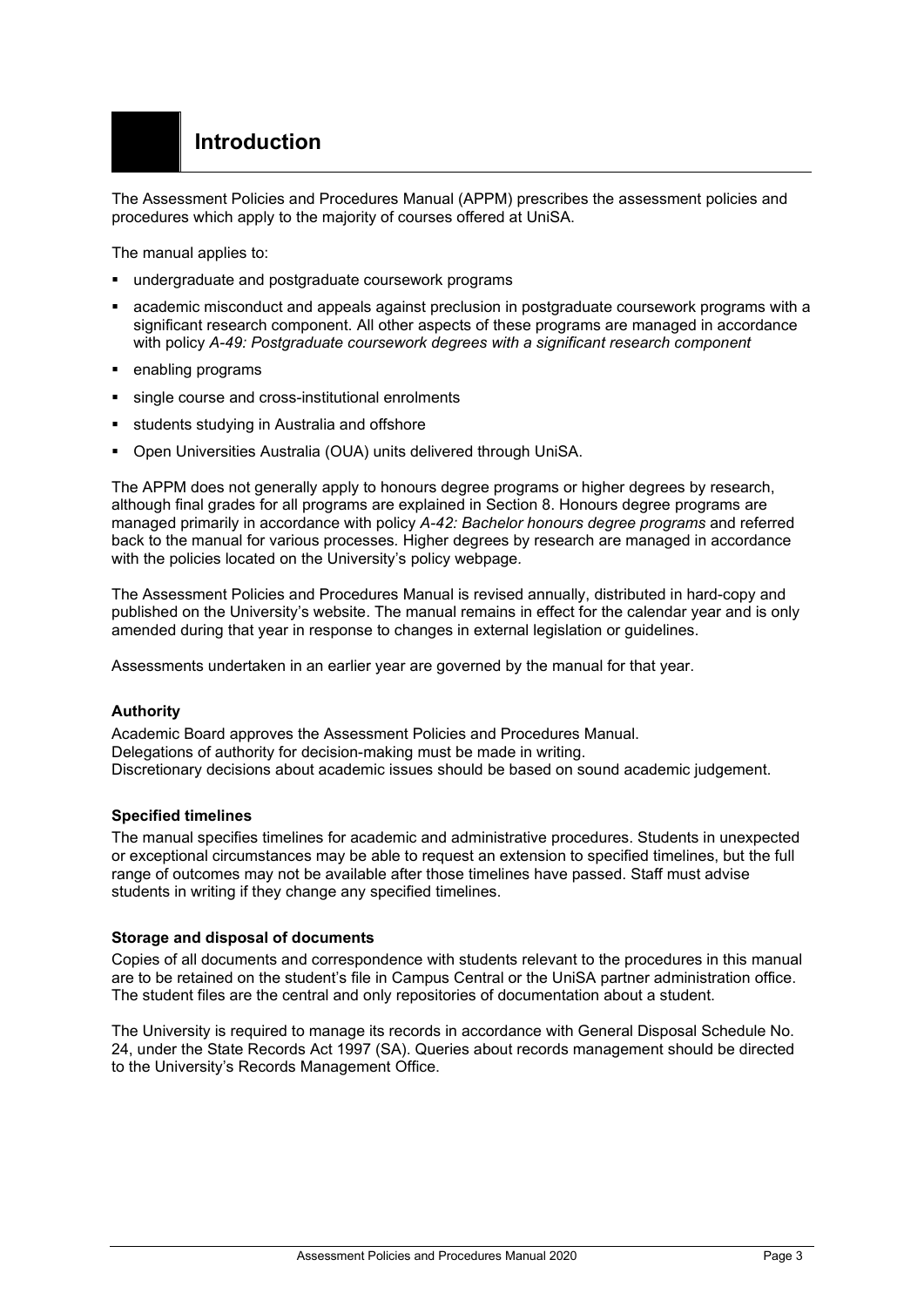#### **Further information for staff**

For advice about applying this manual, staff should contact the Director: Student and Academic Services.

For assistance in interpreting this manual, staff should contact the SAS Policy team via [SASpolicyteam@unisa.edu.au](mailto:SASpolicyteam@unisa.edu.au)

#### **Information for students**

For further information or clarification about the policies and procedures in this manual, students should contact Campus Central or a UniSA partner administration office.

For assistance with an appeals process, students should contact the University of South Australia Students Association (USASA) or a UniSA partner administration office.

The University communicates with students primarily through the student portal and student email accounts. Students are expected to check their email and the portal regularly. In certain circumstances the University will also send a copy of the communication to the postal address on the student's record. The University will also communicate by letter to the student's postal address where the student does not have access to electronic communication. For this reason students are responsible for ensuring the contact information on their student record is up to date at all times.

Students can update their contact information by logging into their student portal (myUniSA) <https://my.unisa.edu.au/public/studentweb/>

General forms for domestic and international students referred to in this manual can be found at <http://i.unisa.edu.au/campus-central/Student-Forms/Student-Forms-2/>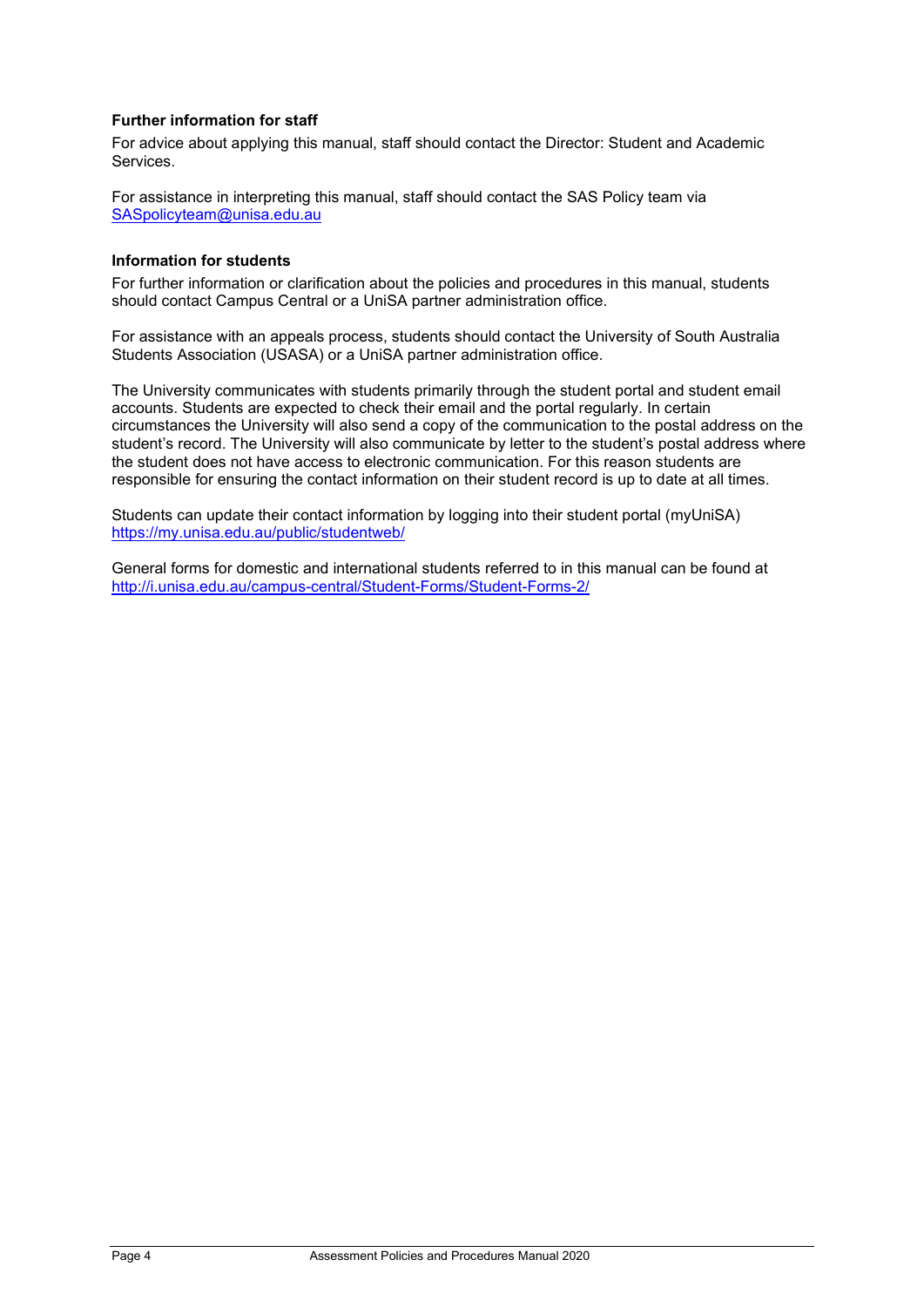<span id="page-6-0"></span>The 2020 Assessment Policies and Procedures Manual includes the following substantive amendments. Editorial amendments are not listed.

| <b>Clause</b>   | <b>Amendment</b>                                                                                                               |
|-----------------|--------------------------------------------------------------------------------------------------------------------------------|
| Introduction    | Repetitive text relating to communication with students removed.                                                               |
| 2.1.2           | A requirement for the course outline has been added to include information about                                               |
|                 | changes made to the course in response to student feedback.                                                                    |
| 5.3             | The section concerning re-marking and re-submission and academic integrity'                                                    |
|                 | has been amended as re-marking does not apply in such cases.                                                                   |
| 6.1.1           | Clarification has been added that this clause relates to both primary and                                                      |
|                 | secondary examinations.                                                                                                        |
| 6.1.5           | Reference to Code of Conduct for Students has been added.                                                                      |
| 6.3.4           | An amendment has been made to clarify that examination question papers must                                                    |
|                 | not be removed from the examination room.                                                                                      |
| $6.4.3 - 6.4.6$ | Amendments have been made to ensure consistent use of terminology, to avoid                                                    |
|                 | duplication with section 9 of the APPM, and to remove a reference to Statute 7 as                                              |
| 6.5             | this will not always be the appropriate alternative.<br>Removed a redundant clause $-6.5.6$ specifies the external invigilator |
|                 | arrangements that must be made.                                                                                                |
| 6.6.2           | Clauses relating to off-campus secondary examinations for internal students have                                               |
|                 | been amended to include in the eligibility that 'they are completing their final                                               |
|                 | course of study' and that there must be extenuating circumstances that prevent                                                 |
|                 | their return to campus for the examination.                                                                                    |
| 6.6.3           | Clause added to clarify that off-campus secondary examinations may be available                                                |
|                 | to internal students who are elite athletes or performing artists.                                                             |
| 6.6.5           | Clause added to emphasise the need for students to check results and lodge an                                                  |
|                 | application for an off-campus supplementary examination within 5 working days if                                               |
|                 | needed.                                                                                                                        |
| 6.6.6           | Clause added to state that use of an approved external examination centre is the                                               |
|                 | default arrangement where possible.                                                                                            |
| 6.7.3           | Reference to Code of Conduct for Students has been added.                                                                      |
| 6.7.5 and       | Clauses amended to clarify student's responsibilities in relation to online                                                    |
| 6.7.6           | examinations.                                                                                                                  |
| 6.7.15          | New clause added to state that students may not retain a copy of examination<br>questions following an online examination.     |
| 6.7.17 and      | Amendments made to align with new clauses 6.4.5 and 6.4.6                                                                      |
| 6.7.18          |                                                                                                                                |
| 7.2.6           | Clause deleted as content is covered by clauses relating to special consideration,                                             |
|                 | and unexpected or exceptional circumstances.                                                                                   |
| 7.2.7           | Clause regarding eligibility for a deferred examination moved to section 7.6 (new                                              |
|                 | 7.6.3)                                                                                                                         |
| 7.11.1 and      | Amendments to examples of special circumstances have been made, along with                                                     |
| 7.11.3          | associated changes to the examples of supporting evidence to be provided.                                                      |
| 9.5 and 9.6     | Clauses have been amended to (1) clarify the processes relating to investigation                                               |
|                 | of academic misconduct, and (2) add a new possible outcome, namely, a warning                                                  |
|                 | with no penalty but a record made.                                                                                             |
| General         | The definition of 'medical certificate' has been changed to reflect a change in                                                |
| definitions     | practice to introduce use of a UniSA medical certificate template.                                                             |
|                 |                                                                                                                                |
|                 | The definition of 'religious observance' has been amended.                                                                     |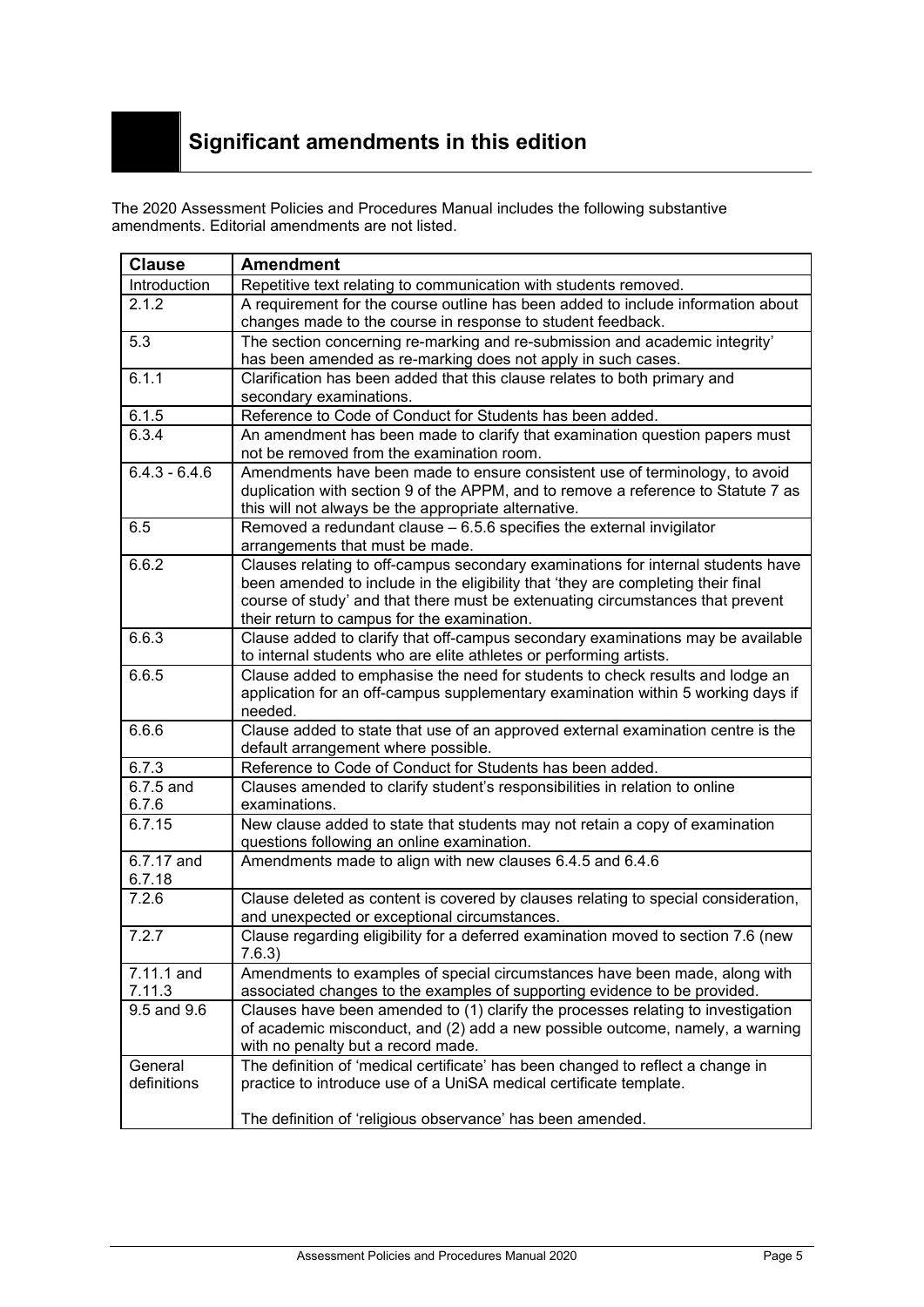#### <span id="page-7-0"></span>**Purpose**

This section prescribes the assessment principles and requirements at course and program level, including assessment design and student workload.

If a student believes that the requirements in this section are not being complied with, they should discuss this with the relevant program director.

#### **Relevant to**

All students enrolled in

- **enabling programs**
- undergraduate and postgraduate coursework programs
- single course and cross-institutional enrolments
- Open Universities Australia (OUA) units delivered by UniSA

In this section references to program director or course coordinator may be read to refer to the equivalent UniSA Online positions.

#### **Cross-references**

- *[A-46: Confidentiality of students' personal information](https://i.unisa.edu.au/policies-and-procedures/university-policies/academic/a-46/)*
- *A-49: [Postgraduate coursework degrees with a significant research component](https://i.unisa.edu.au/policies-and-procedures/university-policies/academic/a-49/)*
- *[Code of Conduct for Students](https://i.unisa.edu.au/policies-and-procedures/codes/students/)*
- *[Code of Good Practice: University Teaching](https://i.unisa.edu.au/policies-and-procedures/codes/good-practice/university-teaching/)*
- *[Coursework Program Approval Manual](https://i.unisa.edu.au/sas/Our-Activities/Programs-and-Courses/Program-and-course-approval-and-amendment/)*

#### <span id="page-7-1"></span>**1.1 Principles of student assessment**

#### 1.1.1 **Assessment plays an essential role in shaping student learning**

Assessment practices should promote student engagement, support student learning and judge levels of performance.

#### 1.1.2 **Assessment is an integral component of course and program design**

Assessment tasks should be aligned with the objectives and teaching and learning arrangements of the course.

Assessment across the courses within a program should be coordinated to:

- a. ensure coverage and opportunities for students to achieve the learning outcomes for the program
- b. ensure coverage, development and achievement of the program's Graduate Qualities
- c. ensure consistency in the University's expectation of workload across courses
- d. spread assessment load and intensity across the study period (see clause 1.2.3)
- e. provide a variety of types of assessment (see clause 1.1.4)
- f. develop, support and monitor students' readiness to undertake more advanced course requirements and practice-based learning activities.

#### 1.1.3 **The design of assessment tasks has a significant impact on student learning**

Assessment design should provide students with the stimulus to learn in depth, apply their developing skills and knowledge in new situations, and challenge and change their ways of thinking and doing.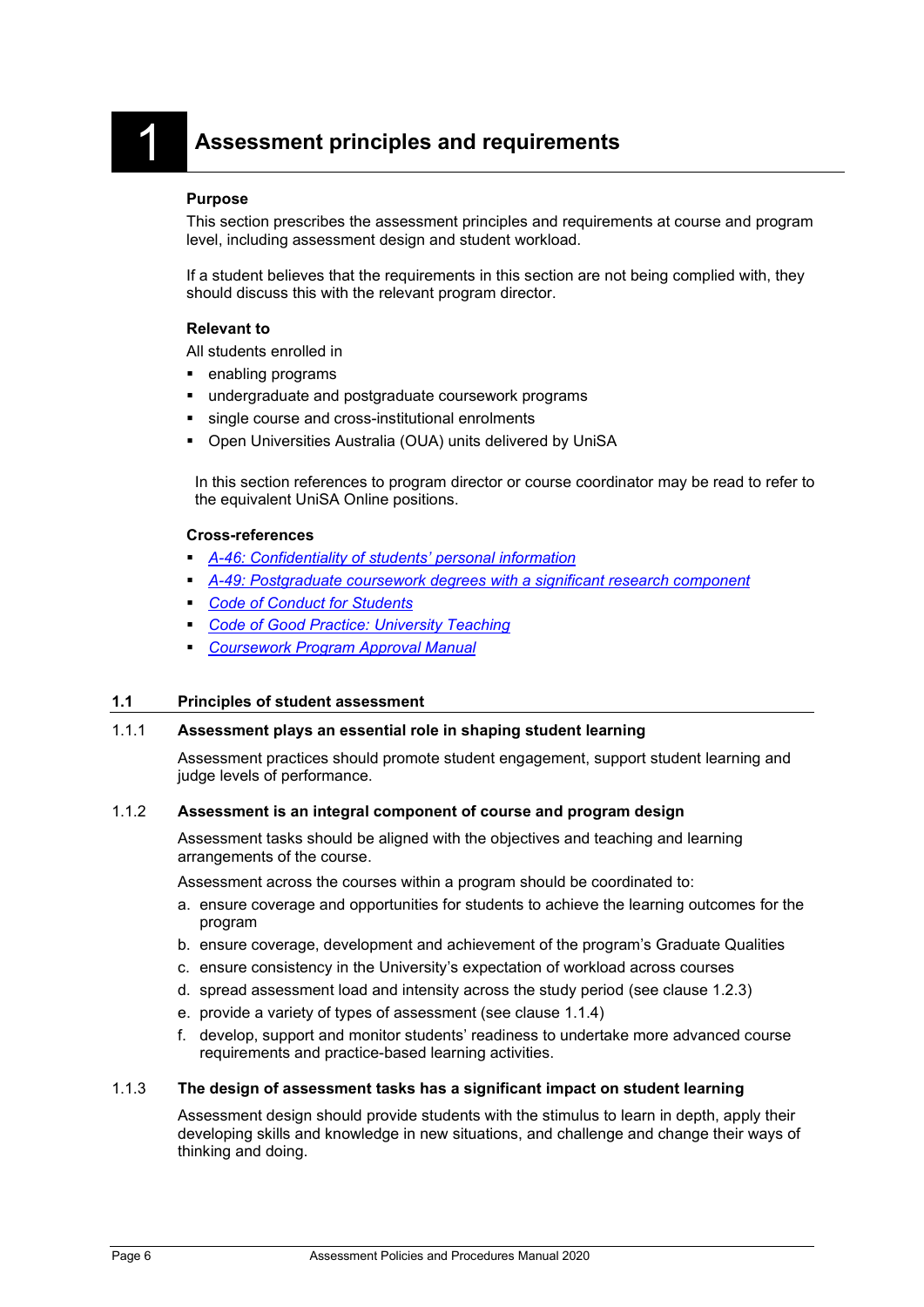#### 1.1.4 **Assessment tasks should be diverse**

Assessment practices should be inclusive and support equity and disability principles, catering for both individual and group diversity. All assessment models have limitations. A variety of assessment techniques should be used to minimise disadvantage. Inclusive language must be used to avoid gender, racial, cultural or other language bias.

#### 1.1.5 **Assessment should be used for both formative and summative purposes**

Formative assessment helps students and staff to identify strengths, weaknesses, and ways to improve and enhance learning attainment. Summative assessment provides information to judge the extent to which a student has achieved objectives relevant to the Graduate Qualities in a course or program*.* 

#### 1.1.6 **Good assessment requires clear articulation of purpose, requirements, standards and criteria**

Assessment works best when students have a clear understanding of assessment expectations. Assessment criteria must be clear and explicit so that students know what is expected of them for each assessment task.

#### 1.1.7 **Good assessment practice gives students timely feedback on their learning**

Quality feedback is clear and constructive, and enables students to make sensible judgements about modifying aspects of their academic performance to meet course objectives. Feedback should enable students to understand their level of development of the required skills, their mastery of the understandings embedded in the assessment activity, and how their performance in each domain could be improved in subsequent learning activities.

#### 1.1.8 **Assessment methods should be valid, reliable and consistent**

Quality assurance of assessment is an integral component of assessment design. Assessment methods and judgements must be valid and reliable, and regularly subjected to peer review, discussion and consensus. The setting and marking of assessment tasks should be subject to moderation processes to improve their validity and reliability. External benchmarking should be included where appropriate.

#### 1.1.9 **Good assessment practices should promote ethical academic conduct**

Ethical academic conduct is both a staff and student responsibility. Good assessment design can educate students about academic integrity, and minimise academic misconduct.

#### 1.1.10 **Practice-based learning assessment should recognise the importance of authentic experience**

Assessment of student performance in practice-based learning activities should recognise the importance of authentic experience, and the integral role that authenticity plays in the students' learning and acquisition of graduate capabilities.

#### <span id="page-8-0"></span>**1.2 Requirements for coursework programs**

- 1.2.1 The requirements of clauses 1.2.2 to 1.2.5 are mandatory for undergraduate programs and discretionary for postgraduate programs.
- 1.2.2 When planning teaching, learning and assessment activities, academic staff must take into consideration the total time that students will need to allocate to all major and related tasks required to engage with the course content and successfully achieve the desired course outcomes. This includes attendance at all face to face delivery components, participation in online activities, completion of assessment tasks, and self-directed, independent course related reading, research and reflection. In total, the time students need to spend on all activities should not exceed 35 hours per unit within a course. For example, a 4.5 unit course  $x$  35 hours = 157.5 hours.
- 1.2.3 Mapping assessment load and intensity across a program is essential. Unless a specific variation is approved by school and division boards, program directors will monitor due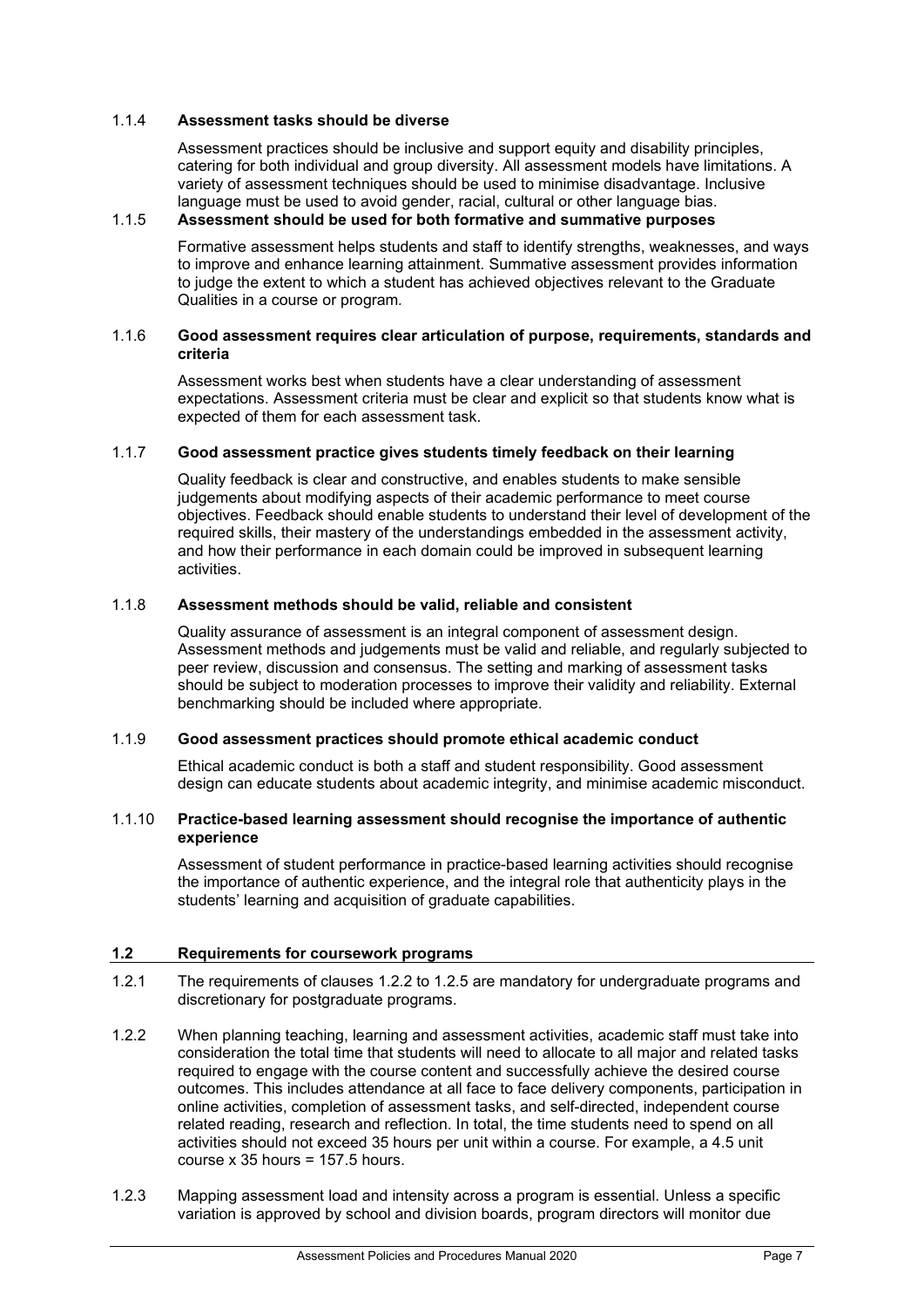dates for assessment tasks in core courses to ensure students are not unreasonably overloaded at any one time during a study period.

- 1.2.4 For the purpose of this policy, assessment tasks that contribute to the final grade in the course are divided as follows:
	- a. **Continuous assessment tasks** occur within regularly scheduled class time (or equivalent time periods for online/external students) and do not require any additional preparation time beyond normal expectations for class participation. A course may include a number of these tasks during the study period. Collectively these are known as 'a set of continuous assessment tasks'. Staff should avoid overusing continuous assessment tasks, especially in higher level courses.
	- b. **An assessment point** occurs when students are asked to submit work at a specified point of time in the course. This includes final examinations. Tasks associated with assessment points require students to work beyond their regular contact and preparation time.
	- c. **Additional assessment requirements** (or 'assessment hurdles') are conditions for passing a course or assessment task other than the overall mark. They include, but are not limited to, achieving a specified outcome in a particular aspect of the course, or specified participation requirements.
- 1.2.5 Unless a specific variation is approved by school and division boards, the following requirements apply:
	- a. All courses must have more than one summative assessment. The length, depth and complexity of each assessment task should reflect the unit value of the course and be consistent with word count requirements in 1.2.5.f
	- b. A summative assessment may be worth no more than 70 percent of the final mark.
	- c. There will be no more than three assessment points in any course, plus the option of one set of continuous assessment activities.
	- d. All courses must provide students with early feedback on their progression towards course or program learning objectives.
	- e. If an assessment based on group work exceeds 30 per cent of the total marks available for a course, individual contributions will also be assessed.
	- f. For a 4.5 unit course, students will be required to complete learning activities that are equivalent to no more than 4,500 words of assessed writing. This word count should be adjusted proportionately for less complex forms of writing such as journals and examination answers.
	- g. If participation is assessed, it should be clear how it relates to course objectives and on which type of criteria it will be judged. In undergraduate courses, the percentage weighting given to participation in class or designated online activities will be no more than ten per cent and will count as one assessment point.
	- h. All text-based assessment tasks should be submitted electronically using the University's electronic assignment management system within *learnonline*. Provisions must be made for students who do not have access to electronic communication.
	- i. These requirements apply to courses where assessment is principally text-based. In courses where assessment is of a different kind, the requirements should be adjusted, but aim to be equivalent in complexity and workload. This requires being aware of the workload involved (for example, in group work, or the creation and development of a performance) and the degree of intellectual independence and creativity required.

#### <span id="page-9-0"></span>**1.3 Communication of assessment requirements to students**

1.3.1 The course outline explains the expectations of each assessment task, its relationship to the program Graduate Qualities, and the criteria and standards by which performance will be judged.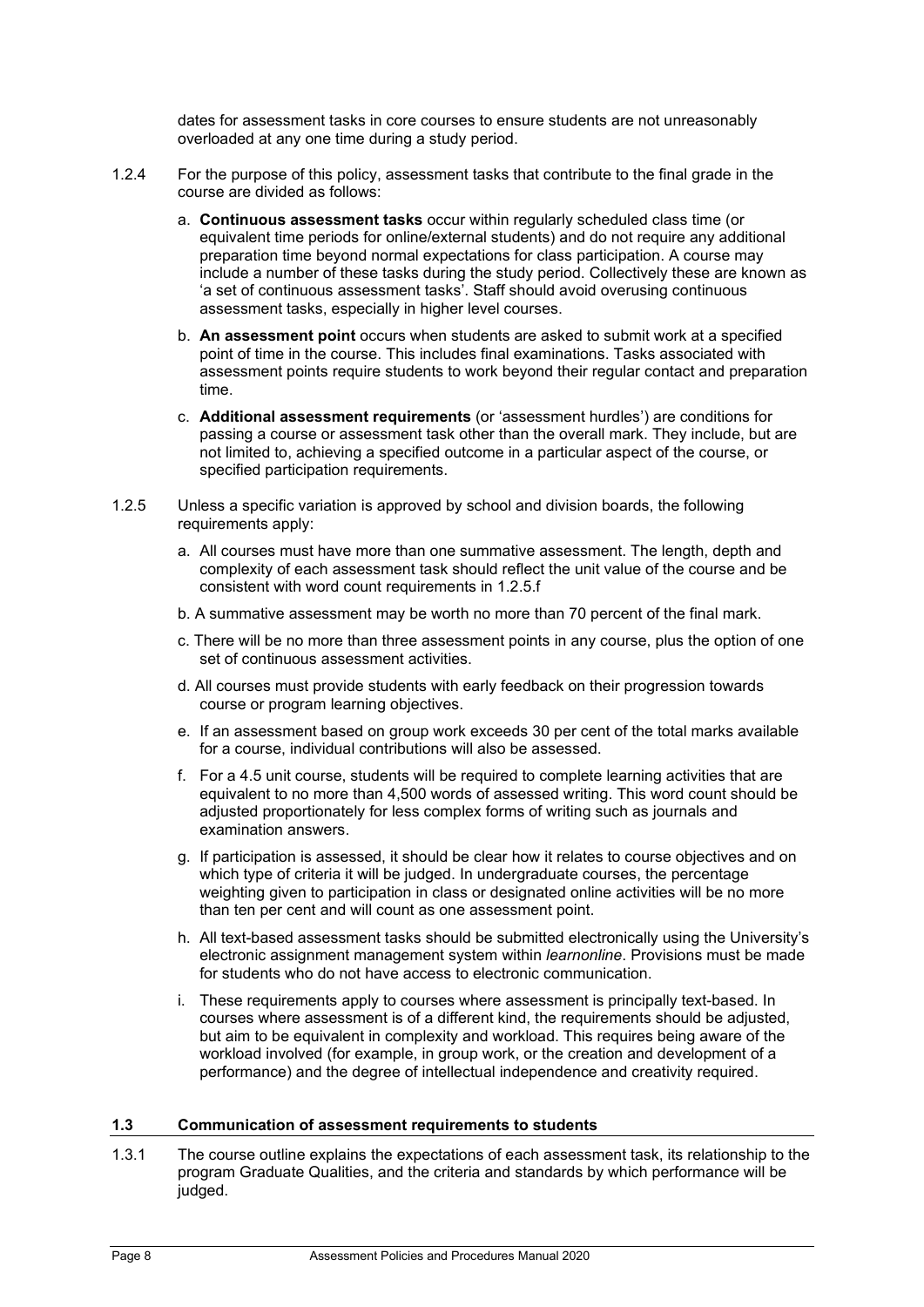#### <span id="page-10-0"></span>**1.4 Feedback to students**

- 1.4.1 Feedback is one of the most important aspects of the learning process. It enables students to make timely and informed judgements about their performance, so that subsequent assessment can be undertaken with improved likelihood of success.
- 1.4.2 Feedback can be provided in a variety of ways, including:
	- a. model answers to questions
	- b. verbal comments to individuals and/or a class
	- c. comments via email and/or online forums, to individuals and/or a class
	- d. comments on presentations and participation in class discussions
	- e. preliminary discussion about an assessment task
	- f. written feedback on drafts of an assessment task
	- g. written comments on feedback forms
	- h. via the University's electronic assignment management system within *learnonline*.
- 1.4.3 Each student who has contributed to a group assessment task that exceeds 30 per cent of the total marks available for a course, will receive individual written feedback.
- 1.4.4 Feedback on assessment tasks will normally be provided within ten working days, but no longer than 15 working days following the deadline for submission of the assessment task. For offshore students, feedback will be provided within 15 working days.
- 1.4.5 If a subsequent assessment task builds on earlier assessment tasks, the earlier assessment task will be returned at least ten working days before the deadline for submission of the later assessment task (or equivalent for intensive teaching).
- 1.4.6 Feedback for summative assessment (excluding final examinations) will be provided via the electronic assignment management system within *learnonline,* and will include as a minimum:
	- a. an indication of the graduate qualities being assessed by the task
	- b. a mark or grade
	- c. comments in response to key components of the task and/or a summary comment.
- 1.4.7 If summative examinations are used in a course, course coordinators are required to ensure that appropriate feedback is available to students, for example provision of worked solutions on the *learnonline* course site or group feedback sessions.
- 1.4.8 In the case of summative examinations, students have the right to sight their examination scripts, but are not entitled to either the original or a copy. This will be arranged on a case by case basis.
- 1.4.9 Students seeking individual feedback about a summative examination must contact their course coordinator within ten working days following the finalisation of results for that study period.
- 1.4.10 Students undertaking practice-based learning activities should receive regular and constructive feedback about their performance, either from the course coordinator, designated UniSA placement supervisor, and/or the supervising professional in the workplace.

#### <span id="page-10-1"></span>**1.5 Examinations as an assessment technique**

- 1.5.1 Summative examinations may not contribute more than 70 per cent of the marks on which final grades for any course are based.
- 1.5.2 If a professional association requires that summative examinations in any course count for more than 70 per cent, schools must seek approval from the division board as part of the program approval process.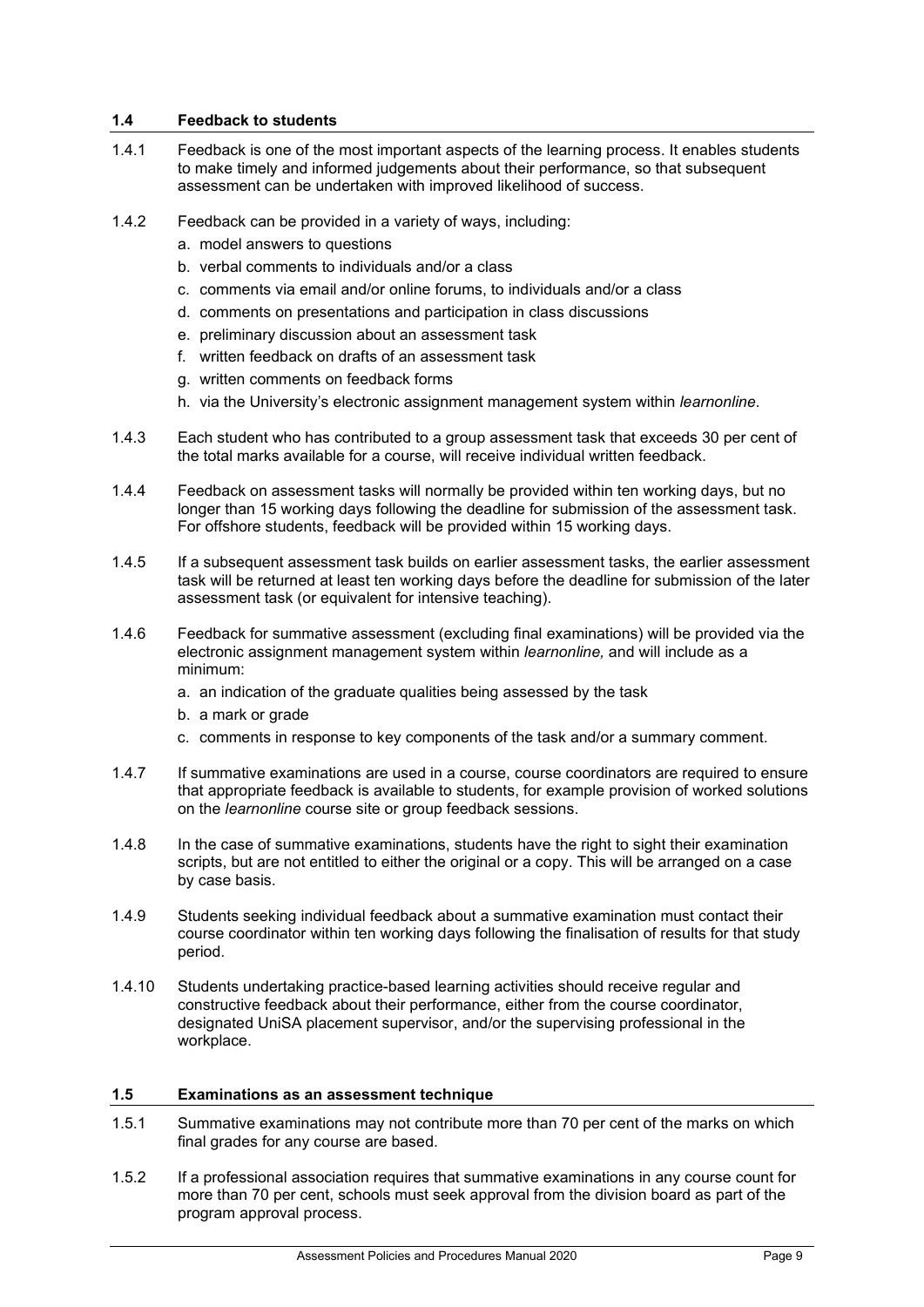#### <span id="page-11-0"></span>**1.6 Management of assessment**

- 1.6.1 In accordance with policy *[A-46: Confidentiality of students' personal information](https://i.unisa.edu.au/policies-and-procedures/university-policies/academic/a-46/)* and the University's *[Privacy Policy](https://i.unisa.edu.au/policies-and-procedures/privacy/privacy-policy/)*, the University will take reasonable steps to protect students' personal information against loss, unauthorised access, use, modification or disclosure, and misuse. This includes assessment processes, submission of assessment tasks including cover sheets, and providing results and feedback to students.
- 1.6.2 Requirements for assessment task cover sheets:
	- a. For individual assessment tasks submitted in hard-copy, students must include a signed and completed cover sheet.
	- b. For individual assessment tasks submitted via *learnonline*, a cover sheet is not required as the system automatically generates one.
	- c. For group assessment tasks submitted in hard-copy, each member of the group must sign the cover sheet.
	- d. For group assessment tasks submitted via *learnonline*, the cover sheet is generated for the student who submits the task.
- 1.6.3 Distribution of marked assessments:
	- a. Course coordinators will determine how marked assessment tasks are returned to students. This information will be included in the course outline.
	- b. Marked assessment tasks can be returned to students by any one of the following methods:
		- i) electronically to the individual student via *learnonline*
		- ii) collection during class, only by the student
		- iii) collection from the school office. Students must present their student ID card
		- iv) collection from course coordinator, lecturer or tutor by prior arrangement
		- v) by post, if students attach an A4 stamped, self-addressed envelope to their assessment task, with correct postage
		- vi) test/exam results may only be displayed in public if the student ID and result are the only information displayed. A student's name and ID must not be visibly linked in the public domain.
	- c. Marked assessment tasks must not be left unattended for collection.
- 1.6.4 Students must retain a copy of all work submitted until the final grades are released.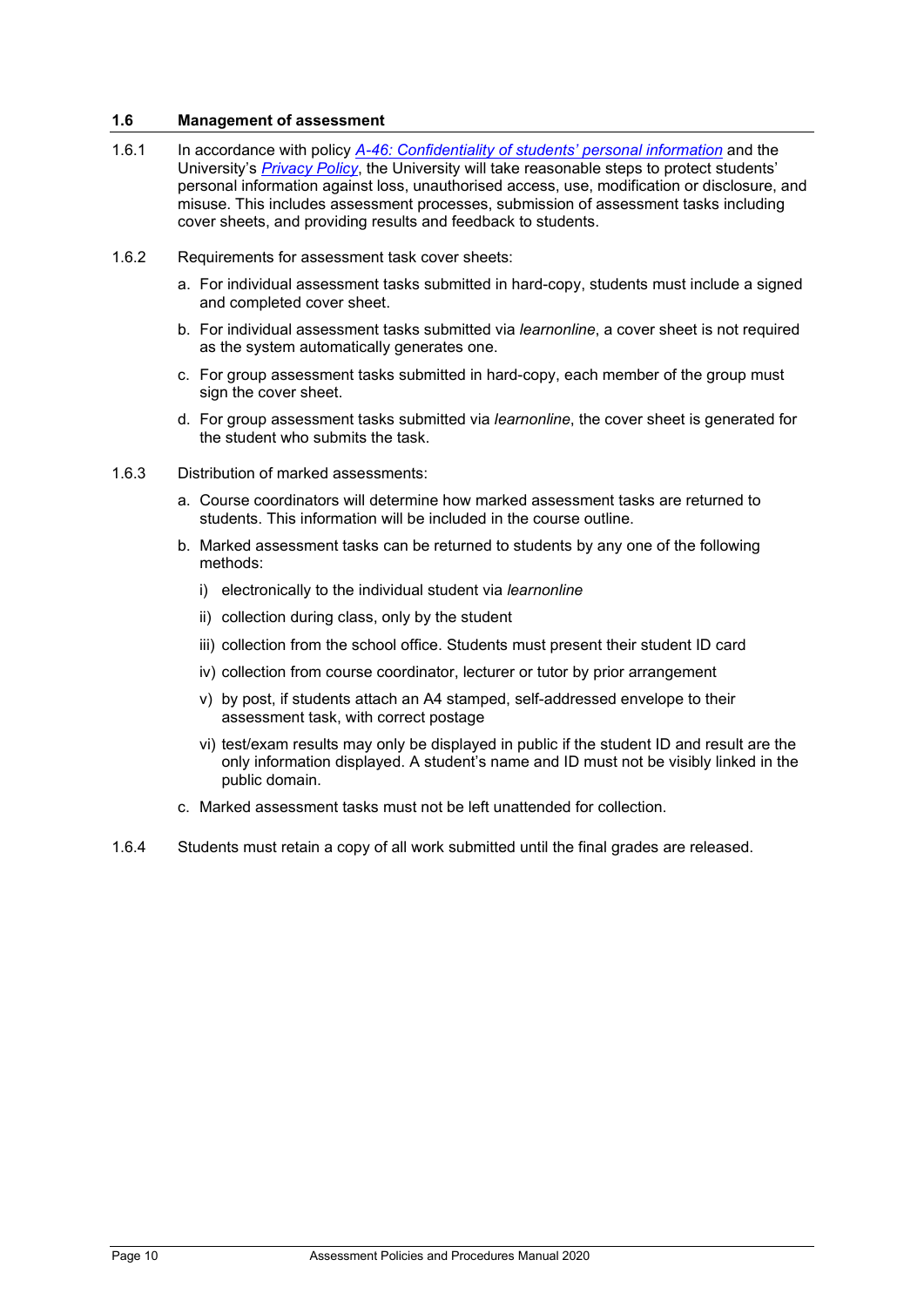# <span id="page-12-0"></span>2 **Course Outline**

#### **Purpose**

This section prescribes the requirements for the course outline.

#### **Relevant to**

All courses offered as part of:

- **an enabling program**
- **a** an undergraduate or postgraduate coursework program
- **single course and cross-institutional enrolments**
- Open Universities Australia (OUA) units delivered by UniSA (for OUA courses, course outlines are referred to as 'Unit Information Booklets').

In this section all references to course coordinator may be read as Online Course Facilitator for UniSA Online courses.

#### <span id="page-12-1"></span>**2.1 Course Outline**

- 2.1.1 A course outline:
	- a. is required for all onshore and offshore courses
	- b. must be consistent with the course outline approved during the program approval process
	- c. is created using the web-based course outline application, and
	- d. must be made available online before the first day of teaching in the course.
- 2.1.2 The course outline must contain the following information, if applicable to that course:
	- a. administrative arrangements that will support the delivery of the course, including the name and email address of the course coordinator and other relevant staff
	- b. an anticipated response time for student enquiries
	- c. the assessment schedule
	- d. the weighting of each assessment task towards the final grade
	- e. details about the format and requirements of each assessment task, and the relationship of each task to the course aims and objectives and the University's Graduate Qualities
	- f. specific information about assessment tasks that require recording of student participants. This should include advice that students must not reproduce, disclose or publish the recordings or related material in the public domain, unless the videoed students give consent for reproduction, disclosure or publication.
	- g. the referencing style to be used, for example Harvard Style.
	- h. arrangements and timelines for submitting assessment tasks and an anticipated timeline for returning, and providing feedback about, assessment tasks
	- i. how marked assessment tasks will be returned to students (see clause 1.6.3)
	- j. school practice for penalising late submissions, such as:
		- i) refusing to accept a late submission, or
		- ii) applying other penalties, or
		- iii) accepting the late submission if the student can provide evidence of unexpected or exceptional circumstances.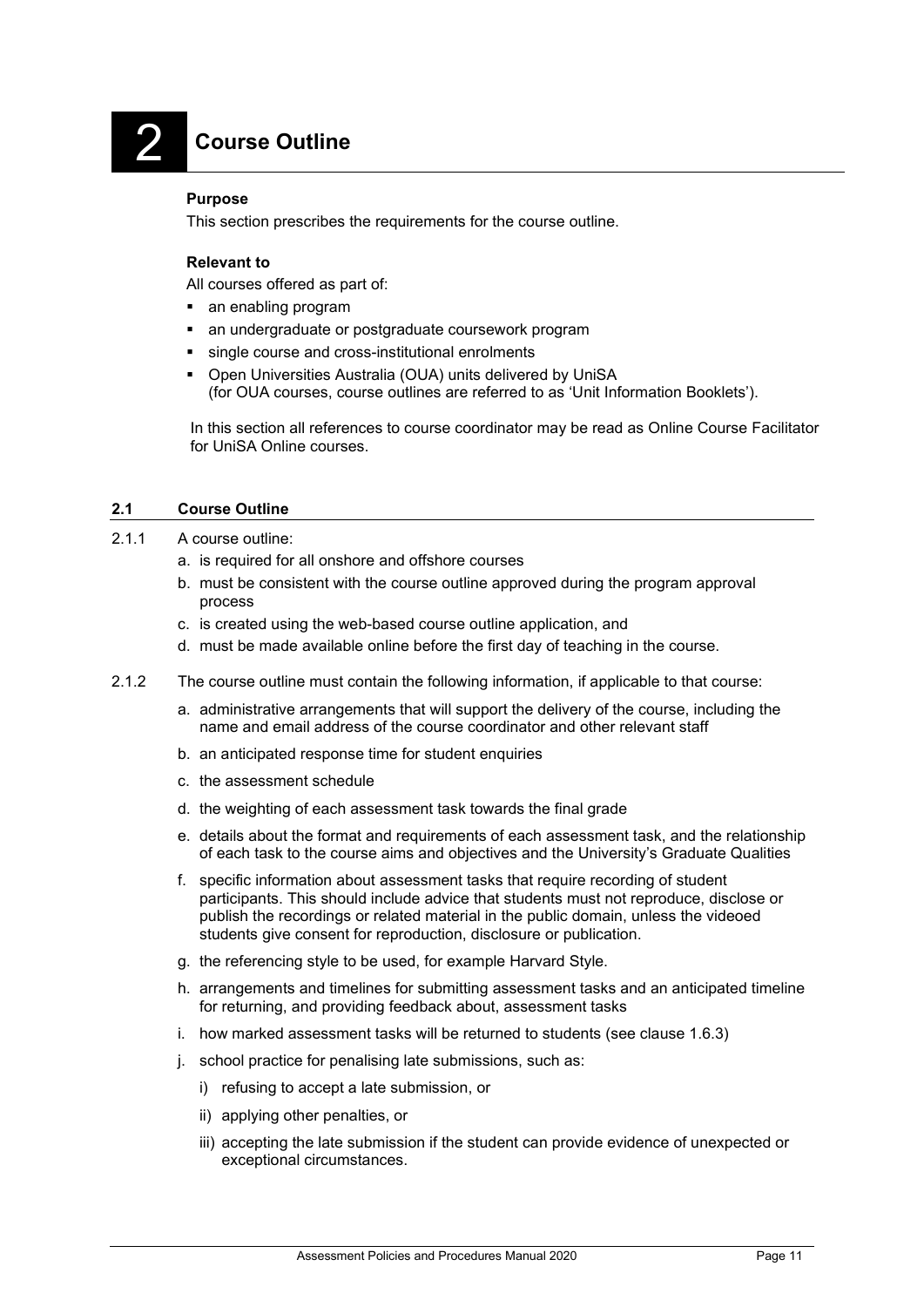- k. the broad marking scheme for each assessment task, and the criteria and standards by which performance will be judged
- l. information about the examination including:
	- i) the content and skills to be assessed
	- ii) the standard against which work will be assessed
	- iii) the duration of the examination
	- iv) whether the examination is closed book, open book, or part open book (see definitions)
	- v) where applicable, advice that variations to examinations are not available in the course. In these cases the course coordinator is responsible for informing Student and Academic Services that variations to examinations are not available in the course.
	- vi) any variations to the standard requirements for examinations which are different from the provisions in Section 7 of this manual
- m. the obligations of students and schools for arranging placements, and related accommodation, travel, and living away from home assistance
- n. any additional requirements for the course including, but not limited to:
	- i) achievement of a certain minimum level of competence in the theoretical and/or practical components of the course
	- ii) participation requirements
	- iii) criminal history assessments
	- iv) immunisations
	- v) mandatory reporting training
	- vi) first aid training

vii) medical fitness and/or suitability for placement (see section 4)

- o. for each assessment task in the course, whether re-marking or re-submission is allowed (see section 5)
- p. conditions regarding extensions to assessment task due dates (see section 7)
- q. whether supplementary assessment or examination is *not* available in the course (see section 7)
- r. guidance about academic integrity (see section 9), including:
	- i) where appropriate, examples of what would constitute academic misconduct in the course and/or an assessment task, and
	- ii) a reminder that student work may be checked for plagiarism using text comparison software and held in a data base for future reference
- s. a reminder that students must not submit the same work in whole or in part, for assessment in multiple courses of the University
- t. the extent to which specified assessment methods and requirements are negotiable between academic staff and students
- u. instructions for accessing feedback forms via *learnonline* (see clause 1.4.2)
- v. information about improvements made to the course in response to previous student feedback
- w. instructions/hyperlink indicating where to locate an assignment cover sheet, if required
- x. whether the course has prerequisites, and whether the course serves as a prerequisite for a practice-based learning activity included in a future course.
- 2.1.3 Once the course outline has been made available to students, the contents must not be changed unless this is necessary for the integrity of assessment, or due to unforeseen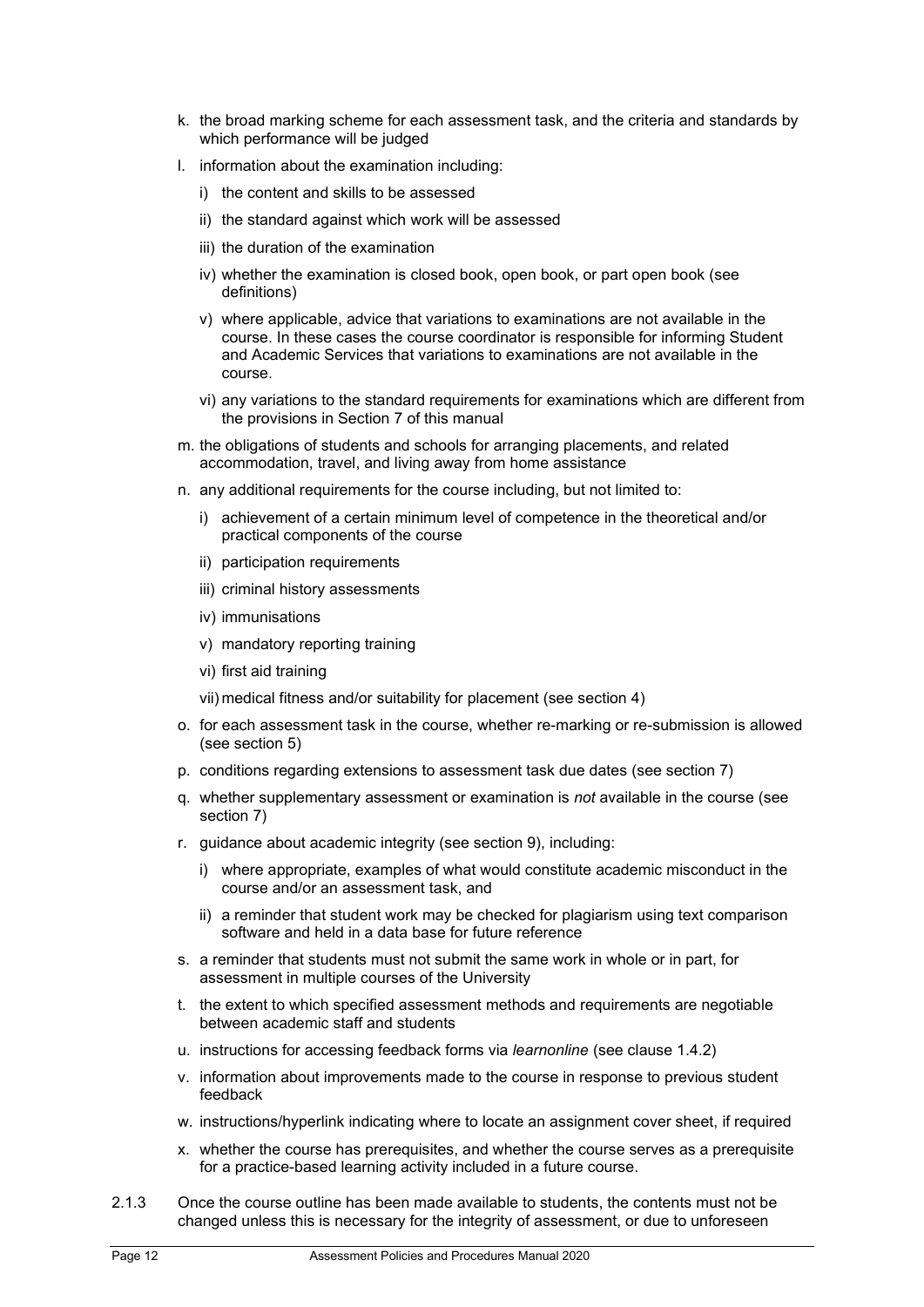factors such as staff illness. Course coordinators are responsible for discussing proposed changes with students, and must attempt to minimise disruption or disadvantage arising from the changes. If changes are made, the course coordinator must re-publish the course outline to the *learnonline* course site. Students will be automatically notified by email when a course outline is re-published.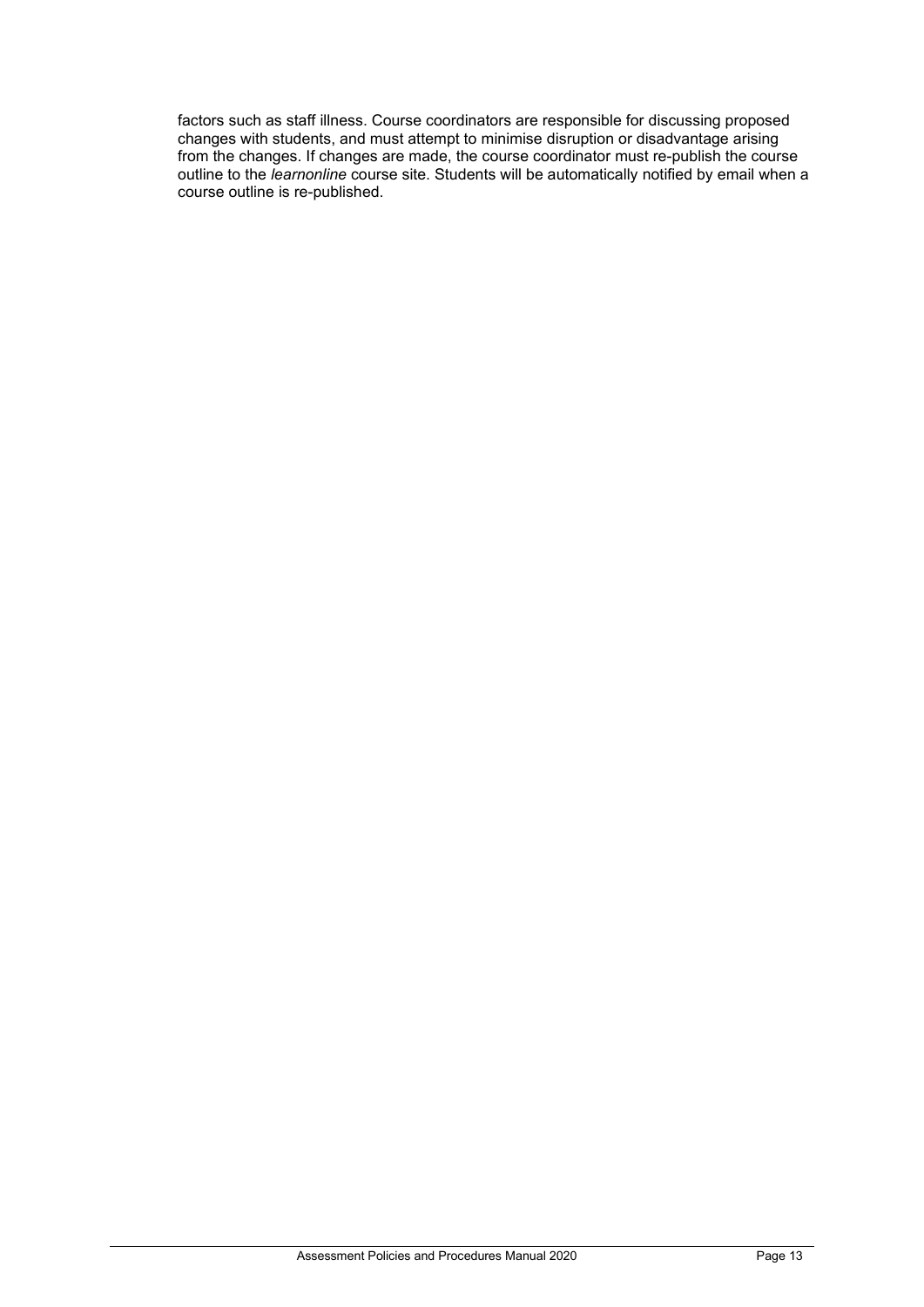# 3 **Moderation**

#### <span id="page-15-0"></span>**Purpose**

This section prescribes the principles and procedures for moderation of course assessment.

#### **Relevant to**

All courses offered as part of:

- an enabling program
- an undergraduate or postgraduate coursework program
- single course and cross-institutional enrolments
- Open Universities Australia (OUA) units delivered by UniSA

#### **Cross-references**

- *[A-35A: Quality assurance and improvement: programs, courses and teaching](https://i.unisa.edu.au/policies-and-procedures/university-policies/academic/a-35/)  [arrangements](https://i.unisa.edu.au/policies-and-procedures/university-policies/academic/a-35/)*
- *[Coursework Program Approval Manual](https://i.unisa.edu.au/sas/Our-Activities/Programs-and-Courses/Program-and-course-approval-and-amendment/)*

#### <span id="page-15-1"></span>**3.1 Moderation of assessment**

- 3.1.1 Moderation of assessment supports high quality assessment practices which are an important element of the University's quality assurance framework.
- 3.1.2 Division moderation practices must be approved by Academic Board.
- 3.1.3 Each division is required to ensure that moderation practices in its schools are documented and specify:
	- a. how assessment tasks are reviewed in relation to course objectives, student workload and, where applicable, professional accreditation requirements
	- b. practices ensuring consistent, valid and reliable judgements are made about student performance in relation to learning outcomes within and across courses. This might include the use of:
		- i) marking guides
		- ii) second marking, where a second marker assesses a representative sample of student work
		- iii) double-blind marking, where high-value assessment tasks are marked independently by two assessors
	- c. how marks and grades are reviewed
	- d. how the quality of feedback provided to students is reviewed
	- e. any actions that may be required before results are finalised for the study period
	- f. equivalent practices for alternative forms of course delivery such as offshore or external
	- g. the nature and timing of external benchmarking of moderation practices.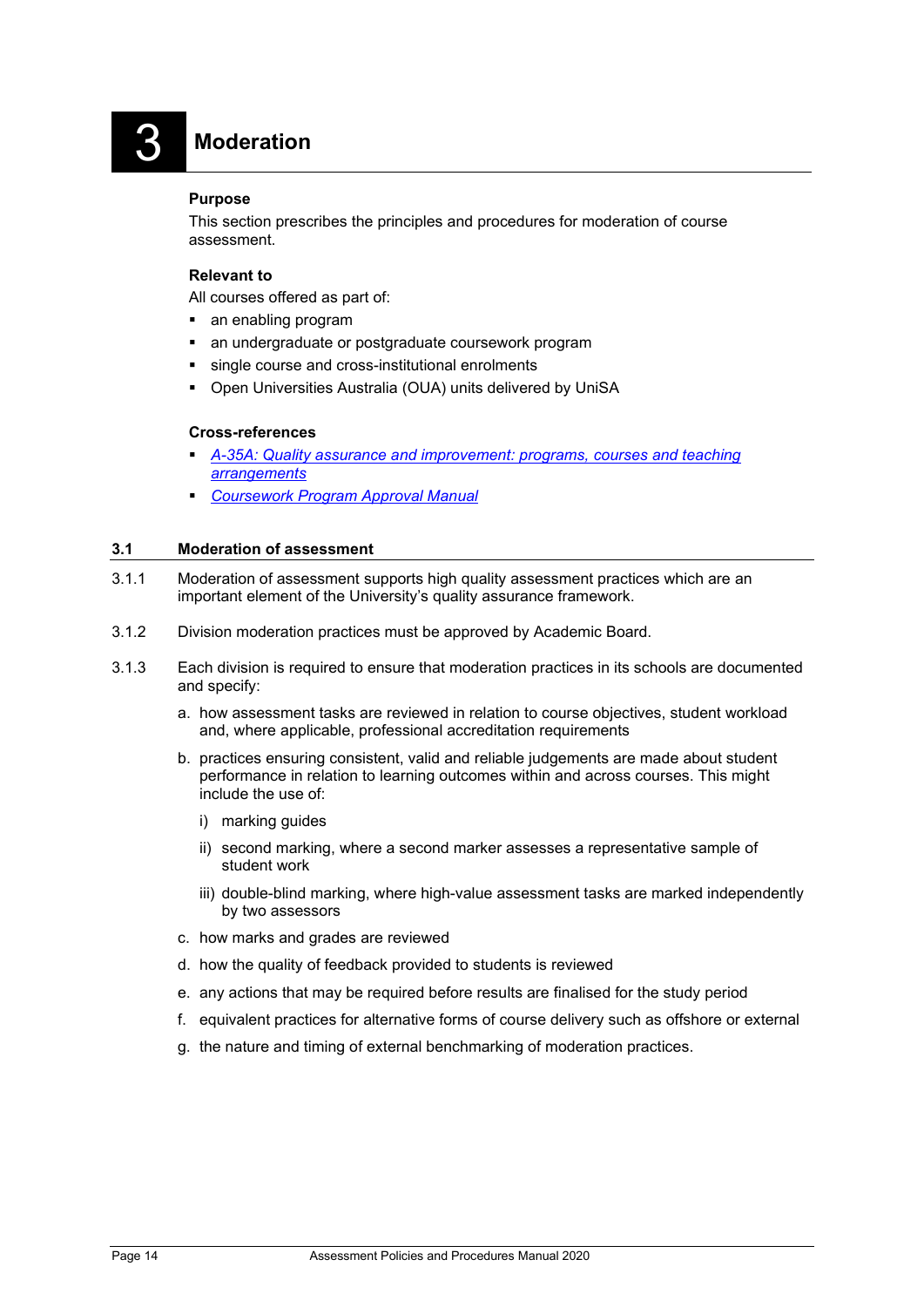## <span id="page-16-0"></span>4 **Practice-based learning**

#### **Purpose**

This section prescribes the management of placements and other forms of practice-based learning, including:

- course outline and assessment requirements
- legislative obligations and processes relating to medical fitness for clinical placements
- procedures relating to suitability for placement in any academic discipline
- procedures for managing unsatisfactory progress, misconduct, or unprofessional conduct in a practice-based learning environment
- loss of student registration.

#### **Relevant to**

All courses and course components that involve practice-based learning in:

- an undergraduate or postgraduate coursework program
- single course and cross-institutional enrolments
- Open Universities Australia (OUA) units delivered by UniSA

#### **Cross-references**

- *[A-46: Confidentiality of students' personal information](https://i.unisa.edu.au/policies-and-procedures/university-policies/academic/a-46/)*
- *[A-49: Postgraduate coursework degrees with a significant research component](https://i.unisa.edu.au/policies-and-procedures/university-policies/academic/a-49/)*
- *[C-7: Students with disabilities](https://i.unisa.edu.au/policies-and-procedures/university-policies/corporate/c-7/)*
- *Civil Aviation Safety Authority Safety Regulations*
- *[Code of ethical conduct](https://i.unisa.edu.au/policies-and-procedures/codes/ethics/)*
- *[Code of good practice: Relationships between staff and students](https://i.unisa.edu.au/policies-and-procedures/codes/good-practice/relationships/)*
- *Health Practitioner Regulation National Law (South Australia) Act 2010*
- *[Statute 7: Student misconduct, University of South Australia Statutes](https://i.unisa.edu.au/policies-and-procedures/act-statutes-and-by-laws/university-of-south-australia-statutes/#p7)*

#### <span id="page-16-1"></span>**4.1 General requirements**

- 4.1.1 Practice-based learning activities are normally undertaken in either metropolitan or rural South Australia. The University cannot guarantee the availability of interstate activities.
- 4.1.2 Practice-based learning activities include, but are not limited to:
	- a. a practicum
	- b. fieldwork
	- c. a clinical placement
	- d. an industry guided simulation
	- e. an industry project or industry experience
	- f. practical training, for example flight training.
- 4.1.3 Students undertaking a practice-based learning activity are required to:
	- a. comply with the rules and regulations of the organisation with which they are placed
	- b. comply with relevant professional codes of ethics
	- c. demonstrate the highest standard of honesty, integrity and social responsibility.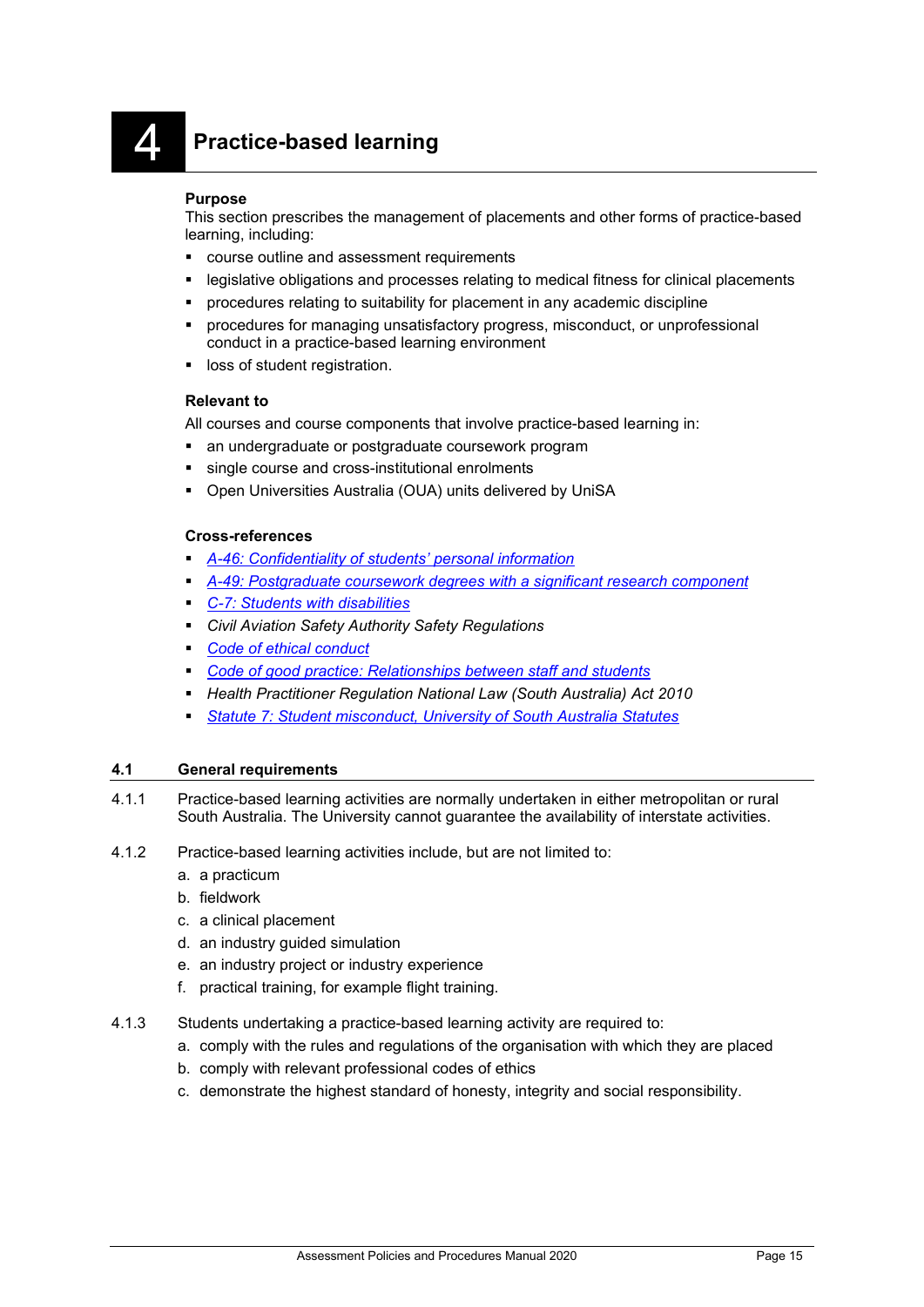- 4.1.4 Students may be obliged to meet certain requirements prior to undertaking a practice-based learning activity, for example undertaking a criminal history assessment, mandatory reporting training, immunisation, first aid certification or medical checks. These requirements must be explained in:
	- a. course and/or program information available to students prior to enrolling, and
	- b. the course outline, and
	- c. the student placement system, and
	- d. other relevant information sources.
- 4.1.5 Students may need to achieve a minimum passing grade for courses, or for assessment components within courses, which are prerequisite to a practice-based learning activity.
- 4.1.6 At least two weeks before a practice-based learning activity commences, the course coordinator must provide each student with written information about:
	- a. assessment requirements
	- b. conditions under which students will be assigned to an activity
	- c. the location of the activity, and if available, contact details for the supervisor to whom the student will report
	- d. the professional standards and workplace requirements of the provider
	- e. relevant processes if the student has concerns about issues such as exploitation, harassment or unfair treatment during the activity.
- 4.1.7 If students are required to source their own practice-based learning activity, they must provide the course coordinator with the information specified in the course outline (see clause 2.1.2).
- 4.1.8 Variations to assessment will occur in accordance with Section 7 of this manual and/or policy *C-7: [Students with disabilities](https://i.unisa.edu.au/policies-and-procedures/university-policies/corporate/c-7/)*.

#### <span id="page-17-0"></span>**4.2 Medical fitness and clinical placements**

- 4.2.1 The University has legislative reporting obligations in relation to concerns about the medical fitness of students on placement in the following disciplines:
	- medical radiation
	- midwifery
	- nursing
	- occupational therapy
	- pharmacy
	- physiotherapy
	- podiatry
	- psychology
- 4.2.2 UniSA staff members who are involved in the teaching and/or supervision of students on placement, and who are also health professionals, are subject to these reporting obligations.
- 4.2.3 Concerns about medical fitness can arise in relation to issues that may foreseeably undermine the student's capacity to take part in the placement or carry out their placement duties without the risk of harm or injury to self or others. Concerns can relate to:
	- a. a physical or mental impairment, disability, condition or disorder (including substance abuse or dependence)
	- b. a serious communicable disease or infection
	- c. a propensity for violence, or
	- d. any other condition or attribute.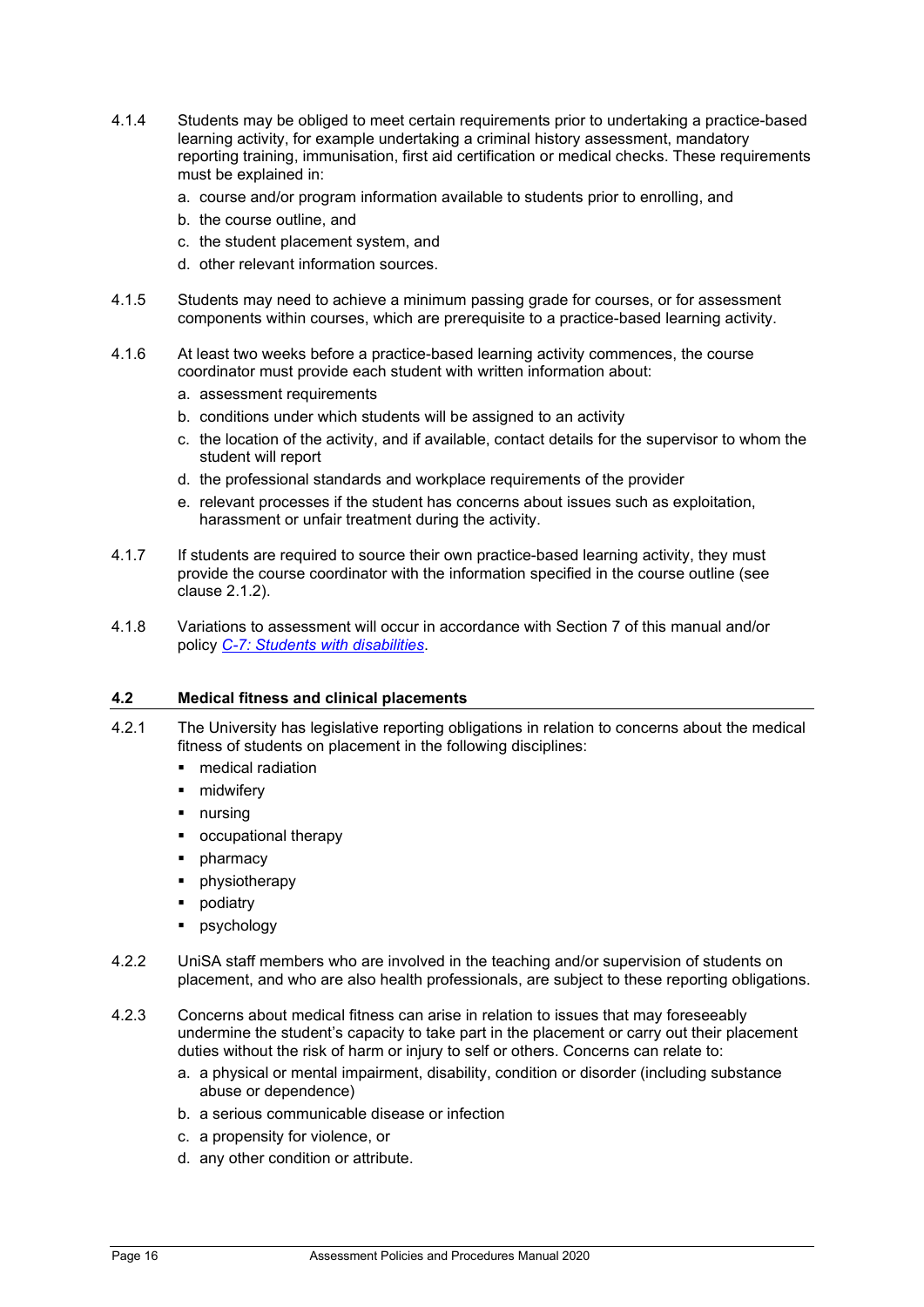- 4.2.4 A staff member of the University who is a health professional and who considers that a student is, or may be, medically unfit as defined in the legislation, must submit a report to the relevant registration board providing their reasons and any other information required by the regulations. The staff member must concurrently report their concerns to the head of school.
- 4.2.5 The head of school and the relevant program director will discuss their concerns with the student. The student must be advised that:
	- a. the ultimate decision regarding medical fitness will be made by the registration board, not the University
	- b. they will be expected to comply with the registration board's decision
	- c. they may appeal against the registration board's decision
	- d. the registration board may impose conditions
	- e. continuing enrolment in the program is contingent on registration with the registration board.
- 4.2.6 A copy of all reports relating to concerns about medical fitness must be provided to the Provost and Chief Academic Officer and Campus Central or UniSA partner administration office to be retained on the student's file.

#### <span id="page-18-0"></span>**4.3 Suitability for practice-based learning activities**

- 4.3.1 The University has a responsibility to ensure that students participating in practice-based learning activities are suitable to do so. In addition to the reporting obligations for clinical placements described in clause 4.2, concerns about the suitability of a student to commence in or continue with a practice-based learning activity in any academic discipline may be raised by a fellow student, UniSA staff member, or anyone outside the University. Concerns may relate to:
	- a. evidence of illness or disability which impairs a student's capacity to undertake a practice-based learning activity without the risk of harm or injury to self or others
	- b. violent or aggressive behaviour
	- c. intimidation of University staff or fellow students, or practice-based learning hosts or clients
	- d. evidence of chronic drug or alcohol misuse
	- e. fraudulent or dishonest behaviour
	- f. failure to comply with legislative and compulsory pre-placement requirements
	- g. conviction of an offence
	- h. communication skills that are inadequate to facilitate a student's success in a practicebased learning activity.
- 4.3.2 A report expressing the nature of concerns about the suitability of a student for a practicebased learning activity must be made confidentially to the head of school in the first instance. The head of school will consider the report and determine whether further action should be taken.
- 4.3.3 If the head of school determines that no further action should be taken, the head of school will inform the person who lodged the report, in writing.
- 4.3.4 If the head of school determines that the concern merits further investigation, the head of school must notify the student in writing that they are required to:
	- a. provide evidence of suitability for a practice-based learning activity, and
	- b. attend a meeting with the head of school and program director to discuss the concerns raised. If the student is unable to attend in person they may participate via email or phone/internet telecommunications.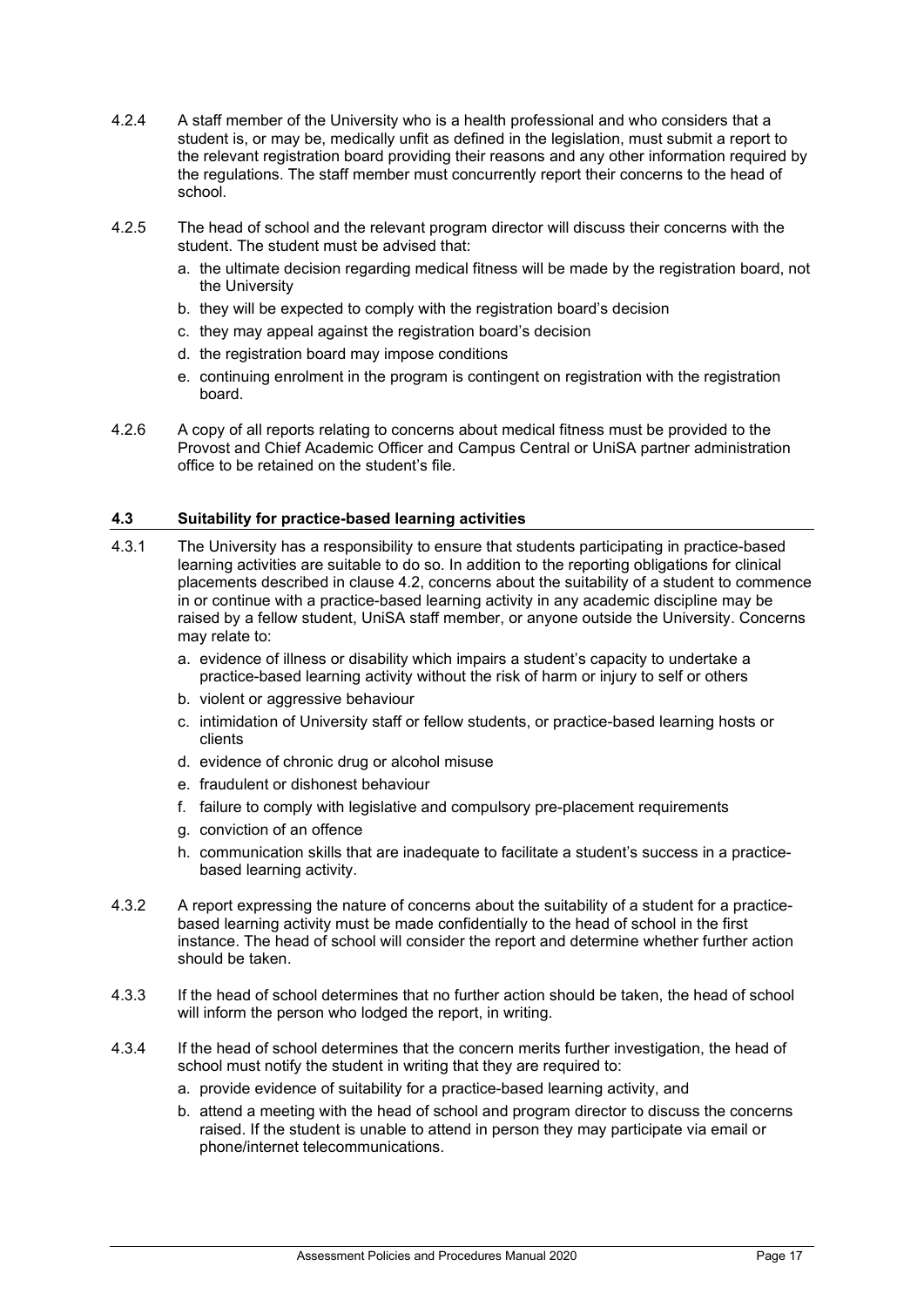- 4.3.5 Following the meeting, the head of school may decide to:
	- a. allow the activity to proceed, or
	- b. allow the activity to proceed subject to an agreed variation in accordance with policy *[C-7:](https://i.unisa.edu.au/policies-and-procedures/university-policies/corporate/c-7/) [Students with disabilities](https://i.unisa.edu.au/policies-and-procedures/university-policies/corporate/c-7/)*, or
	- c. arrange for the student to undertake an alternative activity, or
	- d. advise the student that documents certifying suitability must be provided before the student can proceed with any practice-based learning activity, or
	- e. request advice from a suitability advisory panel (see clause 4.4).
- 4.3.6 A copy of all reports relating to concerns about suitability for practice-based learning activities must be provided to the Provost and Chief Academic Officer and Campus Central or UniSA partner administration office to be retained on the student's file.

#### <span id="page-19-0"></span>**4.4 Suitability Advisory Panel**

- 4.4.1 The head of school will convene a suitability advisory panel on an 'as needs' basis to independently consider concerns about the suitability of a student for a practice-based learning activity.
- 4.4.2 The terms of reference of the suitability advisory panel are to:
	- a. receive a report of concern from the head of school
	- b. consider the report and any accompanying supporting documents. The panel may request additional supporting documents if required.
	- c. prepare a written report summarising its decision with reasons
	- d. treat all information confidentially, as required by policy *A-46*: *[Confidentiality of students'](https://i.unisa.edu.au/policies-and-procedures/university-policies/academic/a-46/)  [personal information](https://i.unisa.edu.au/policies-and-procedures/university-policies/academic/a-46/)*.
- 4.4.3 The membership of the suitability advisory panel will consist of:
	- a. head of school (chair)
	- b. Deputy Director: Student and Academic Services
	- c. access and inclusion adviser, Student Engagement Unit

(The role of the access and inclusion adviser is limited to providing advice about services and adjustments that can be provided to allow the student to safely undertake or continue the practice-based learning activity)

- d. Director: Council Services and Chancellery
- e. a member of USASA Board or nominee

and the following attendees:

- f. an executive officer
- g. other staff as required, for example program director, course coordinator, coordinator: Clinical Placement Unit, or supervisor of the practice-based learning activity.
- 4.4.4 Panel members must fulfil their role in accordance with the University's *[Code of ethical](https://i.unisa.edu.au/policies-and-procedures/codes/ethics/)  [conduct](https://i.unisa.edu.au/policies-and-procedures/codes/ethics/)* and the *[Code of good practice: Relationships between staff and students](https://i.unisa.edu.au/policies-and-procedures/codes/good-practice/relationships/)*.
- 4.4.5 The chair may appoint an impartial observer who is acceptable to all parties to ensure procedural fairness. The observer will not participate in decision making but will provide written confirmation that procedural fairness has occurred, to be attached to the panel's report.
- 4.4.6 The chair will provide panel members and the student with copies of relevant documents at least five working days before the meeting.
- 4.4.7 The panel will review the evidence and prepare a written report summarising its decision, with reasons.
- 4.4.8 The chair will ensure that any relevant statutory reporting requirements are fulfilled and will notify the student in writing of the panel's decision.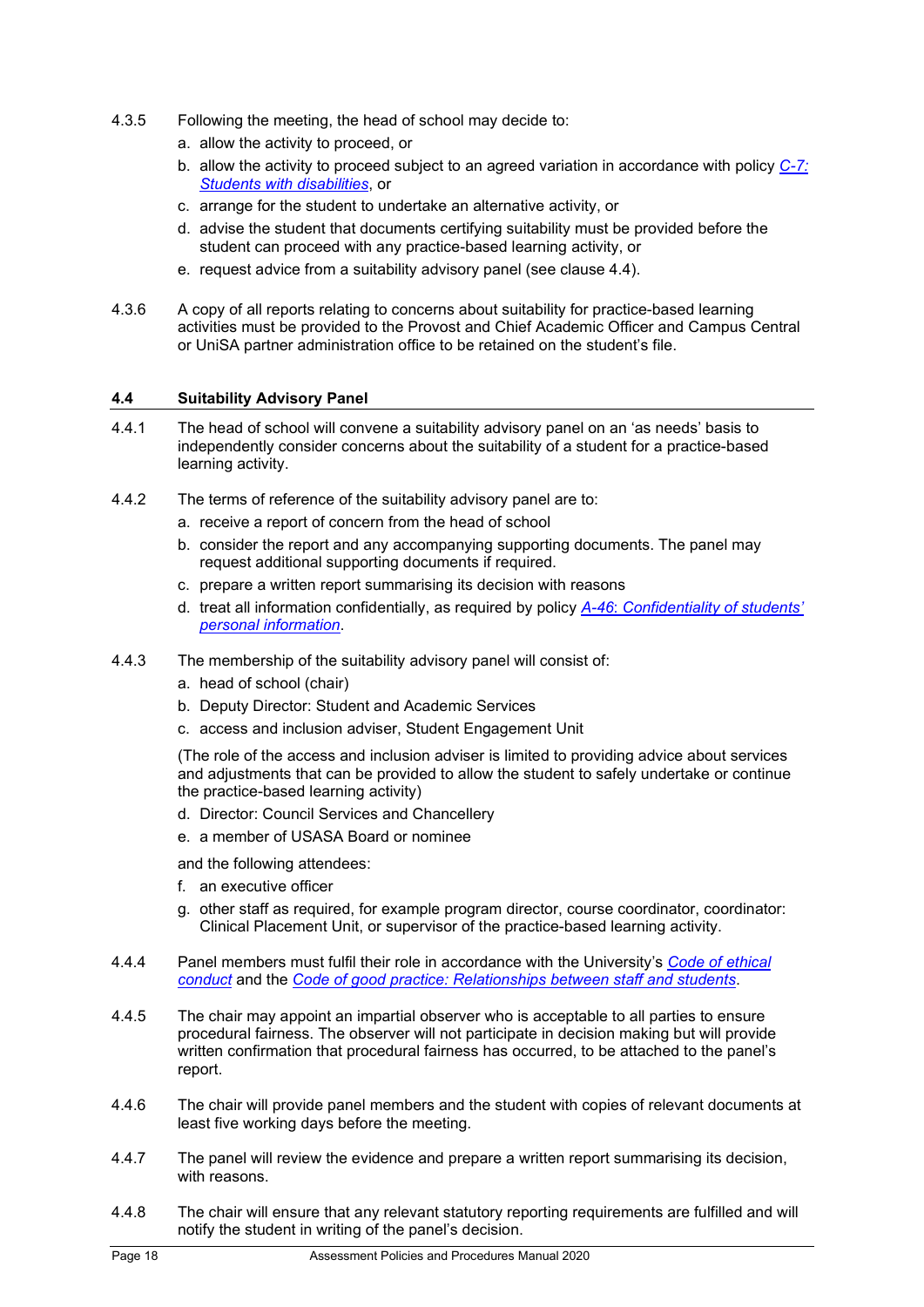- 4.4.9 After the meeting, the chair will collect and confidentially destroy all copies of relevant documents. One copy of all documents relating to the student's suitability for a practicebased learning activity must be provided to Campus Central or UniSA partner administration office to be retained on the student's file.
- 4.4.10 If the student does not agree with the panel's decision, they may request a review by writing to the Divisional Pro Vice Chancellor within five working days of the date specified on the letter notifying them of the panel's decision.
- 4.4.11 The Divisional Pro Vice Chancellor's review is the final avenue of appeal within the University. The Divisional Pro Vice Chancellor will notify the student of their decision in writing. A copy of the correspondence must be provided to Campus Central or UniSA partner administration office to be retained on the student's file.

#### <span id="page-20-0"></span>**4.5 Unsatisfactory performance in a practice-based learning activity**

- 4.5.1 Unsatisfactory performance may include one or more of the following:
	- a. failure to meet the assessment requirements as explained in the course outline
	- b. failure to comply with the provider's professional standards and workplace requirements
	- c. incomplete or late submission of documents related to the practice-based learning activity
	- d. failure to discuss critical incidents or issues of concern with the supervisor or course coordinator.
- 4.5.2 Unsatisfactory performance may contribute to:
	- a. a final fail grade in a course, or
	- b. a fail grade for the practice-based learning component of a course.
- 4.5.3 Students may appeal their final grade for a course in accordance with Section 8 of this manual.

#### <span id="page-20-1"></span>**4.6 Misconduct during a practice-based learning activity**

- 4.6.1 In the procedures relating to misconduct during a practice-based learning activity outlined below, an academic staff member nominated by the Divisional Pro Vice Chancellor, may act for the relevant head of school.
- 4.6.2 If a course coordinator, supervisor or provider of a practice-based learning activity identifies a student whose:
	- a. behaviour during the activity may contribute to risk of harm or injury to self or others, or
	- b. behaviour may constitute misconduct under Statute 7 of the University of South Australia Statutes, or
	- c. actions may involve academic misconduct as prescribed in section 9 of this manual,

the student will be required to meet with the course coordinator and/or academic integrity officer.

Upon identifying the issue, the course coordinator will notify the student of the concerns in writing within ten working days, and request a meeting to discuss the issue. The meeting should occur within 20 working days of the initial notification. If the student is unable to attend in person, they may participate via email or phone/internet telecommunications.

4.6.3 The student may also be temporarily removed from the practice-based learning activity, and in some instances from the university, until they have met with the course coordinator and/or academic integrity officer. The meeting should occur within 20 working days of the initial notification.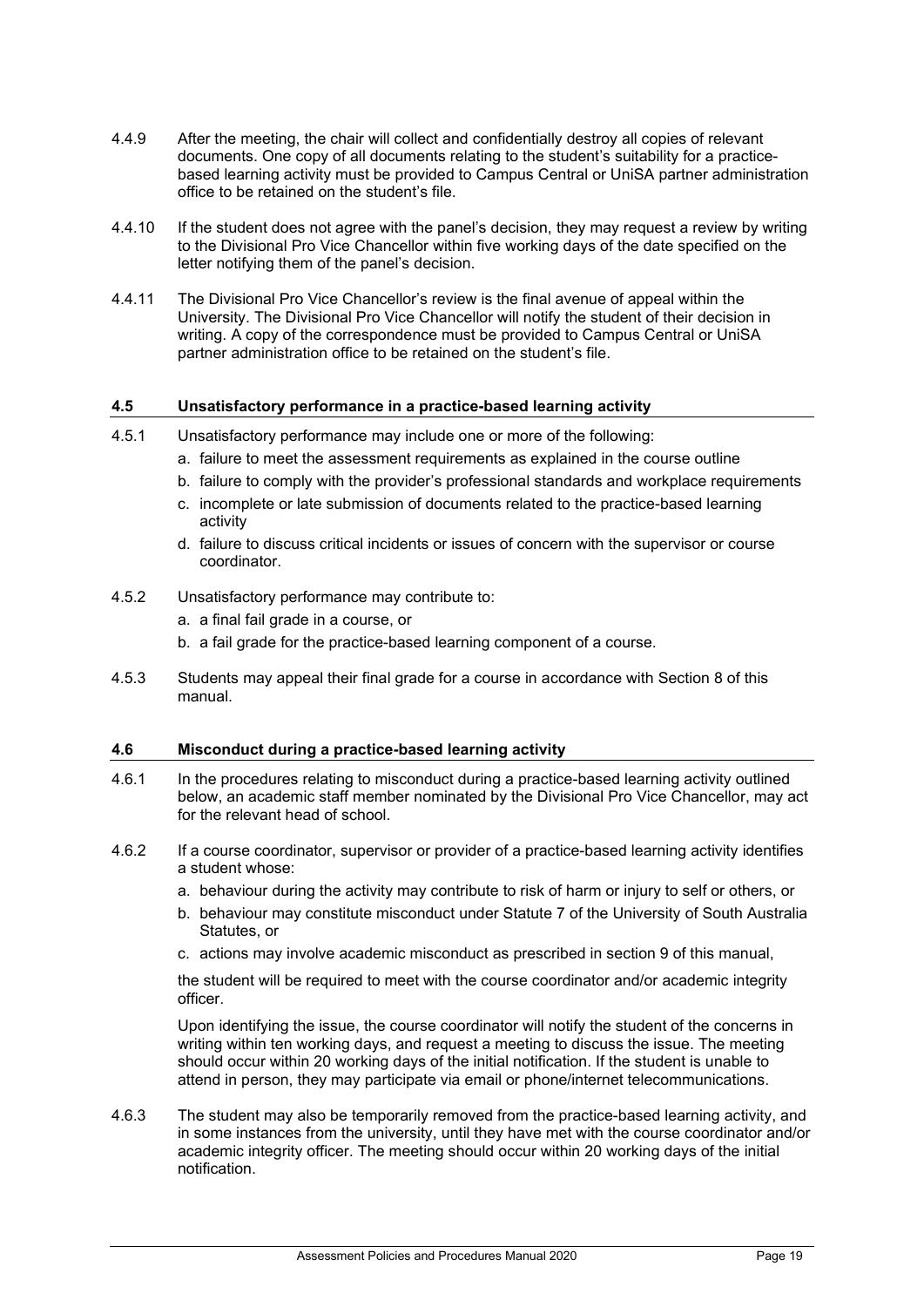- 4.6.4 The student may be assisted or represented at the meeting with the course coordinator and/or academic integrity officer by:
	- a. a USASA advocacy officer, or
	- b. a representative of the UniSA partner institution if the student is studying offshore, or
	- c. any University staff member or student.
- 4.6.5 As a result of the meeting, the course coordinator may recommend that the student may continue with the practice-based learning activity. No further action will be taken to prevent the student participating.
- 4.6.6 As a result of the meeting, the course coordinator may decide that the practice-based learning activity should be suspended and the student removed. The course coordinator must provide a written recommendation to the head of school, supported by reasons.
- 4.6.7 On reviewing the course coordinator's recommendation and undertaking further discussion as required, the head of school may:
	- a. allow the student to continue the practice-based learning activity, or
	- b. arrange for the student to undertake an alternative practice-based learning activity, or
	- c. confirm that the practice-based learning activity should be suspended and the student removed. The head of school must commence further investigation into the circumstances leading to the removal of the student (see clause 4.6.9).
- 4.6.8 If the head of school allows the student to continue the practice-based learning activity, or arranges for the student to undertake an alternative activity, the head of school will notify the student and the course coordinator in writing. A copy of the correspondence to the student must be provided to Campus Central or the UniSA partner administration office to be retained on the student's file.
- 4.6.9 If the head of school confirms that the student should be removed from the practice-based learning activity, further investigation should be undertaken as follows:
	- a. for situations involving risk of harm or injury to self or others, follow the procedures set out in clause 4.2 or 4.3, as appropriate
	- b. for misconduct as defined in University of South Australia Statute 7, follow the procedures set out in Statute 7
	- c. for academic misconduct as defined in section 9 of this manual, follow the procedures set out in clause 9.5.

#### <span id="page-21-0"></span>**4.7 Loss of registration**

- 4.7.1 This clause only applies to programs in the disciplines listed in clause 4.2.1.
- 4.7.2 A student must immediately notify the University when a registration board provides interim registration, or cancels, suspends or imposes a condition on their registration. The student should indicate whether they are intending to appeal against the registration board's decision.
- 4.7.3 The University will cancel a student's enrolment in a course or program if the student does not hold the required registration. The student can only be reinstated when they have met registration requirements, and if a place in the course or program is available.
- 4.7.4 If a student cannot be reinstated, the University may offer the student a place in a program for which registration is not required, providing the student meets the entry requirements and a place is available.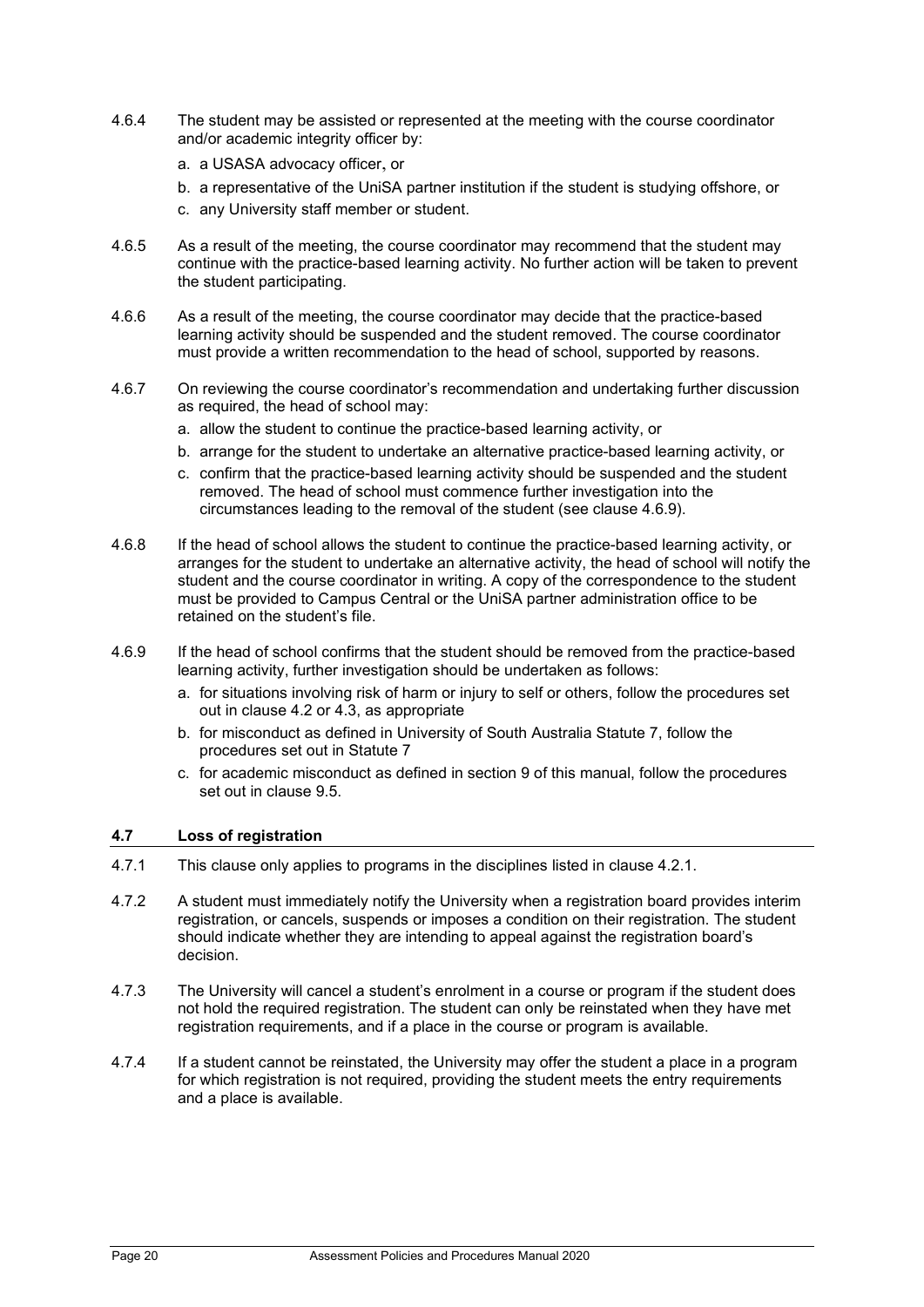<span id="page-22-0"></span>5 **Re-marking and re-submission**

#### **Purpose**

This section prescribes the policy and procedures for re-marking or re-submission for assessment tasks that occur during the study period, prior to the final summative assessment.

#### **Relevant to**

Assessment tasks in undergraduate and postgraduate coursework programs, unless otherwise specified in the course outline. Re-marking and re-submission do not apply to final summative assessments or research projects.

Students who consider that unexpected or exceptional circumstances have affected their final summative assessment may be eligible for secondary assessment as outlined in section 7.

In this section all references to head of school or course coordinator may be read to refer to the equivalent UniSA Online positions.

#### **Cross-references**

*[A-49: Postgraduate coursework degrees with a significant research component](https://i.unisa.edu.au/policies-and-procedures/university-policies/academic/a-49/)*

#### <span id="page-22-1"></span>**5.1 Re-marking**

- 5.1.1 Re-marking is where a second assessor marks an assessment task, without the student undertaking any further work. The second assessor is not provided with details of the student's original mark. The second assessor may be from UniSA or another provider, and must have expertise in the area of the assessment task.
- 5.1.2 The same range of marks used for the original assessment task is available for re-marking. The second mark stands, whether it is higher or lower. No further re-marking will be permitted.
- 5.1.3 A re-marked assessment task cannot be re-submitted.
- 5.1.4 Only a student can initiate a re-mark. A student can request a re-mark when they consider that an assessment task has been unfairly or inappropriately marked. A student must request a re-mark from the course coordinator within five working days of the assessment task being returned.
- 5.1.5 The course coordinator will notify the student in writing within five working days that:
	- a. a second assessor will re-mark the assessment task, or
	- b. the request is denied.
- 5.1.6 If the course coordinator denies the request for a re-mark, the student may request the head of school to review the course coordinator's decision by writing to the head of school within five working days of receiving the course coordinator's decision. The request must include the reasons for requesting a re-mark.
- 5.1.7 The head of school will either:
	- a. approve the re-mark and:
		- i) notify the student and the course coordinator of their decision in writing within five working days of receiving the request
		- ii) appoint a second assessor
		- iii) arrange for the assessment task to be re-marked
		- iv) notify the student in writing of the outcome of the re-mark within ten working days of the re-mark being completed, or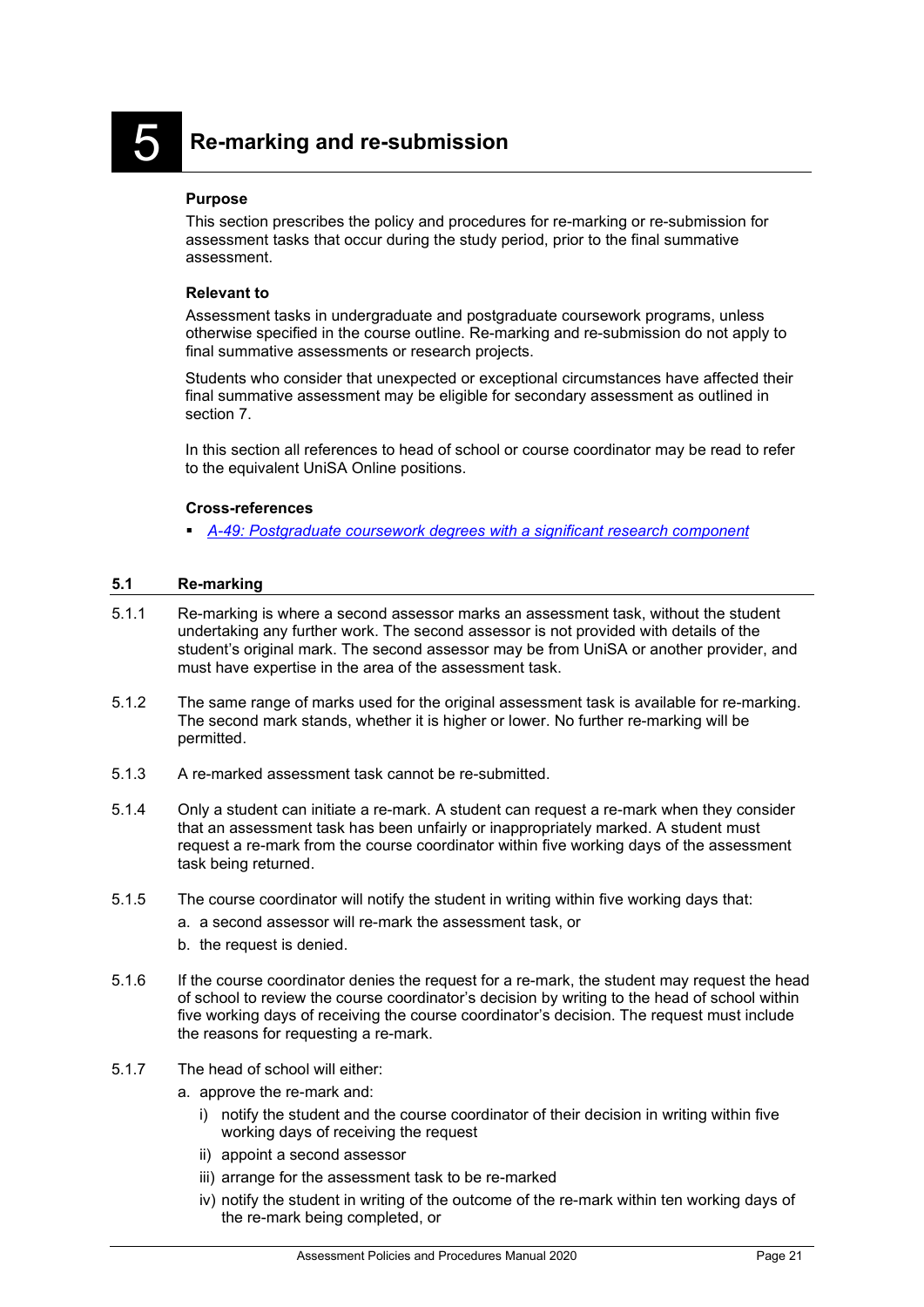- b. deny the re-mark and:
	- i) notify the student and the course coordinator of their decision in writing within five working days of receiving the request.
- 5.1.8 A copy of all correspondence relating to the re-mark must be provided to Campus Central or UniSA partner administration office, to be retained on the student's file.
- 5.1.9 Students who are not satisfied with the result of the re-mark may appeal their final grade in accordance with section 8 of this manual.

#### <span id="page-23-0"></span>**5.2 Re-submission**

- 5.2.1 Re-submission is where a student is permitted to revise an assessment task that they have failed. The assessment task is then re-submitted to the original assessor within a specified time frame.
- 5.2.2 Students who pass a re-submission will receive a maximum mark of 50 per cent unless:
	- a. the course coordinator allows the full range of marks on the basis of exceptional circumstances, or
	- b. the re-submission results from an academic misconduct inquiry. An academic integrity officer will then determine the range of marks available, in consultation with the course coordinator.
- 5.2.3 A re-submitted assessment task cannot be re-marked.
- 5.2.4 Re-submission can be initiated by a course coordinator, academic integrity officer, or a student.
- 5.2.5 A course coordinator can offer a student the opportunity to re-submit work. The offer must be made within five working days of the original task being returned to the student.
- 5.2.6 A student can request a re-submission within five working days of receiving the returned assessment task. The course coordinator will notify the student in writing within five working days whether a re-submission has been granted or denied.
- 5.2.7 If the course coordinator grants a re-submission, they will advise the student in writing how much of the assessment task must be re-submitted, the due date for re-submission, and the marks available.
- 5.2.8 If the course coordinator denies the request for re-submission, the student may request the head of school to review the course coordinator's decision by writing to the head of school within five working days of receiving the course coordinator's decision. The request must include the reasons for requesting a re-submission.
- 5.2.9 The head of school will either:
	- a. approve the re-submission and notify the student and the course coordinator in writing within five working days of receiving the request, or
	- b. deny the re-submission and confirm that the original fail grade applies.
- 5.2.10 If the head of school approves a re-submission, the course coordinator will:
	- a. advise the student in writing how much of the assessment task must be re-submitted, the due date for re-submission, and the marks available
	- b. notify the student of the outcome of the re-submission within ten working days of receiving the re-submitted task
	- c. provide Campus Central or UniSA partner administration office with a copy of all correspondence relating to the re-submission, to be retained on the student's file.
- 5.2.11 Students who are not satisfied with the result of the re-submission may appeal their final grade in accordance with section 8 of this manual.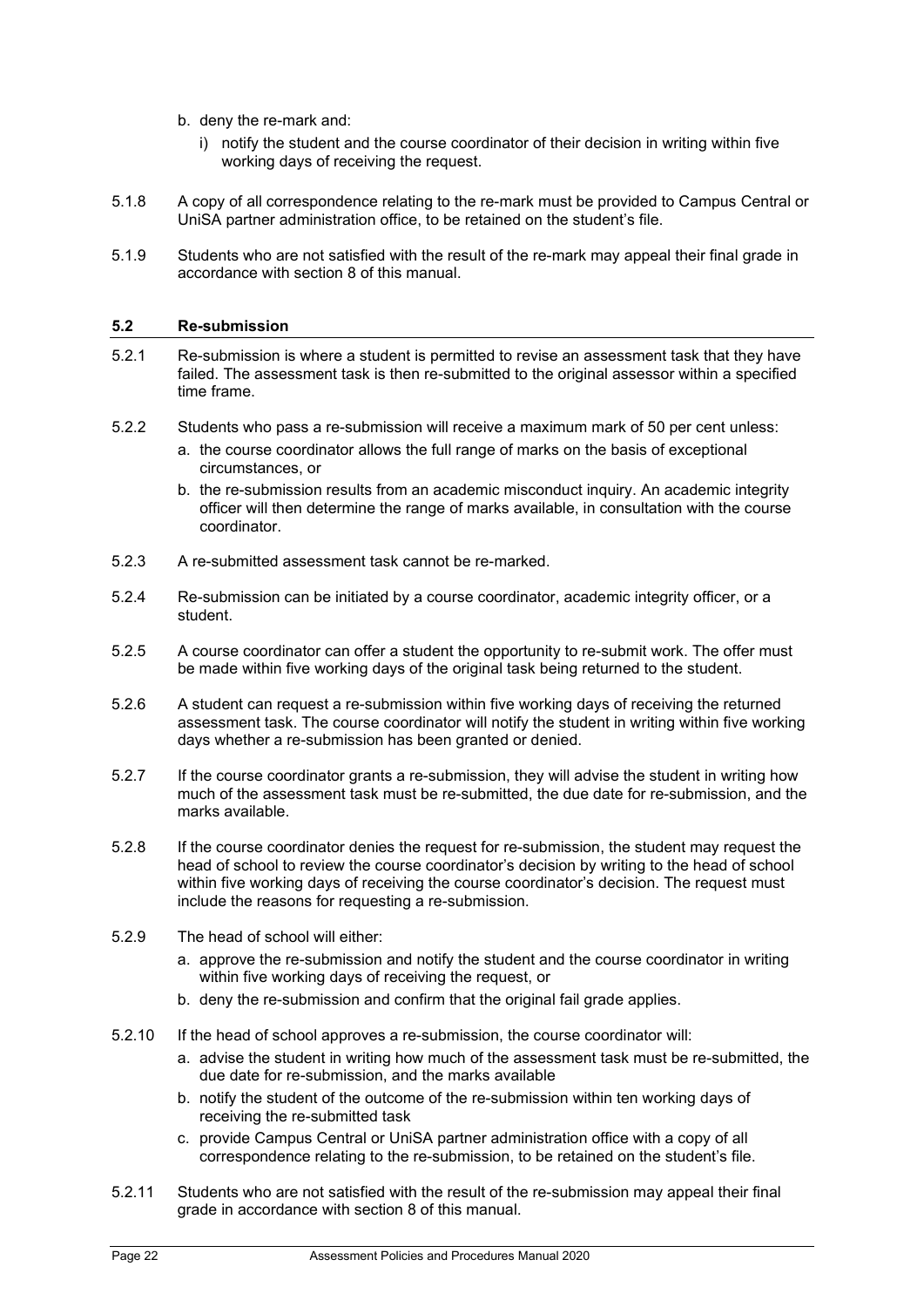#### <span id="page-24-0"></span>**5.3 Re-submission and academic integrity**

5.3.1 An academic integrity officer may only recommend a re-submission as an outcome of an academic misconduct inquiry if the course outline states that re-submission is available in that course.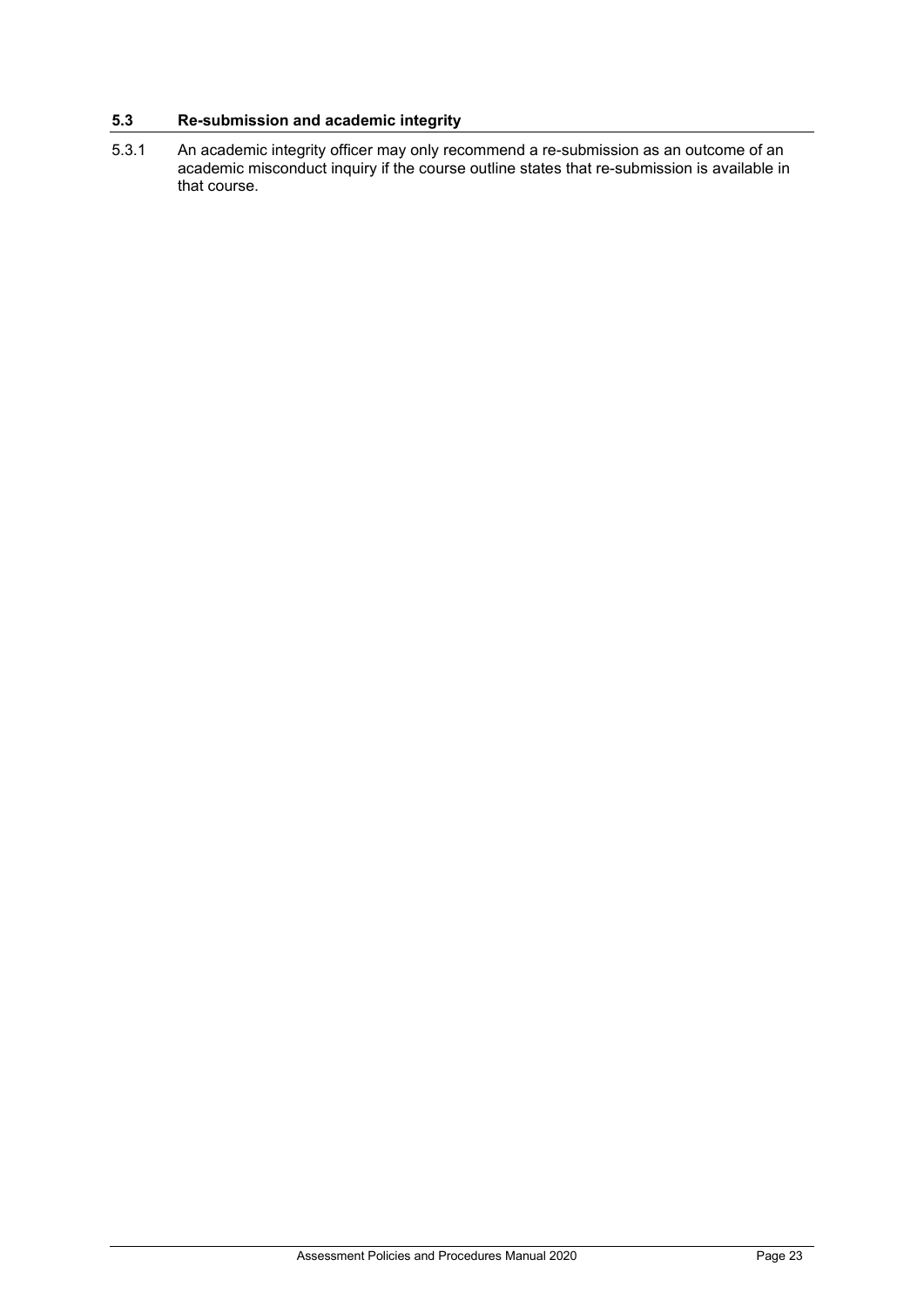## <span id="page-25-0"></span>6 **Examination procedures**

#### **Purpose**

This section prescribes the policy and procedures for summative examinations.

#### **Relevant to**

All undergraduate and postgraduate courses with summative examinations, including UniSA College examinations.

Open Universities Australia (OUA) students must comply with clauses relating to breaches of exam procedures and must also comply with OUA-specific procedures.

ilnvigilated online examinations will comply with clause 6.7 only.

Variations to examinations are available to Aboriginal Australian students, students from non-English speaking backgrounds, students who have access plans approved by the Student Engagement Unit, and students who are experiencing financial hardship or undertaking carer responsibilities.

#### **Cross references**

- *[A-49: Postgraduate coursework degrees with a significant research component](https://i.unisa.edu.au/policies-and-procedures/university-policies/academic/a-49/)*
- **APPM Section 7: Variations to assessments**
- **APPM Section 9: Academic integrity**
- *OUA Examination policies and procedures*

#### <span id="page-25-1"></span>**6.1 General procedures**

- 6.1.1 Students will receive advance notice of scheduled primary and secondary examinations. All students are required to sit their primary and secondary examination at the scheduled date, time, and location irrespective of any conflict with a planned holiday or special event.
- 6.1.2 Students are responsible for knowing their examination times and locations and travelling to the venue. It is recommended that students arrive at least 15 minutes prior to the published start time.
- 6.1.3 Students who arrive up to 30 minutes after the published start time will be permitted to enter the examination room, but will not be allowed any additional time to complete the examination.
- 6.1.4 Students who arrive more than 30 minutes after the published start time will not be permitted to enter the examination room and will receive a zero mark for that examination.
- 6.1.5 Students attending an examination must behave in a manner consistent with the University's Code of Conduct for Students.
- 6.1.6 All students must display on their desk:
	- a. their student identification card, or
	- b. an alternative form of photographic identification such as a passport or driver's license.

If a student does not provide acceptable photographic identification, the invigilator will compare the student's likeness with the University's records in order to verify the student's identity.

- 6.1.7 If applicable, students must also display on their desk:
	- a. an approved access plan
	- b. a student ID card with a red 'E' which indicates entitlement to the provisions in clause 7.2.2.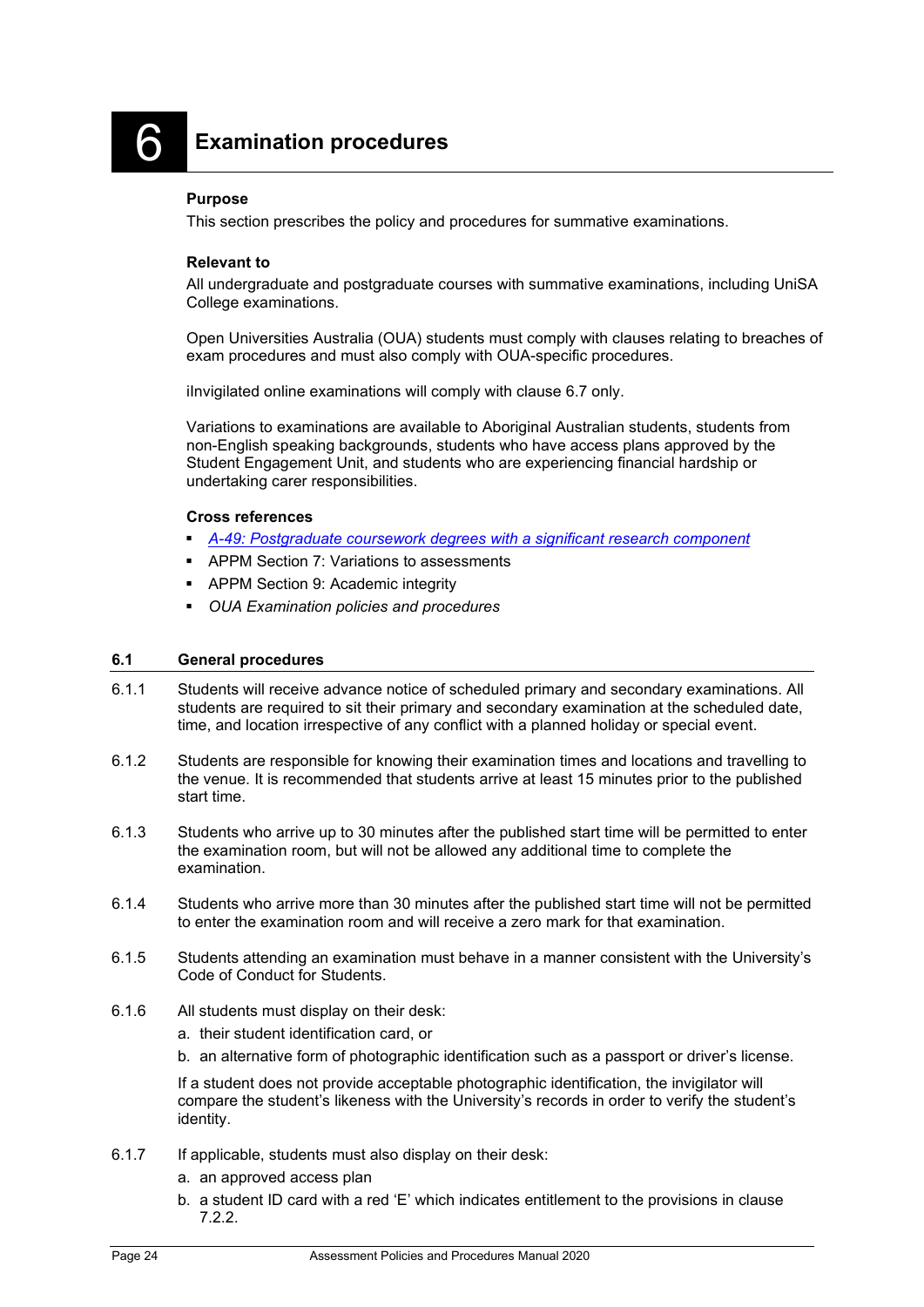- 6.1.8 Unless it is permitted in the course outline or as an approved variation, a student must not take items into the examination room that could provide an advantage to themselves or any other student. Examples include, but are not limited to:
	- a. books, including dictionaries
	- b. calculators
	- c. mobile telephones or other electronic devices
	- d. notes or other documents
	- e. personal items
	- f. examination answer booklets, attendance slips or any paper.
- 6.1.9 Items that are allowed in the examination room must not be enhanced or tampered with in a way that has the potential to provide an additional advantage to any student.
- 6.1.10 Head dress must not be worn in the examination room unless required for religious observance or medical reasons.
- 6.1.11 The school must retain examination answer books and attendance slips in confidential storage for a minimum of 12 months following the deadline for finalising results for the relevant study period. After 12 months, these documents should be disposed of in accordance with instructions from the University's records management office.
- 6.1.12 Exceptions to examination procedures may only be made with the prior approval of the Director: Student and Academic Services.

#### <span id="page-26-0"></span>**6.2 Procedures during the examination**

- 6.2.1 Every student must complete the attendance slip provided.
- 6.2.2 The designated reading time is ten minutes, which commences at the published examination start time and is added to the examination time. An invigilator will announce when the reading time has elapsed, after which students may commence writing in the examination booklet. No further announcements to commence writing will be made.
- 6.2.3 Course coordinators may recommend additional reading time in the instructions on the examination paper. The additional reading time is included in the total exam time. If there are multiple examinations being held in one venue, the end of additional reading times will not be announced, to avoid disrupting other candidates.
- 6.2.4 During the designated reading time, students are not permitted to use a calculator or write in the examination booklets but may complete attendance slips, fill in details required on the front cover of examination booklets, and make notes on loose-leaf paper provided.
- 6.2.5 Students are not permitted to commence writing answers until instructed by an invigilator. All students must stop writing when instructed by an invigilator. At the end of the examination all students must remain seated until all examination booklets have been collected.
- 6.2.6 Students are not permitted to communicate with other students during the examination.

#### <span id="page-26-1"></span>**6.3 Procedures for leaving the examination room**

- 6.3.1 Students are not permitted to leave the examination room during the first 30 minutes after the published starting time, or during the last ten minutes of any examination.
- 6.3.2 After the first 30 minutes of the examination, a student can request to leave the examination room for a short break. Approval must be given by an invigilator and the student will be supervised during their break.
- 6.3.3 Students intending to permanently leave the examination room must hand all examination booklets to the invigilator who will endorse the booklets as correctly identifying the student.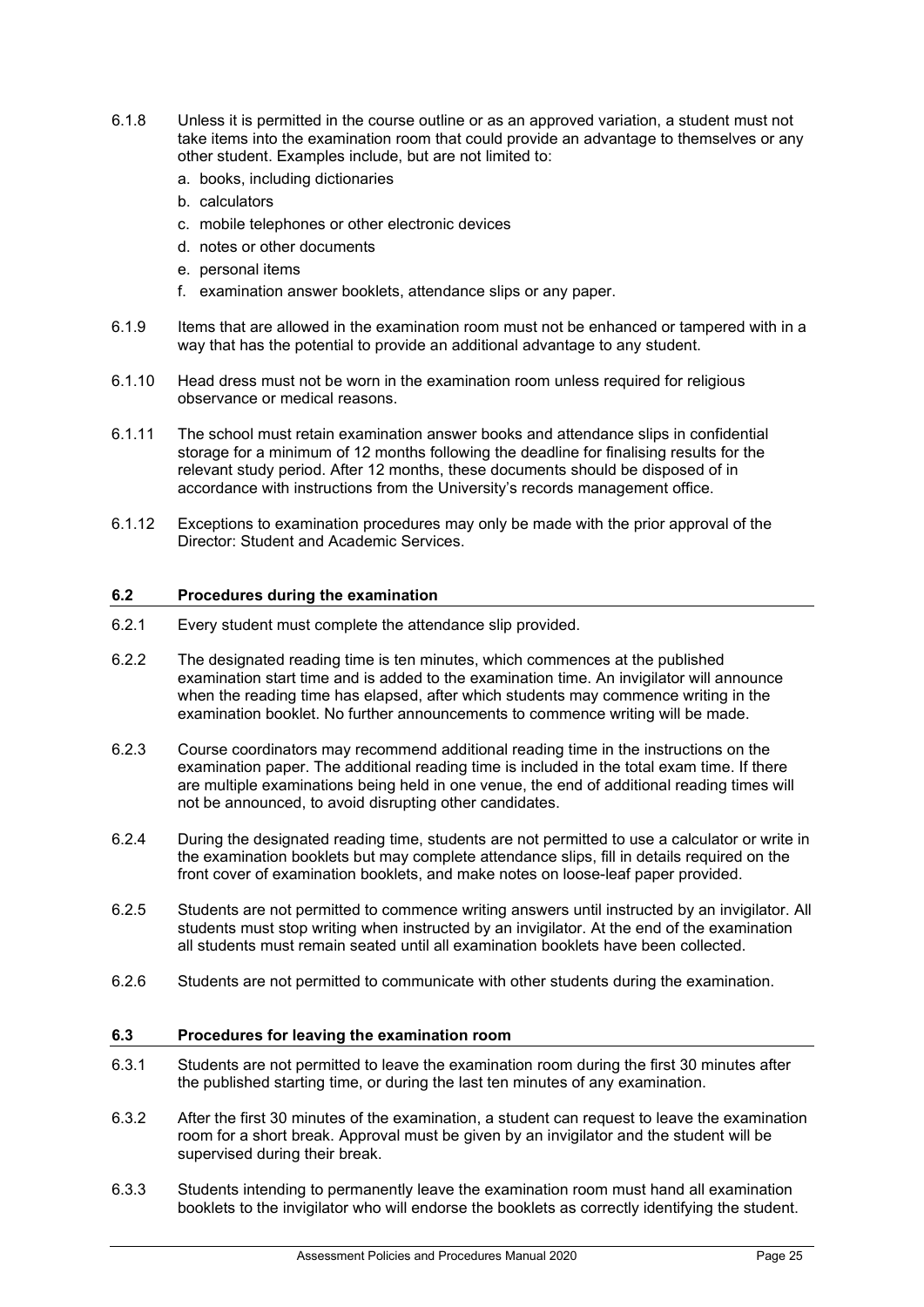6.3.4 Students must not remove any examination question papers, examination booklets, scrap paper or attendance slips from the examination room.

#### <span id="page-27-0"></span>**6.4 Breaches of examination procedures**

- 6.4.1 In the procedures relating to breaches of examination procedures outlined below, an academic staff member nominated by the Divisional Pro Vice Chancellor, may act for the relevant head of school.
- 6.4.2 Breaches of examination procedures will be treated as misconduct even if it cannot be demonstrated that a student gained an advantage as a result of the breach.
- 6.4.3 Any student disrupting an examination may be dismissed from the examination room at the discretion of the chief invigilator. A student dismissed from the examination room will be advised that a breach has been identified and will be reported.
- 6.4.4 If a breach of examination procedures occurs but does not disrupt the examination, or the chief invigilator allows the student to remain in the examination room, an invigilator will advise the student that a breach has been identified and will be reported.
- 6.4.5 The chief invigilator will document breaches of examination procedures and provide a report within five working days. The report will be provided to the relevant academic integrity officer in the case of academic misconduct matters, to the head of school in the case of other misconduct matters, or both if the matter falls into both categories.
- 6.4.6 If the academic integrity officer considers that the breach constitutes academic misconduct, they will investigate the matter following the procedures in section 9 of this manual. For other misconduct matters the head of school will determine the appropriate process to follow.

#### <span id="page-27-1"></span>**6.5 Arrangements for students studying a course externally**

- 6.5.1 The University has approved external examination centres throughout Australia and overseas that are provided free-of-charge to students. External examination centres are allocated to students six weeks before the scheduled examination period according to the postal address recorded on the student record system. These allocations will only be changed in exceptional circumstances. Students must ensure that their postal address is correctly recorded.
- 6.5.2 External students must sit examinations with internal students at the University's designated examination venue if their postal address on the student record system is:
	- a. within the Adelaide metropolitan area, as defined by the postcodes 5000-5199, 5201, 5231-5235, 5241-5245, 5250-5252, 5942 and 5950
	- b. within a 105 kilometre radius of the Whyalla campus, encompassing Whyalla, Whyalla Playford, Whyalla Norrie, Whyalla Stuart, Whyalla Jenkins, Iron Knob, Cowell, Port Augusta and Stirling North, or
	- c. within a 105 kilometre radius of the Mt Gambier Regional Centre.
- 6.5.3 The University will advise external students, whose postal address is outside the areas defined above, that they are required to either:
	- a. travel to the designated UniSA examination venue to sit the internal examination, for postcodes 5202-5214, 5255-5256, 5351-5356, 5360-5373, 5400-5411, 5460 and 5501- 5502, or
	- b. travel to an approved external examination centre where arrangements have been made for them to sit the examination.
- 6.5.4 If an external student fails to attend a scheduled examination at an approved external examination centre, they will be required to reimburse the University for the cost of arranging the examination.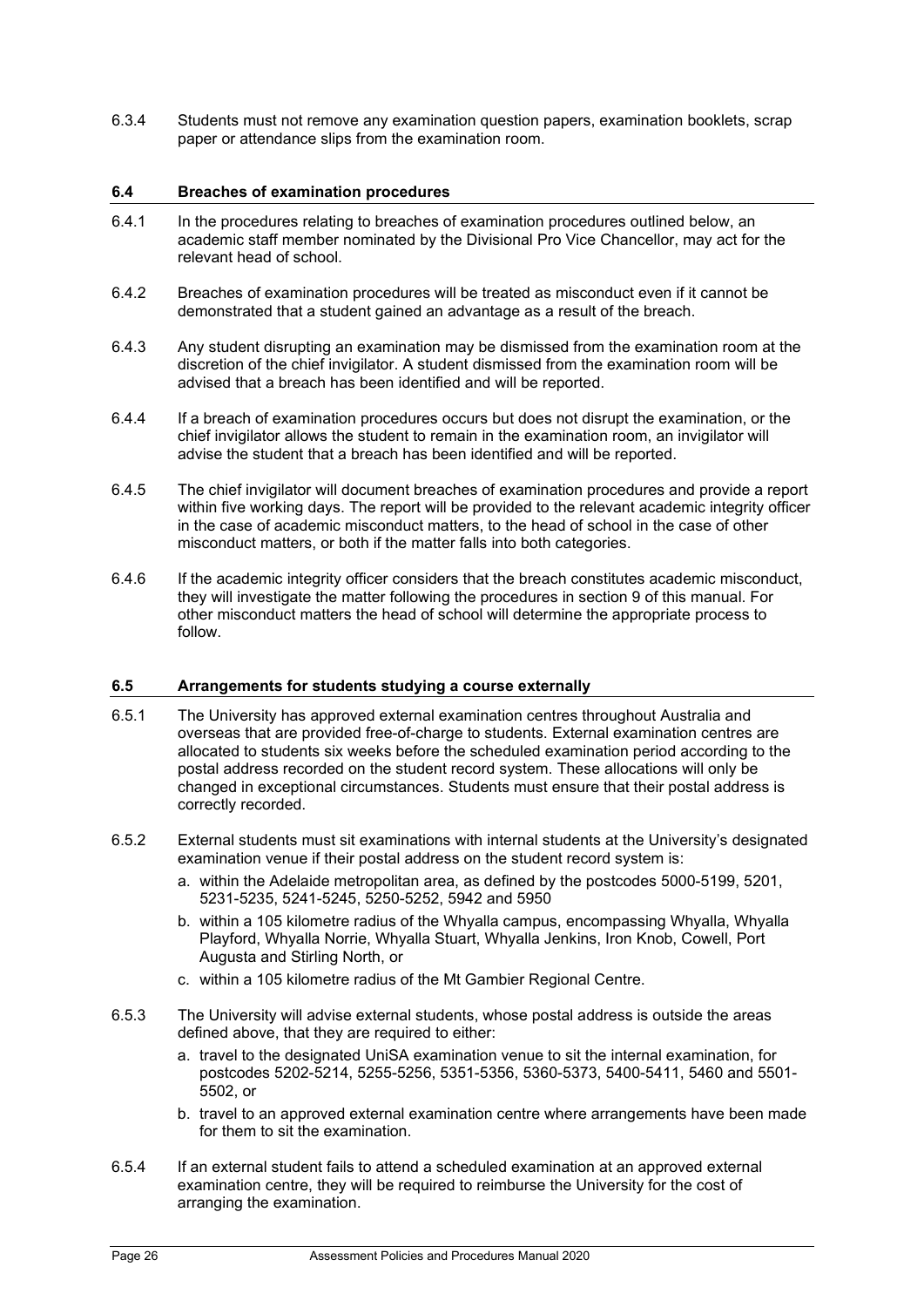- 6.5.5 If a student cannot be allocated to an approved external examination centre, the student will be required to make external invigilation arrangements in accordance with clauses 6.5.6 – 6.5.10 below.
- 6.5.6 The student must nominate an external invigilator, who:
	- a. can provide evidence that they are one the following:
		- i) a university or college examination officer or academic staff member
		- ii) a corporate training or education officer
		- iii) a librarian
		- iv) a minister of religion or religious leader
		- v) a police officer
		- vi) school principal, deputy principal, or teacher
		- vii) justice of the peace.
	- b. can speak, read and write in English to competently implement exam procedures and communicate with the University
	- c. is not a relative or friend of the student or their family
	- d. does not have any conflict of interest in fulfilling their duties.
- 6.5.7 Externally invigilated examinations must occur on the same date and South Australian time as the published schedule for internal students.
- 6.5.8 Students undertaking externally invigilated examinations must provide the required documentation to the Exams team in Student and Academic Services at least ten working days before mid-study period supervised assessments, or at least 20 working days before the end-of-study period examinations. Failure to meet these timelines may result in examination arrangements not being finalised, and students not being able to complete their course assessment requirements.
- 6.5.9 A student who wants to vary the time and/or date of an externally invigilated exam must submit a request in writing to the course coordinator. The course coordinator will then recommend to the head of school or associate head of school whether or not to authorise the variation. Only the head of school or associate head of school may authorise any variations.
- 6.5.10 Requests to vary the time and/or date of an externally invigilated exam will only be authorised in exceptional circumstances. The student is responsible for any costs incurred. The University will not reimburse these costs.

#### <span id="page-28-0"></span>**6.6 Off-campus secondary examination arrangements for internal students**

- 6.6.1 Internal students are expected to be available for all examinations at the specified date, time and location during the primary and secondary examination periods, irrespective of any conflict with a planned holiday or special event.
- 6.6.2 Internal students who meet the following criteria may apply to sit their secondary examination off-campus in their home country/state if:
	- a. they are completing their final course of study; and
	- b. they have a home address outside South Australia, as recorded on the student record system, and
	- c. they cannot sit the secondary examination on campus due to extenuating circumstances.
- 6.6.3 Off-campus secondary examination may also be available to internal students who are elite athletes or performing artists as defined on the University's website if they have a training/sporting/rehearsing/performing commitment that prevents them from being present at the scheduled venue. In such cases applications are not restricted to students completing their final course of study.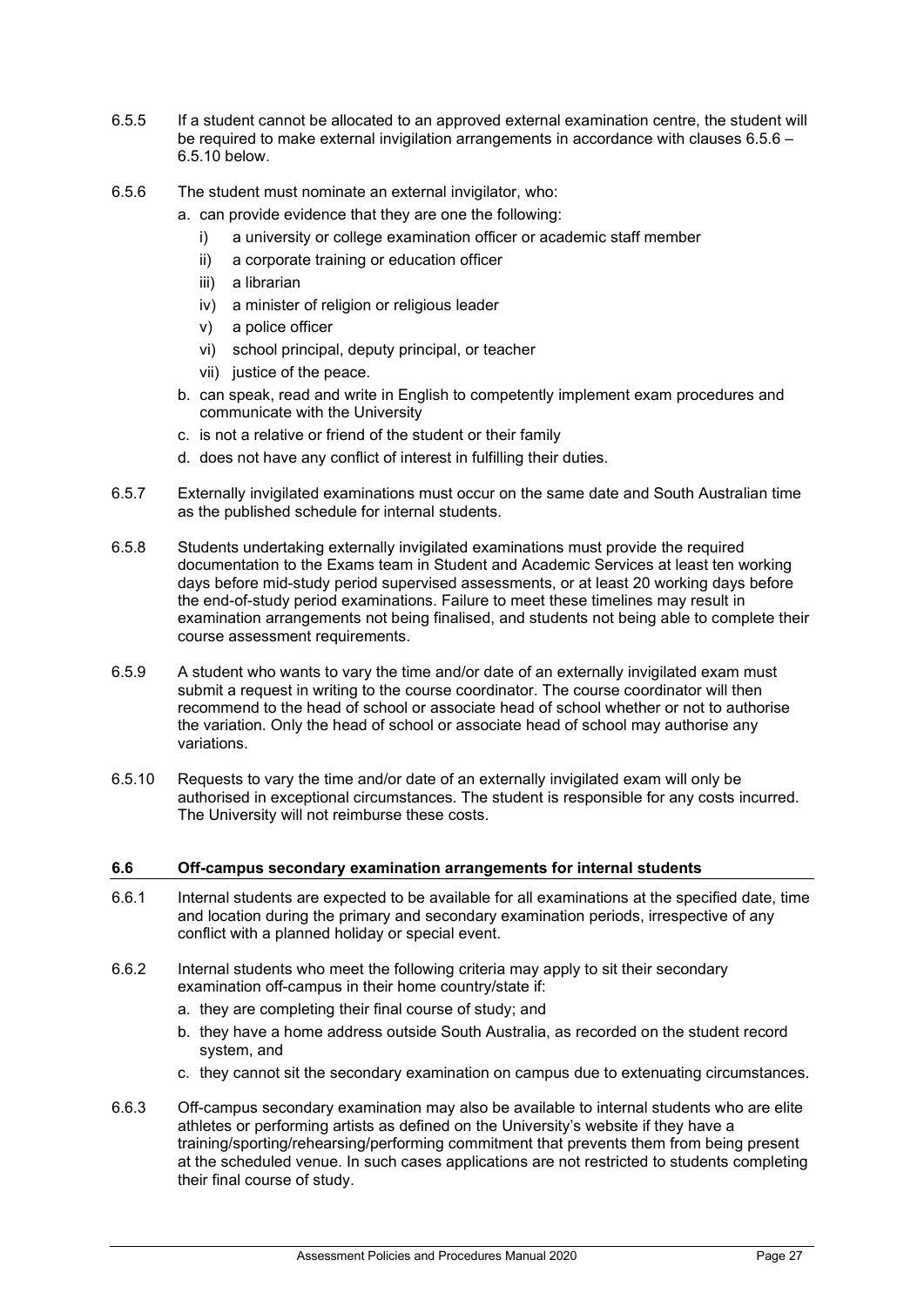- 6.6.4 The student must apply to sit the examination off-campus by lodging the prescribed form with Campus Central within five working days of being assigned a secondary examination.
- 6.6.5 For students granted a supplementary examination, the off-campus application must be lodged with Campus Central using the prescribed form no later than five working days following result release for the relevant study period.
- 6.6.6 In cases where an application to sit the secondary examination off-campus is approved the student will be allocated to an approved external examination centre where possible. Where this is not possible the student must propose their own invigilation arrangements, as outlined in clauses 6.5.6 – 6.5.10.
- 6.6.7 Off-campus examinations must occur on the same date and South Australian time as the published schedule for internal students and will not be approved for an alternate time.

#### <span id="page-29-0"></span>**6.7 Procedures for invigilated online examinations**

- 6.7.1 Students will receive advance notice of scheduled examinations. All students are required to sit their examination online at the scheduled date and time irrespective of any conflict with a planned holiday or special event.
- 6.7.2 Requests to vary the time and/or date of an online examination due to exceptional circumstances, will only be authorised by the head of school or associate head of school (or equivalent).
- 6.7.3 Students sitting an online examination must behave throughout the exam in a manner consistent with the University's Code of Conduct for Students.
- 6.7.4 Students who have an approved access plan should notify the course coordinator, or online course facilitator, at the start of teaching for each enrolment. Failure to give sufficient notice to the course coordinator, or online course facilitator, may result in a student's inability to complete an online examination.
- 6.7.5 All students are required to sit the Mandatory Training Quiz prior to each examination to ensure system requirements are met and to gain familiarity with the process and software used. Students are responsible for ensuring that system requirements are met for all online examinations.
- 6.7.6 All students must participate in an online identity verification at the time of the examination prior to beginning an examination. This will involve:
	- a. a clear photo being taken by the invigilation system of their student identification card, (or an alternative form of photographic identification such as a passport or driver's license),
	- b. a clear photo being taken by the invigilation system of the student sitting the examination, and
	- c. a clear short video recording of the examination room being made by the student at the time of the examination to ensure the room is free of prohibited items or other people.

If these conditions are not met the invigilator will flag this as an examination rule violation and will report a breach.

- 6.7.7 Head dress must not be worn during the examination, unless required for religious observance or medical reasons.
- 6.7.8 Recorded footage of the online examination will be made available to the University when required, in accordance with *[A-46 Confidentiality of students' personal information](https://i.unisa.edu.au/policies-and-procedures/university-policies/academic/a-46/) policy* and the *[Records management policy](https://i.unisa.edu.au/policies-and-procedures/codes/miscellaneous/records-management-policy/)*.
- 6.7.9 Students are responsible for knowing their examination times and are required to log in 10 minutes prior to the published start time to complete the identity verification process. Students who log in after the published start time will not be allowed any additional time to complete the examination.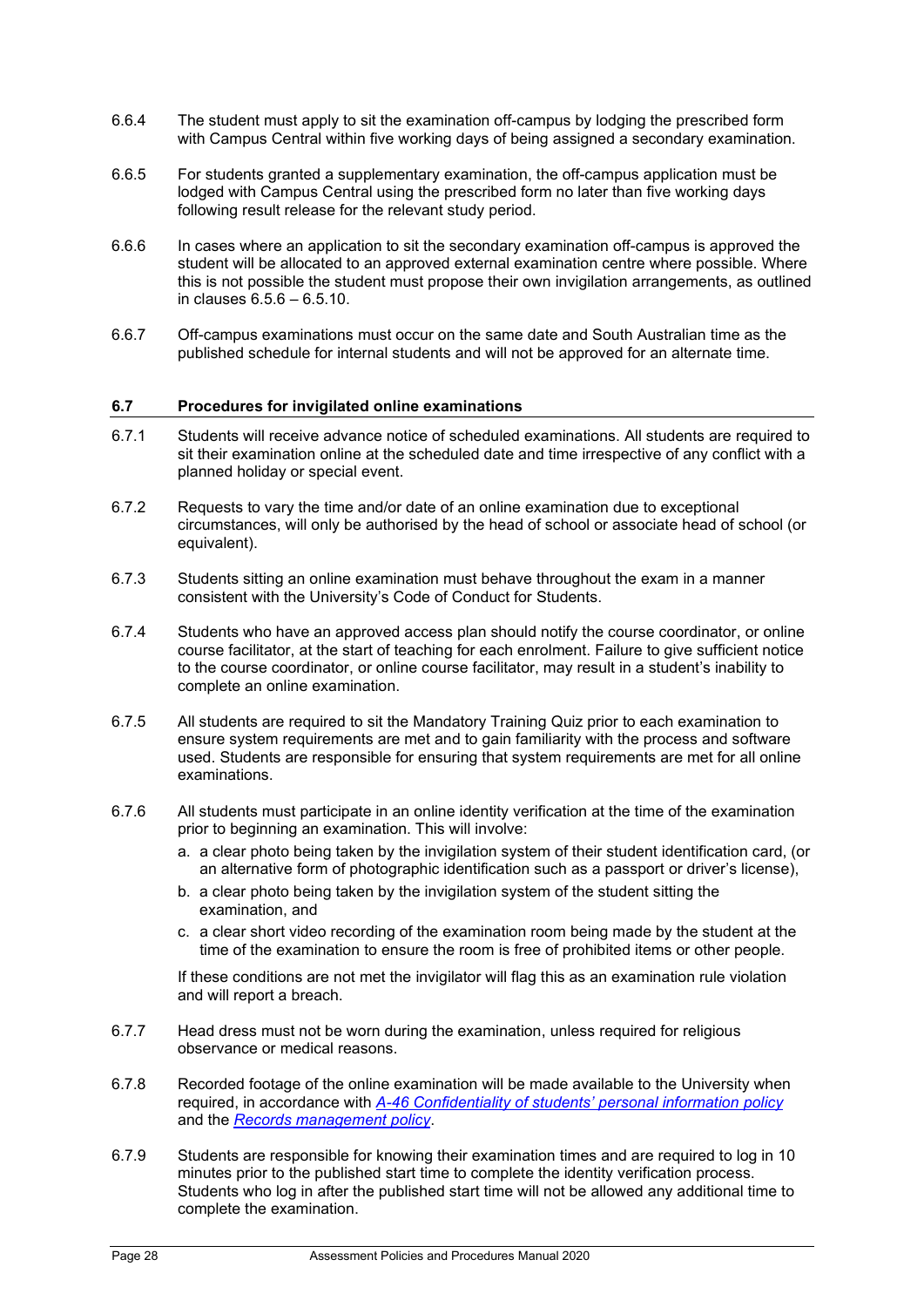- 6.7.10 Reading time will be incorporated into the approved duration for the examination.
- 6.7.11 Unless it is permitted in the course outline or as an approved variation, a student must not have anything that could provide an advantage to themselves. Examples include, but are not limited to:
	- a. books, including dictionaries
	- b. calculators
	- c. electronic devices other than those used to take the exam
	- d. notes or other documents
	- e. personal items, including headphones
	- f. any paper
	- g. other web pages
	- h. communication software such as Skype.
- 6.7.12 Items that are allowed for use in the examination must not be enhanced or tampered with in a way that has the potential to provide an additional advantage to any student.
- 6.7.13 Students are not permitted to communicate with any other people during the examination.
- 6.7.14 Students are not permitted to leave the view of the webcam at any time during the examination.
- 6.7.15 Students are not permitted to retain a copy of examination questions following completion of an online examination.
- 6.7.16 Breaches of examination procedures will be treated as misconduct even if it cannot be demonstrated that a student gained an advantage as a result of the breach.
- 6.7.17 The invigilator will document breaches of examination procedures and provide a report within five working days. The report will be provided to the relevant academic integrity officer in the case of academic misconduct matters, to the head of school in the case of other misconduct matters, or both if the matter falls into both categories.
- 6.7.18 If the academic integrity officer considers that the breach constitutes academic misconduct, they will investigate the matter following the procedures in section 9 of this manual. For other misconduct matters the head of school will determine the appropriate process to follow.
- 6.7.19 Exceptions to online examination procedures may only be made with the prior approval of the Director: Student and Academic Services.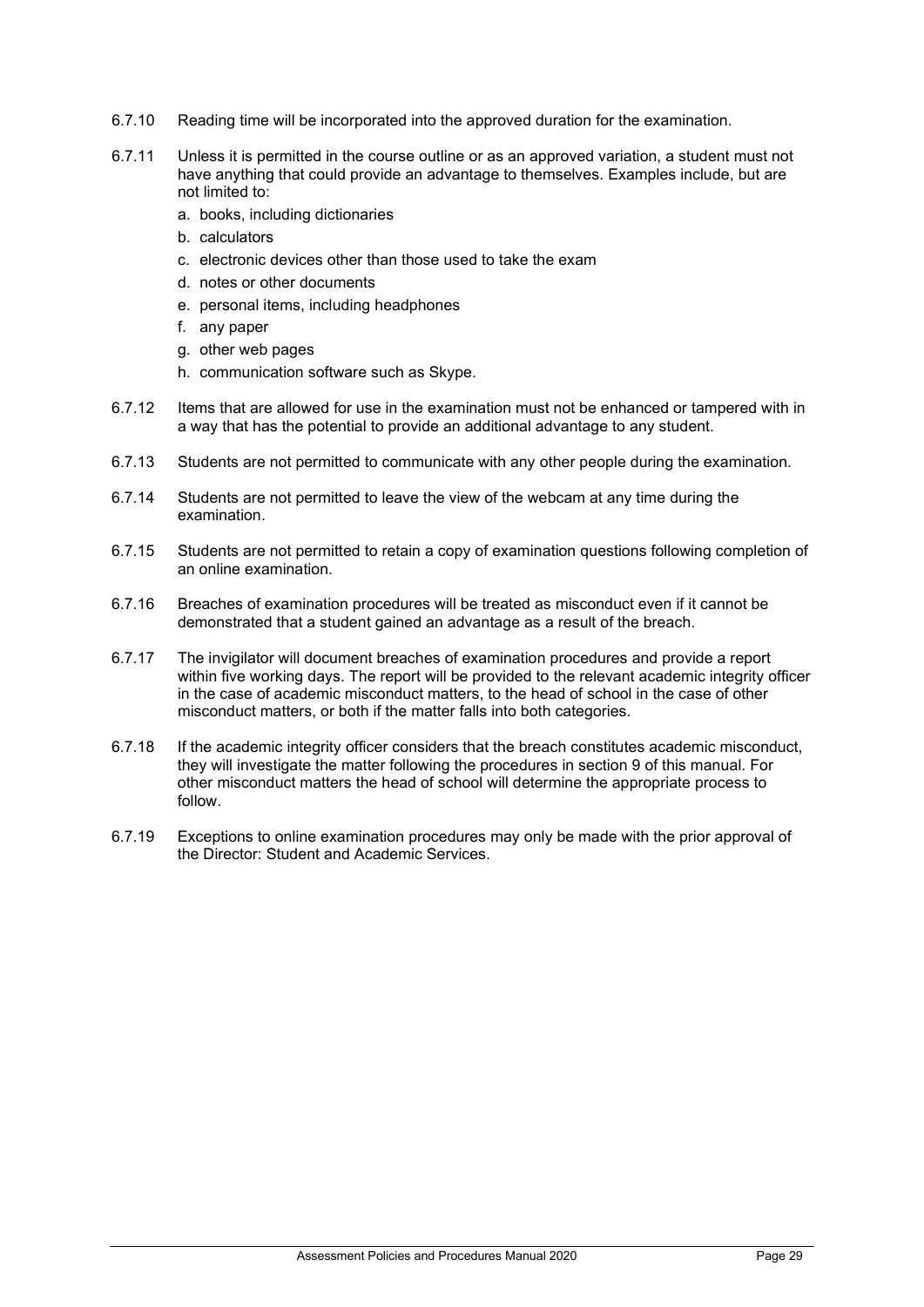## <span id="page-31-0"></span>7 **Variations to assessments**

#### **Purpose**

This section prescribes the policy and procedures for:

- variations to assessments
- variations to examinations
- **extensions**
- secondary assessments

#### **Relevant to**

- **enabling programs**
- undergraduate and postgraduate coursework programs
- single course and cross-institutional enrolments

In this section references to program director or course coordinator may be read to refer to the equivalent UniSA Online positions.

#### **Cross-references**

- *[A-49: Postgraduate coursework degrees with a significant research component](https://i.unisa.edu.au/policies-and-procedures/university-policies/academic/a-49/)*
- *[C-7: Students with disabilities](https://i.unisa.edu.au/policies-and-procedures/university-policies/corporate/c-7/)*
- **[Elite athletes and elite performing artists](https://www.unisa.edu.au/study-at-unisa/elite-athletes-and-performers/)** information on the University's website

#### <span id="page-31-1"></span>**7.1 Variations to assessment**

- 7.1.1 Assessment methods, tasks and timelines must be specified in the course outline.
- 7.1.2 Students are expected to complete the assessment requirements for a course within the relevant study period unless:
	- a. a variation applies in the form of:
		- i) an extension (see clause 7.3)
		- ii) supplementary assessment or examination (see clause 7.5)
		- iii) deferred assessment or examination (see clause 7.6)
		- iv) special consideration (see clause 7.7)
		- v) a delay in the marking of the final assessment (see clause 8.2.3.b)
		- vi) provisions contained in the student's access plan.
	- b. a student is aware of circumstances for which they will require a variation to assessment. The student must submit a request in writing to the course coordinator within the first two weeks of the course, or equivalent for accelerated or intensive teaching. Where appropriate, the course coordinator should refer the student to the Student Engagement Unit for an access plan.
	- c. a student requests a variation to [assessment o](http://www.unisa.edu.au/policies/manual/2007/General_Definitions.pdf)n the grounds of unexpected or exceptional circumstances (see clause  $7.8 - 7.11$ ). These variations should be discussed with the course coordinator at the earliest possible opportunity. Where appropriate the course coordinator should refer the student to the Student Engagement Unit for an access plan.
- 7.1.3 Adjustments and variations for students with disabilities are made in accordance with policy *[C-7: Students with disabilities](https://i.unisa.edu.au/policies-and-procedures/university-policies/corporate/c-7/)*, and are only available to students who have an Access Plan approved by the Student Engagement Unit.
- 7.1.4 Adjustments and variations for students who are carers are only available to students who have an access plan approved by the Student Engagement Unit.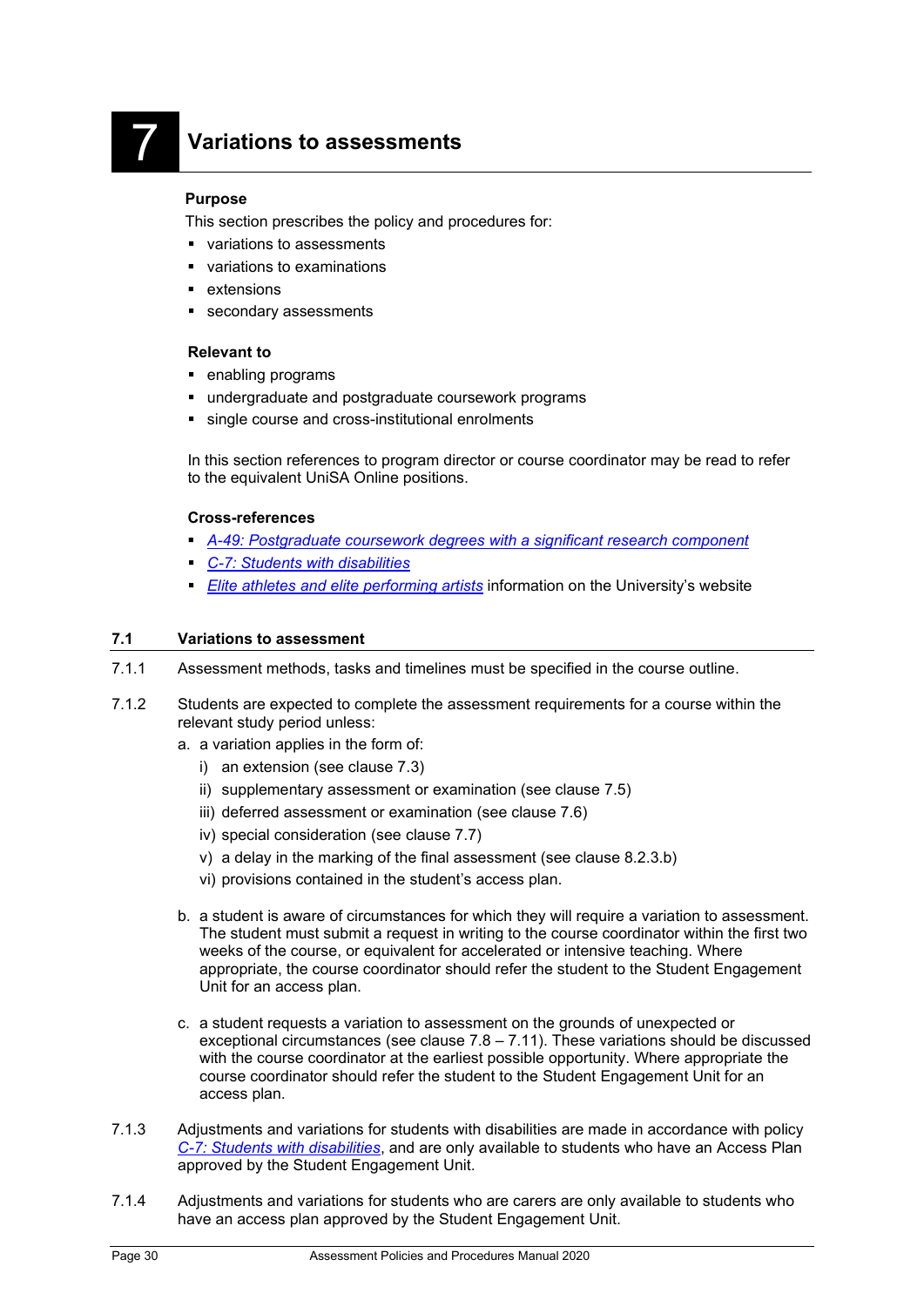#### <span id="page-32-0"></span>**7.2 Variations to examinations**

- 7.2.1 The following students are entitled to the variations prescribed in clause 7.2.2 unless the course outline specifies that no variations are available:
	- a. Aboriginal Australian students
	- b. students of non-English speaking background (NESB students) who:
		- i) arrived in Australia less than ten years ago, and
		- ii) speak a language other than English at home
	- c. offshore students of non-English speaking background where the language spoken at home is not English, and the medium of instruction is English.
- 7.2.2 Students referred to in clause 7.2.1 will be entitled to the following variations unless the course outline specifies that no variations are available:
	- a. extra time for reading or writing. This will be an extra ten minutes per hour for every hour of standard examination time, and
	- b. the use of an English language or bilingual print dictionary (without annotations).
- 7.2.3 A student who is entitled to these variations will be eligible for their entire program unless they enrol in a course that does not permit variations.
- 7.2.4 Students who qualify for these variations will be identified through data that is collected during the enrolment process and held on the student record system. Academic staff are not required to make decisions on a case by case basis about eligibility for these variations.
- 7.2.5 Students who qualify for these variations must obtain a red 'E' on their student card before their first exam in an examinations period.

#### <span id="page-32-1"></span>**7.3 Extension to complete an [assessment t](http://www.unisa.edu.au/policies/manual/2007/General_Definitions.pdf)ask**

- 7.3.1 Students may request an extension of time to complete an [assessment t](http://www.unisa.edu.au/policies/manual/2007/General_Definitions.pdf)ask on the basis of unexpected or exceptional circumstances (see clauses 7.8 – 7.11).
- 7.3.2 Students must lodge an application for an extension via the *learnonline* course site before the due date for the assessment task, and attach supporting documents. Students may be asked for justification of the impact of their circumstances on their academic participation. The course coordinator or nominee will respond via the *learnonline* course site, normally within two working days. All correspondence will be stored within *learnonline.*

#### <span id="page-32-2"></span>**7.4 Secondary assessments**

- 7.4.1 Secondary assessments may take the form of:
	- a. supplementary assessment or examination
	- b. deferred assessment or examination
	- c. special consideration.
- 7.4.2 Secondary assessments:
	- a. must test the same areas of skill and knowledge that the original assessment was intended to test
	- b. must be consistent with the assessment criteria stated in the course outline
	- c. will be scheduled after the primary assessment or examination period
	- d. may not be available for courses that involve practice-based learning
	- e. will not be granted on the grounds that the student had mistaken the time or place of the examination, or missed the due date for an assessment.
- 7.4.3 Students who have an access plan may undertake their assessment for the first time during the secondary assessment period. The full range of grades will be available.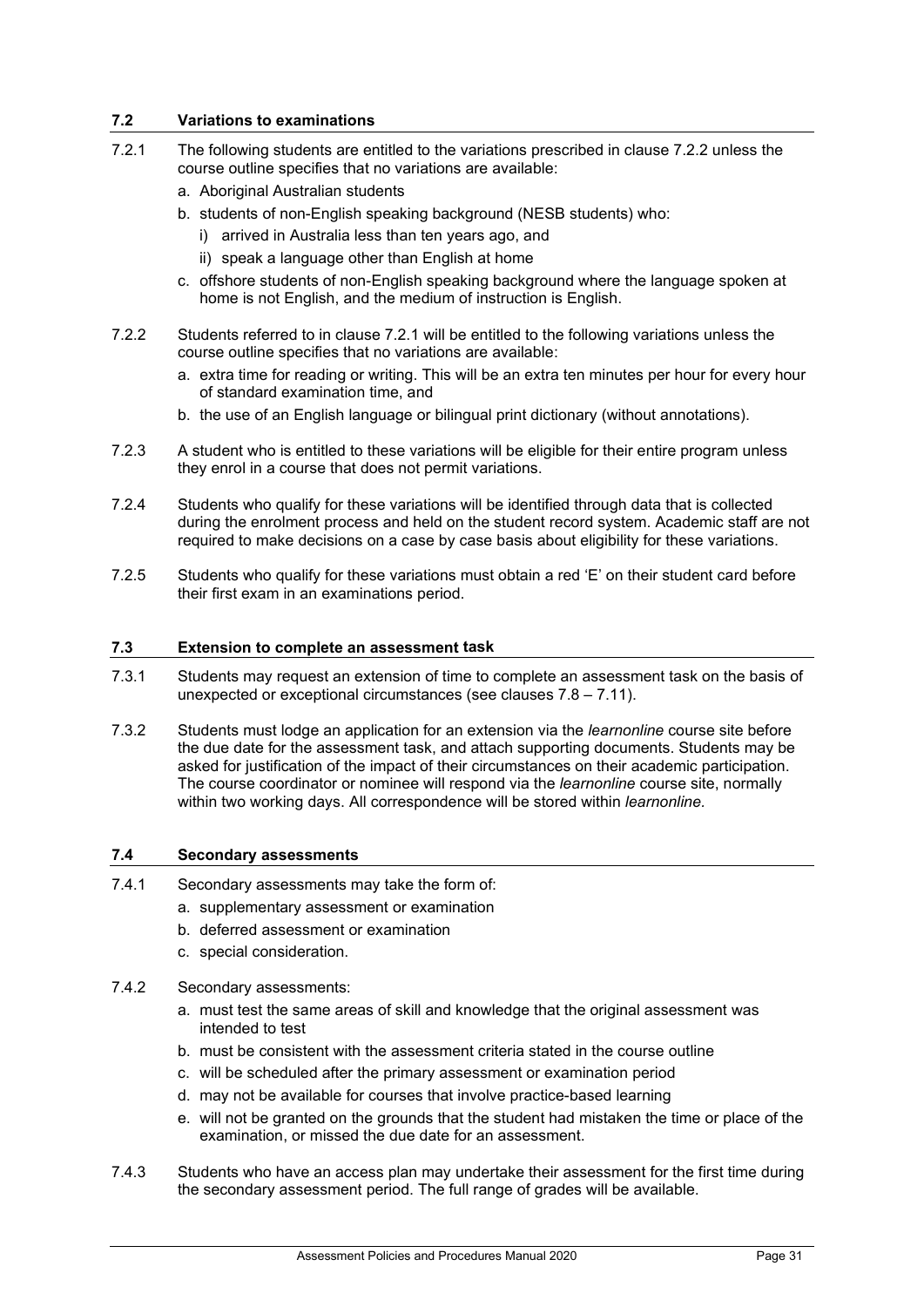- 7.4.4 Secondary assessments are scheduled in the next available examination period. Secondary assessments that cannot be scheduled in the next available examination period are arranged in consultation between schools and Student and Academic Services, and will normally occur within a regular assessment period.
- 7.4.5 Campus Central or a UniSA partner administration office will enter an assessment flag on the student's record once the student has been approved for secondary assessment. The flag will indicate which form of secondary assessment has been granted and will exclude the student's record from the primary round of academic review reports.
- 7.4.6 A course coordinator may only authorise a variation to the date for entering secondary assessment grades in exceptional circumstances. The course co-ordinator must inform Campus Central or UniSA partner administration office to override the secondary assessment grade entry date. The flag will exclude the student record from academic review reports until the flag has expired.
- 7.4.7 Final results for secondary assessments, including the original fail grade if a student did not complete the secondary assessment, are included in the round of academic review reports that follow the secondary assessment period.

#### <span id="page-33-0"></span>**7.5 Supplementary assessment or examination**

- 7.5.1 Supplementary assessment or examination offers students an opportunity to gain a supplementary pass (SP).
- 7.5.2 Supplementary assessment or examination:
	- a. is available in all foundation studies, undergraduate and postgraduate coursework programs, and OUA courses
	- b. may not be available for courses that involve practice-based learning
	- c. may be available for cross-institutional and single course enrolments if it is available in that course and the head of school has given approval.
- 7.5.3 If supplementary assessment or examination is not to be available in a course, the school must obtain approval from the division as part of the course approval process.
- 7.5.4 The course outline must state whether supplementary assessment or examination is not available in the course.
- 7.5.5 Supplementary assessment or examination is available to all students under the following conditions, unless supplementary assessment or examination had not been approved for the course:
	- a. if the student has achieved a final grade between 45-49 per cent (F1) in a course
	- b. if a student who has successfully completed all of the courses within their program, with the exception of two courses in which they were enrolled in their final study period, a supplementary assessment or examination may be granted where the final grade in either or both of these courses, is less than 45 percent (F1 or F2) and all assessments in the courses were attempted by the student. Supplementary assessment will not be available for a course under investigation for academic integrity until the investigation is completed, and determined that it did not constitute academic misconduct.
- 7.5.6 When a supplementary assessment or examination is assigned to a student for a course, a flag will be entered on the student's record. The flag will exclude the student record from the primary round of academic review reports.
	- a. If the supplementary assessment or examination is granted after results are finalised, the school will notify Campus Central or UniSA partner administration office to enter a supplementary assessment or examination flag on the student record. The flag will not exclude the student record from the primary round of academic review reports.
- 7.5.7 The school will notify the course coordinator that a supplementary assessment or examination has been assigned. The course coordinator will then: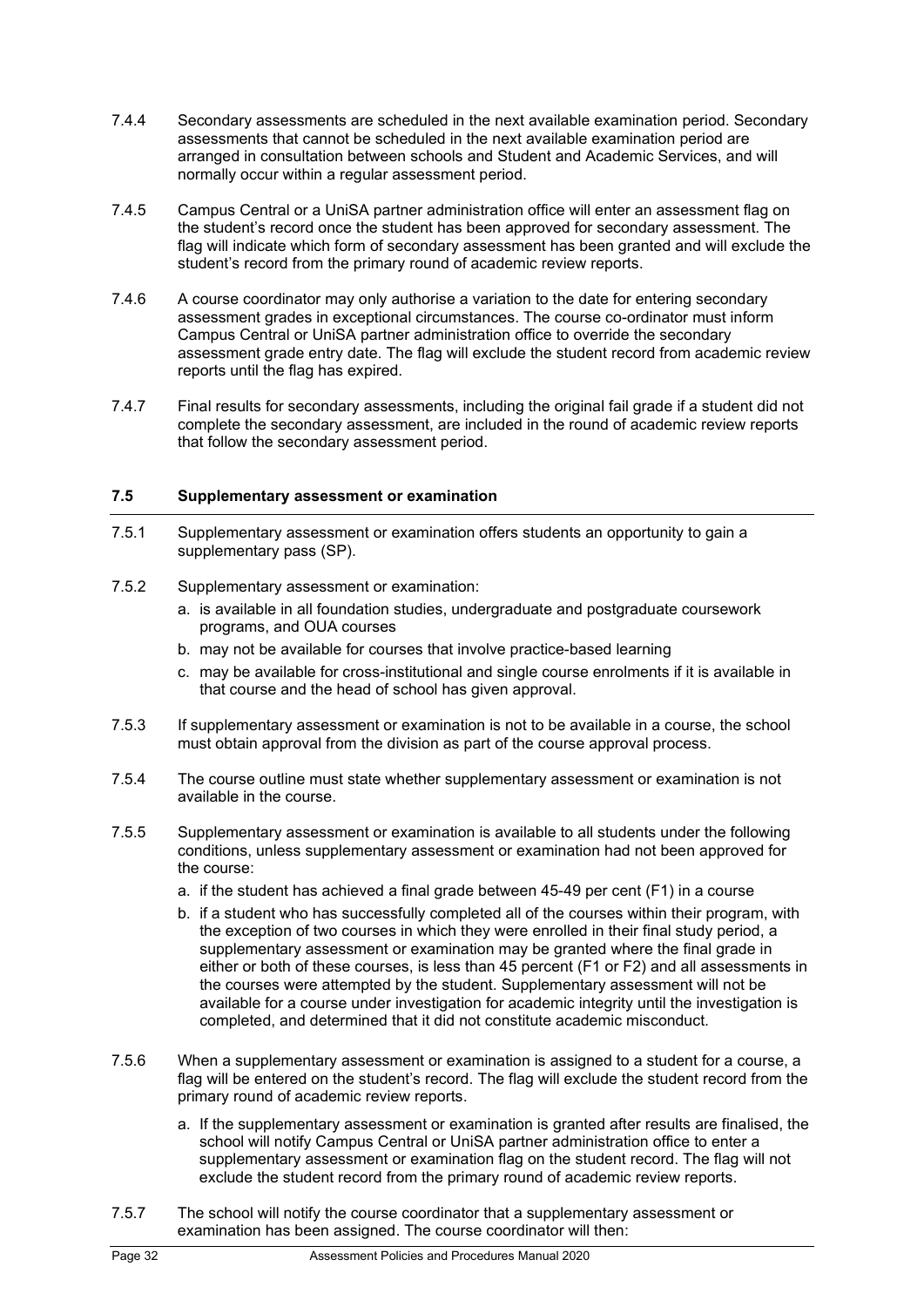- a. if a supplementary *assessment* is assigned:
	- i) notify the student in writing about the requirements of the assessment task, including the revised assessment submission date, and
	- ii) provide a copy of the correspondence to Campus Central or UniSA partner administration office to be retained on the student's file.
- b. if a supplementary *examination* is assigned:
	- i) notify the Exams team in Student and Academic Services if they require an examination to be scheduled in accordance with the schedule published by Student and Academic Services, and
	- ii) Campus Central or UniSA partner administration office will notify the student in writing and advise the student to consult the examination timetable on the University's website.
- 7.5.8 Successful completion of supplementary assessment or examination will be recorded as a supplementary pass (SP). Failed supplementary assessment or examination will be recorded as a Fail (F).
- 7.5.9 The original fail grade will stand if the student does not sit a supplementary examination or complete the supplementary assessment.
- 7.5.10 The new result or the original fail grade will be included in the round of academic review reports that follows the secondary assessment period.

#### <span id="page-34-0"></span>**7.6 Deferred assessment or examination**

- 7.6.1 Deferred assessment or examination may be granted to students who have been unable to undertake the final assessment/examination.
- 7.6.2 Students may apply for deferred assessment or examination if they can demonstrate, with supporting documents, that they were unable to sit the final examination or submit the final assessment by the due date due to unexpected or exceptional circumstances (see clause 7.8). The unexpected or exceptional circumstances must have occurred in a period of time directly related to attendance at the examination, or the deadline for submission of the final assessment.
- 7.6.3 Students who are undertaking an approved mobility program of the University are entitled to a deferred examination if they can provide documents that demonstrate that they will be studying overseas at the time of the scheduled examination.
- 7.6.4 Undergraduate, postgraduate coursework and Open Universities Australia students enrolled in courses of the University may apply for deferred assessment or examination.
- 7.6.5 Deferred assessment or examination may not be available in courses that involve practicebased learning. The course outline must state whether deferred assessment or examination is available in the course.
- 7.6.6 Deferred assessments or examinations may be granted only once for each course, unless otherwise determined by the Director: Student and Academic Services.
- 7.6.7 Students must lodge an application for deferred assessment or examination with Campus Central or UniSA partner administration office no later than five working days after the scheduled examination date or deadline for submission of the final assessment. The student must indicate on the form whether other variations have been granted in the course (see clause 7.1).
- 7.6.8 If the unexpected or exceptional circumstances also affect the student's ability to complete and submit the form within five working days, their online application should include a written statement requesting the time limit be waived. This statement will be forwarded to the Director: Student and Academic Services for approval.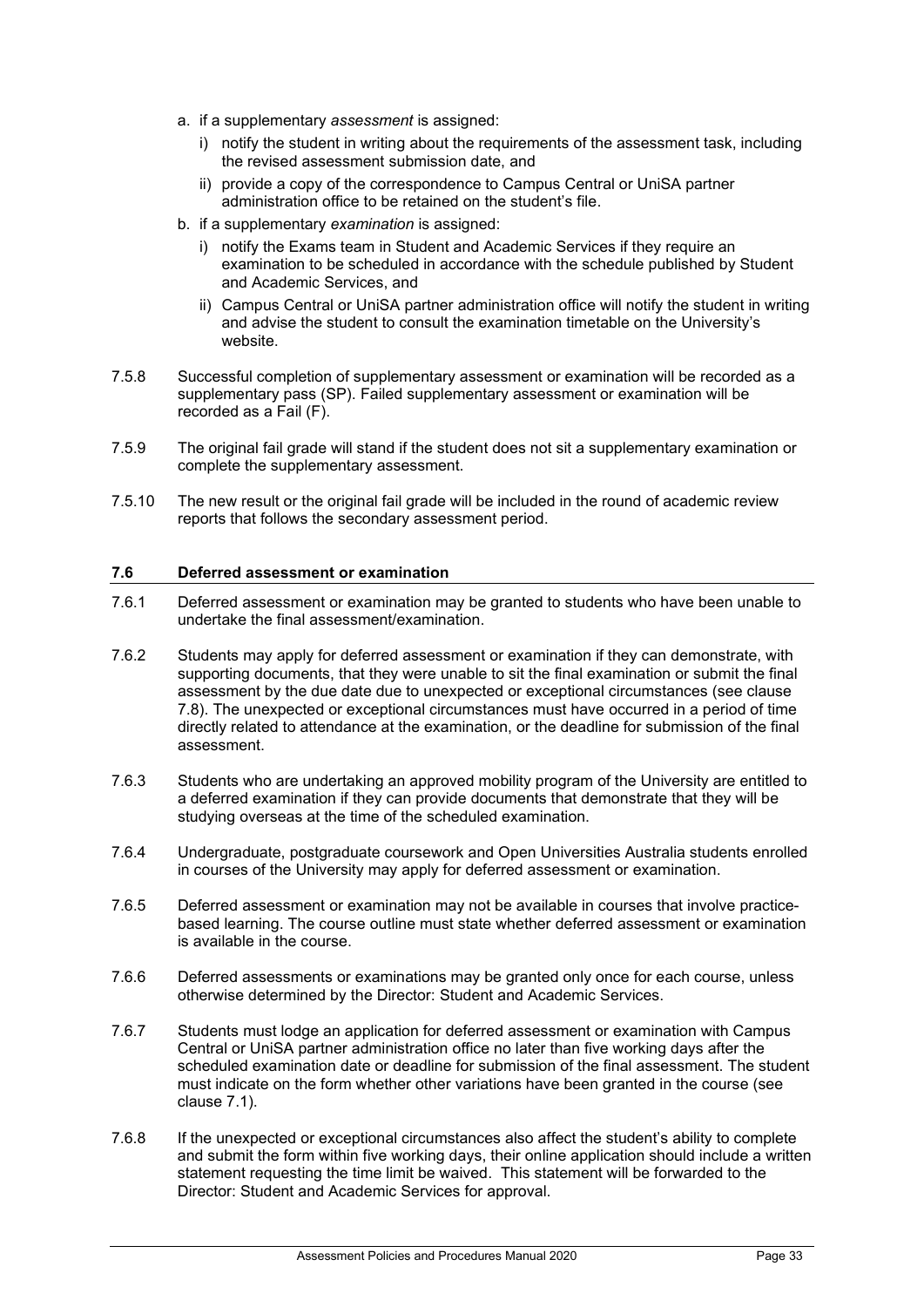- 7.6.9 Campus Central or UniSA partner administration office will assess the deferred application and the supporting documents. A deferred examination flag will be entered on the student record if the student:
	- a. did not attend the primary examination
	- b. has provided supporting documents that demonstrate unexpected or exceptional circumstances, and
	- c. has declared on the form that no other variations have been granted in the course.
- 7.6.10 If the final assessment in the course is not an examination and/or supporting documents are lacking, Campus Central or UniSA partner administration office will forward the application to the course coordinator, who will decide one of the following outcomes:
	- a. approval of a deferred assessment
	- b. approval of a deferred examination
	- c. no action: the original grade stands.
- 7.6.11 The course coordinator will make a decision within five working days of receiving the application.
- 7.6.12 If the course coordinator grants a deferred *assessment*:
	- a. the course coordinator will:
		- i) mark the decision to approve deferred assessment on the form and return it to Campus Central or UniSA partner administration office, and
		- ii) notify the student, in writing, about the requirements of the assessment task, including the revised assessment submission date
		- iii) provide a copy of the correspondence to Campus Central or UniSA partner administration office to be retained on the student's file.
	- b. Campus Central or UniSA partner administration office will enter a deferred assessment flag on the student record. This will exclude the student record from the primary round of academic review reports.
- 7.6.13 If the course coordinator grants a deferred *examination*:
	- a. the course coordinator will:
		- i) mark the decision to approve a deferred examination on the form and return it to Campus Central or UniSA partner administration office
		- ii) notify the Exams team in Student and Academic Services if they require an examination to be scheduled in accordance with the schedule published by Student and Academic Services.
	- b. Campus Central or UniSA partner administration office will:
		- i) enter a deferred examination flag on the student record. This will exclude the student record from the primary round of academic review reports.
		- ii) notify the student in writing and advise the student to consult the examination timetable on the University's website.
- 7.6.14 The full range of final grades will be available for deferred assessment or examination.
- 7.6.15 The deferred assessment or examination grade will be included in the round of academic review reports that follow the secondary assessment period, unless the course coordinator has approved a variation in accordance with clause 7.4.6.
- 7.6.16 Course coordinators, program directors or program facilitators who receive multiple applications for deferred assessment or examination from the same students may refer those students to the Student Engagement Unit for advice and assistance.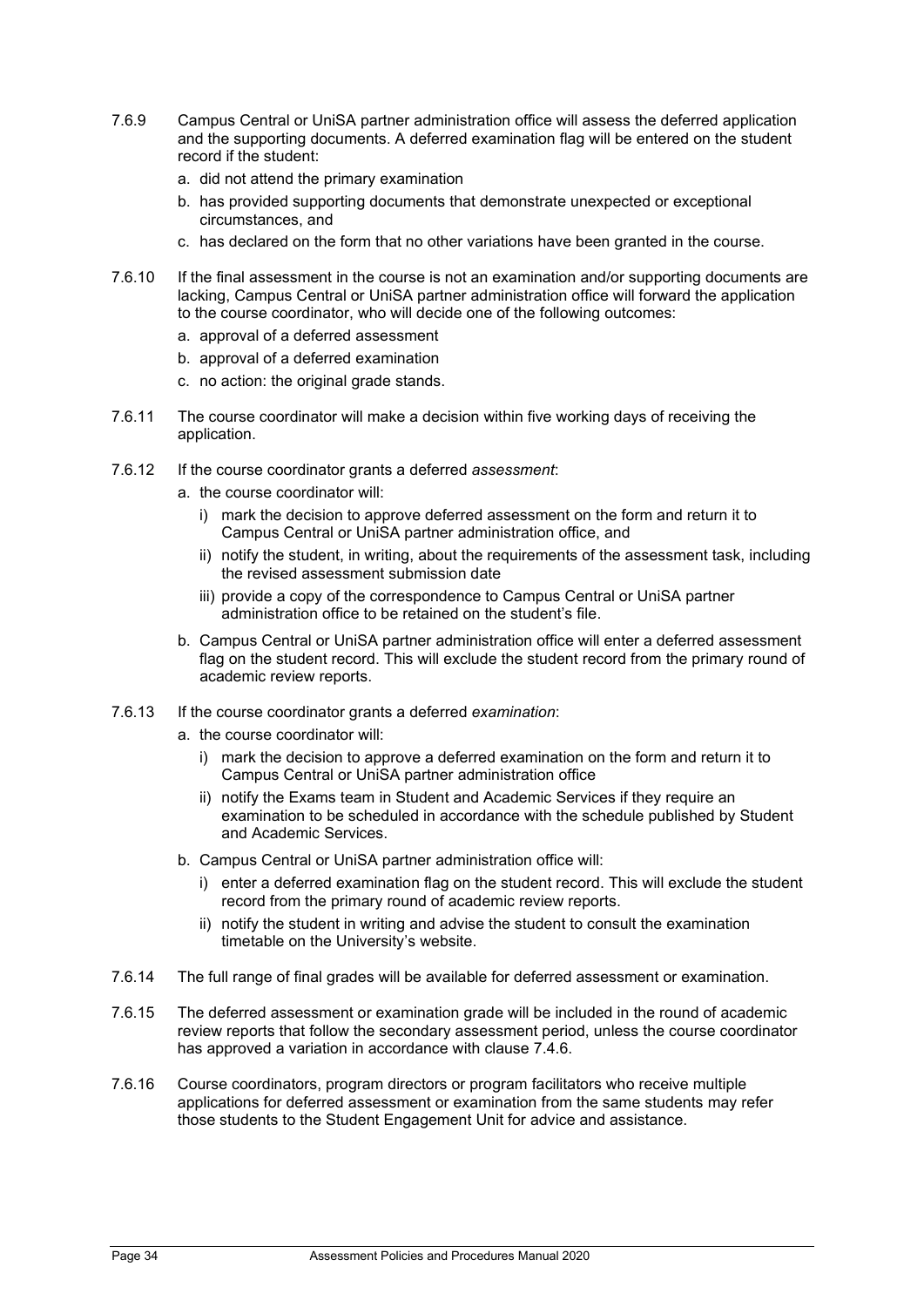#### <span id="page-36-0"></span>**7.7 Special consideration**

- 7.7.1 Special consideration may be granted to assist a student to improve their final grade for a course, where their academic performance in the final examination or assessment was affected by unexpected or exceptional circumstances.
- 7.7.2 Students may apply for special consideration if they can demonstrate, with supporting documents, that their academic performance in the final examination or assessment was affected by unexpected or exceptional circumstances (see clause 7.8). The unexpected or exceptional circumstances must have been significant enough to affect the student's performance during the examination, or during the preparation time leading to the examination or deadline for submission of the final assessment.
- 7.7.3 Undergraduate, postgraduate coursework and Open Universities Australia students enrolled in UniSA courses may apply for special consideration.
- 7.7.4 Special consideration may not be available in courses involving practice-based learning. The course outline must state whether special consideration is available in the course.
- 7.7.5 Special consideration may be granted only once for each course, unless otherwise determined by the Director: Student and Academic Services.
- 7.7.6 Special consideration cannot be granted for a deferred assessment or examination, or a supplementary assessment or examination.
- 7.7.7 Students must lodge an application for special consideration with Campus Central or UniSA partner administration office no later than five working days after the scheduled examination date, or the deadline for submission of the final assessment. The student must indicate on the form whether other variations have been granted in the course (see clause 7.1).
- 7.7.8 If the unexpected or exceptional circumstances also affect the student's ability to complete and submit the form within five working days, they may write to the Director: Student and Academic Services requesting that the time limit be waived.
- 7.7.9 Campus Central or UniSA partner administration office will provide the application to the course coordinator, who will mark the student's final examination or assessment.
- 7.7.10 The course coordinator will make a decision within five working days of receiving the application and decide one of the following outcomes:
	- a. no action: the original grade stands
	- b. adjustment to the assessment mark to account for the unexpected or exceptional circumstances
	- c. an extension of time for the student to complete the assessment
	- d. an alternative assessment or examination that allows the student to demonstrate learning outcomes similar to those required in the original assessment
	- e. a replacement assessment or examination that resembles as closely as possible the original assessment, and carries the same percentage of the total weighting for the course.
- 7.7.11 If the course coordinator grants an alternative or replacement *assessment*:
	- a. the course coordinator will:
		- i) notify Campus Central or UniSA partner administration office of their decision to approve an alternative or replacement assessment.
		- ii) notify the student in writing about the requirements of the assessment task, including the revised assessment submission date
		- iii) provide a copy of the correspondence to Campus Central or UniSA partner administration office, to be retained on the student's file
	- b. Campus Central or the UniSA partner administration office will enter a special consideration assessment flag on the student record. The flag will exclude the student record from the primary round of academic review reports.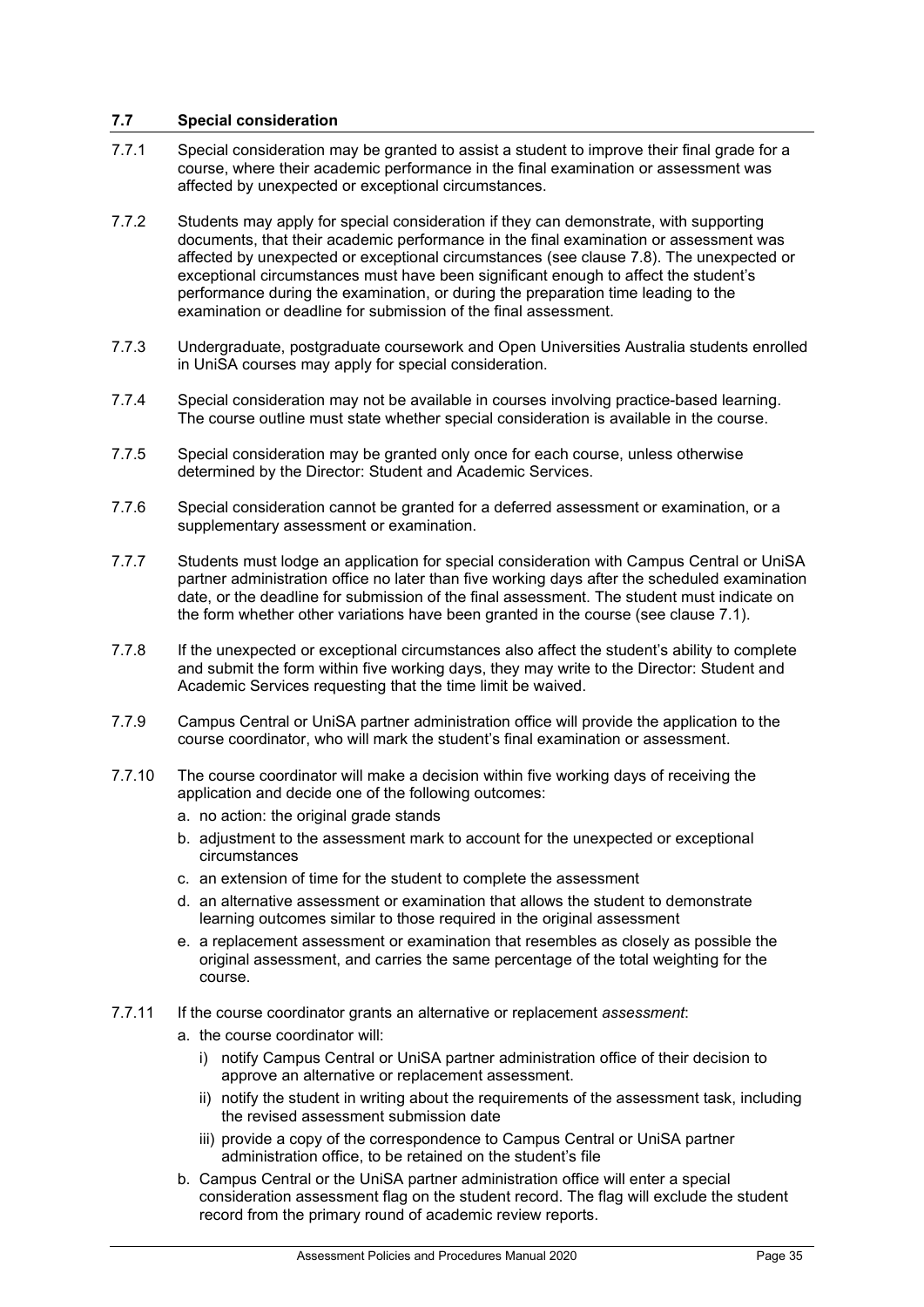- 7.7.12 If the course coordinator grants an alternative or replacement *examination*:
	- a. the course coordinator will:
		- i) notify Campus Central or UniSA partner administration office of their decision to approve an examination
		- ii) notify the Exams team in Student and Academic Services if they require an examination to be scheduled in accordance with the schedule published by Student and Academic Services
	- b. Campus Central or the UniSA partner administration office will:
		- i) enter a special consideration examination flag on the student record. The flag will exclude the student record from the primary round of academic review reports
		- ii) notify the student in writing and advise the student to consult the examination schedule on the University's website.
- 7.7.13 The full range of final grades will be available for special consideration.
- 7.7.14 The special consideration grade will be included in the round of academic review reports that follow the secondary assessment period, unless the course coordinator has approved a variation in accordance with clause 7.4.6.
- 7.7.15 If a student does not complete the assessment granted under clause 7.7.9 c., d. or e., the original grade will stand.
- 7.7.16 Course coordinators, program directors or program facilitators who receive multiple applications for special consideration from the same students may refer those students to the Student Engagement Unit for advice and assistance.

#### <span id="page-37-0"></span>**7.8 Unexpected or exceptional circumstances**

- 7.8.1 Unexpected or exceptional circumstances are those that were beyond the control of the student and/or for which there was no opportunity to prepare in advance.
- 7.8.2 Clauses 7.9 7.11 provide examples of unexpected or exceptional circumstances. Approval is not limited to these examples, if acceptable supporting documents are provided.
- 7.8.3 Supporting documents for unexpected or exceptional circumstances must be verifiable.

#### <span id="page-37-1"></span>**7.9 Medical circumstances**

- 7.9.1 Medical circumstances include any of the following:
	- a. an unexpected illness
	- b. a re-occurrence of a chronic illness
	- c. an accident.
- 7.9.2 A disability or illness for which a variation has already been approved will not be accepted unless the disability has been compounded by an unexpected change or an additional condition.
- 7.9.3 Students must submit a medical certificate that complies with the definition set out in the General Definitions section of this manual.
- 7.9.5 A medical certificate signed by a relative or friend of the student will not be accepted.

#### <span id="page-37-2"></span>**7.10 Compassionate circumstances**

7.10.1 Compassionate circumstances include hardship or trauma, for example: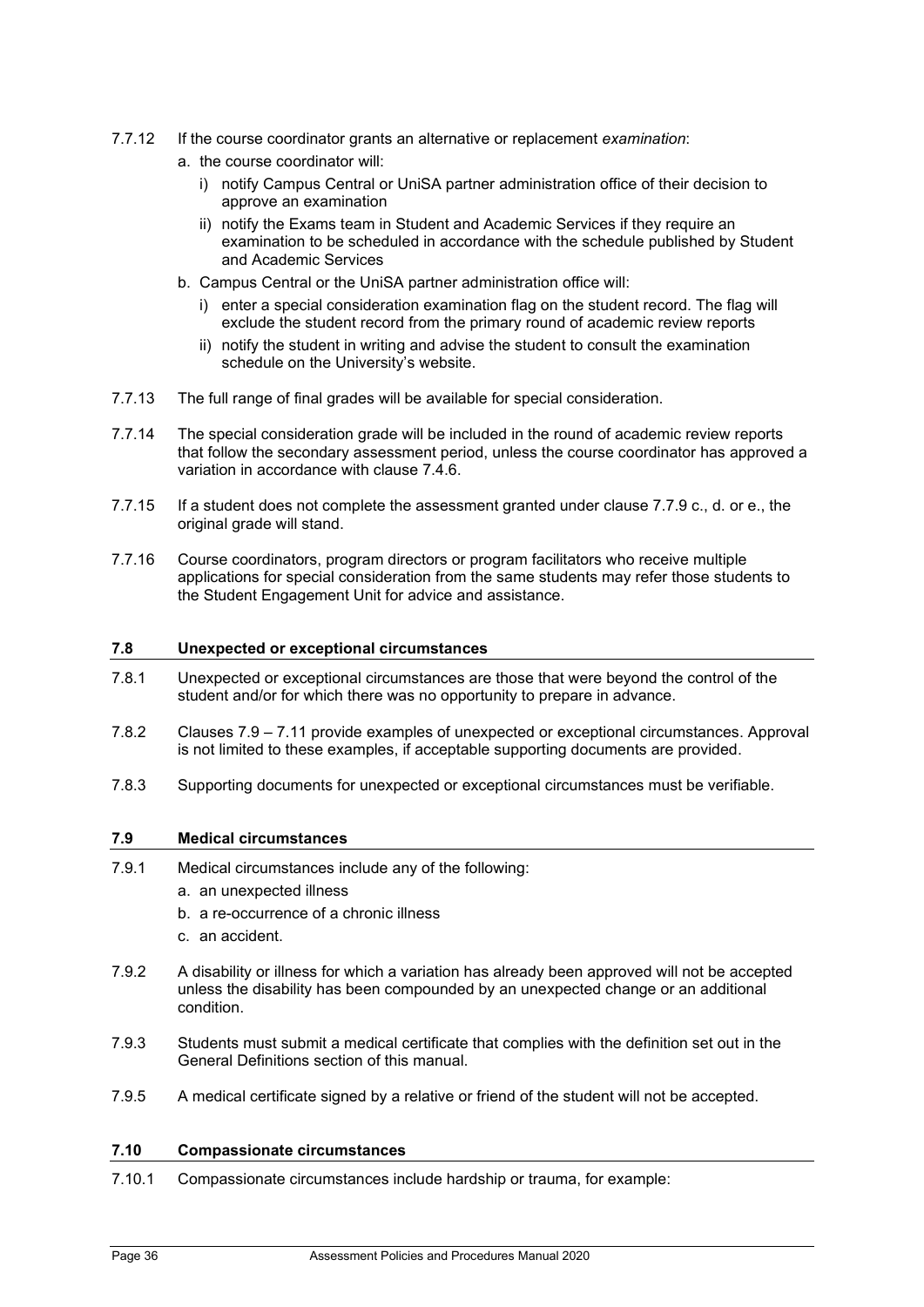- a. a death or serious illness of a close family member
- b. a severe disruption to domestic arrangements
- c. being a victim of crime
- d. an accident.
- 7.10.2 Supporting documents for compassionate circumstances may take the form of:
	- a. the relevant section of the prescribed form, completed by a Student Engagement Unit counsellor who had prior knowledge of the student and their circumstances
	- b. a medical certificate that complies with the definition set out in the General Definitions section of this manual
	- c. a letter from a person qualified to assess and support the application, for example a counsellor
	- d. a death notice or certificate from a funeral director.
- 7.10.3 Supporting documents signed by a relative or friend of the student will not be accepted.

#### <span id="page-38-0"></span>**7.11 Special circumstances**

- 7.11.1 Special circumstances may include:
	- a. religious observance (refer to General Definitions)
	- b. community service, for example, jury duty, an unforeseen call to the Australian Defence Force or state emergency services
	- c. a summons to appear in court
	- d. a minor vehicle accident that occurred on the day of the examination or deadline for submission of the final assessment
	- e. training/sporting/rehearsing/performing commitments for elite athletes and performing artists as defined on the University's website
	- f. employment related circumstances such as a move interstate at short notice
	- g. outage of the University's online examination system.
- 7.11.2 Changed employment circumstances and religious observances that are within the student's control, or holiday arrangements, are not special circumstances.
- 7.11.3 Supporting documents for special circumstances may include:
	- a. a letter from a religious leader or formal documentation demonstrating religious affiliation
	- b. a certified call to Australian Defence Force service
	- c. a description of the emergency attended for state emergency services, including the date
	- d. a letter confirming changed employment circumstances
	- e. a letter confirming commitments for elite athletes and performing artists, as defined on the University's website
	- f. a copy of a police accident report
	- g. a court summons
	- h. a copy of the email and reference number confirming the IT support provided by the system provider or University in the case of an outage of the University's online examination system.
- 7.11.4 Supporting documents signed by a relative or friend of the student will not be accepted.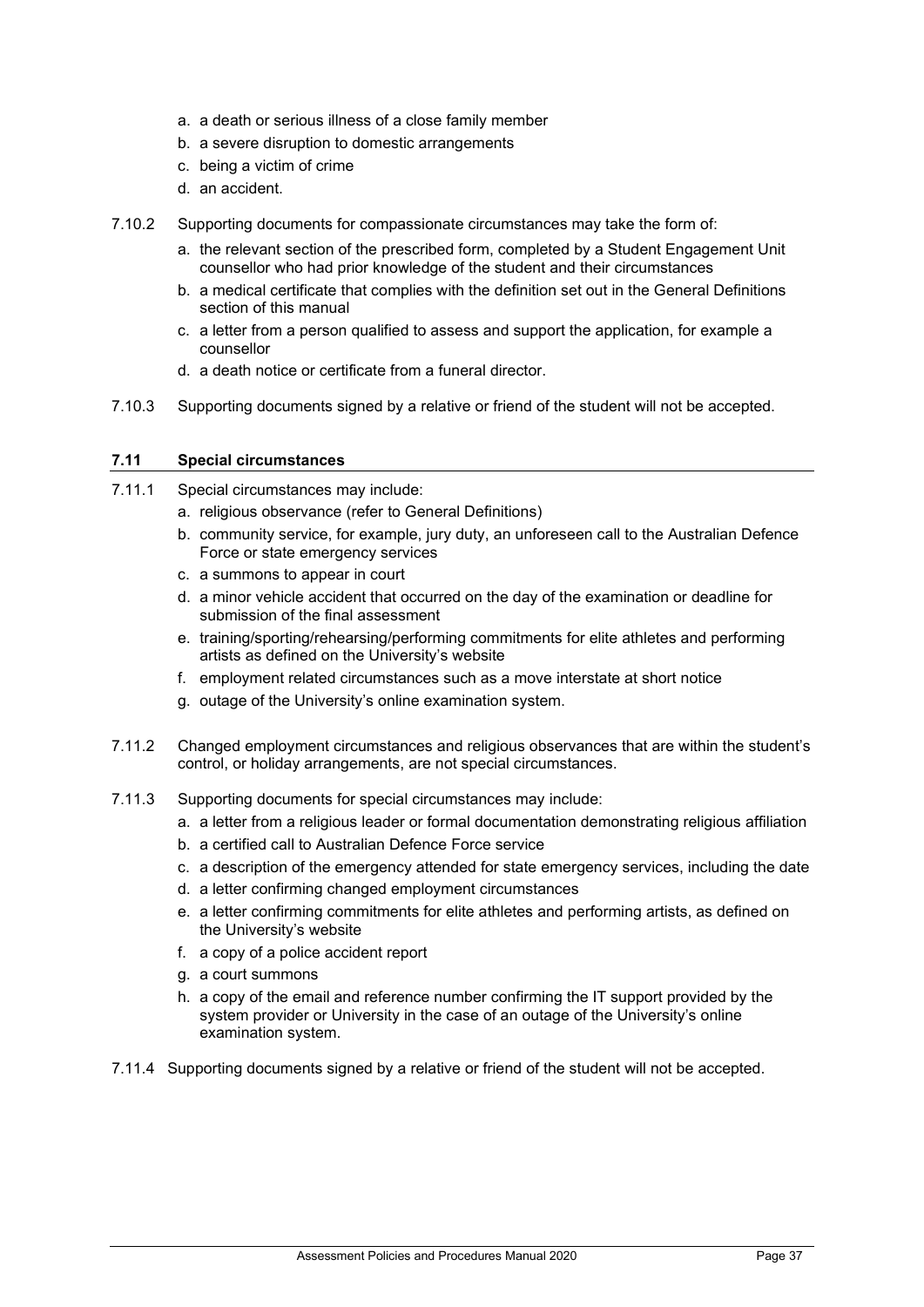### <span id="page-39-0"></span>8 **Final grades and notations**

#### **Purpose**

This Section prescribes the policy and procedures for:

- the approval and publication of:
	- o final course grades
	- o honours program grades
	- o final notations for research students
	- $\circ$  final notations for students who withdraw after the census date
- interim notations

In this section all references to course coordinator may be read as Online Course Facilitator for UniSA Online courses.

#### **Relevant to**

All coursework and research students

#### **Cross-references**

- *[A-42: Bachelor Honours degree programs](https://i.unisa.edu.au/policies-and-procedures/university-policies/academic/a-42/)*
- *[A-48: Enrolment](https://i.unisa.edu.au/policies-and-procedures/university-policies/academic/a-48/)*
- *[A-49: Postgraduate coursework degrees with a significant research component](https://i.unisa.edu.au/policies-and-procedures/university-policies/academic/a-49/)*
- *[Academic regulations for higher degrees by research](https://i.unisa.edu.au/policies-and-procedures/university-policies/research/res-10-regulations/)*
- **APPM Section 3: Moderation**
- **APPM Section 10: Academic review**
- APPM Section 11: Student appeals committee
- *[RES-10: Higher degrees by research](https://i.unisa.edu.au/policies-and-procedures/university-policies/research/res-10/)*

#### <span id="page-39-1"></span>**8.1 Determination and approval of results**

- 8.1.1 The Director: Student and Academic Services will publish an annual schedule specifying the timelines for final assessments, review of assessments and finalisation of results for each study period. The schedule will also identify the census and withdrawal dates for each study period.
- 8.1.2 The course coordinator recommends the final mark and grade for each student after taking into account any variations to assessment made in accordance with section 7 of this manual. Recommended marks and grades must be entered into the student record system via the grade roster.
- 8.1.3 All courses must be graded according to the University's approved assessment grading schema (see clause 8.4). Where a final grade has not yet been determined, or a student has withdrawn after the census date, approved interim notations and flags are to be used (see clause 8.2).
- 8.1.4 The UniSA Online Academic Group, school board or delegated committee of the school that administers the program will:
	- a. review the recommended marks and grades, grade distribution reports and any other relevant documents, and moderate where applicable. This review should include, but is not limited to, the consideration of the results of students:
		- i) within the same class
		- ii) across different classes within the same course
		- iii) within the same course across different programs, including onshore and offshore versions of a program
	- b. approve the final grades or notations for publication on the University's website.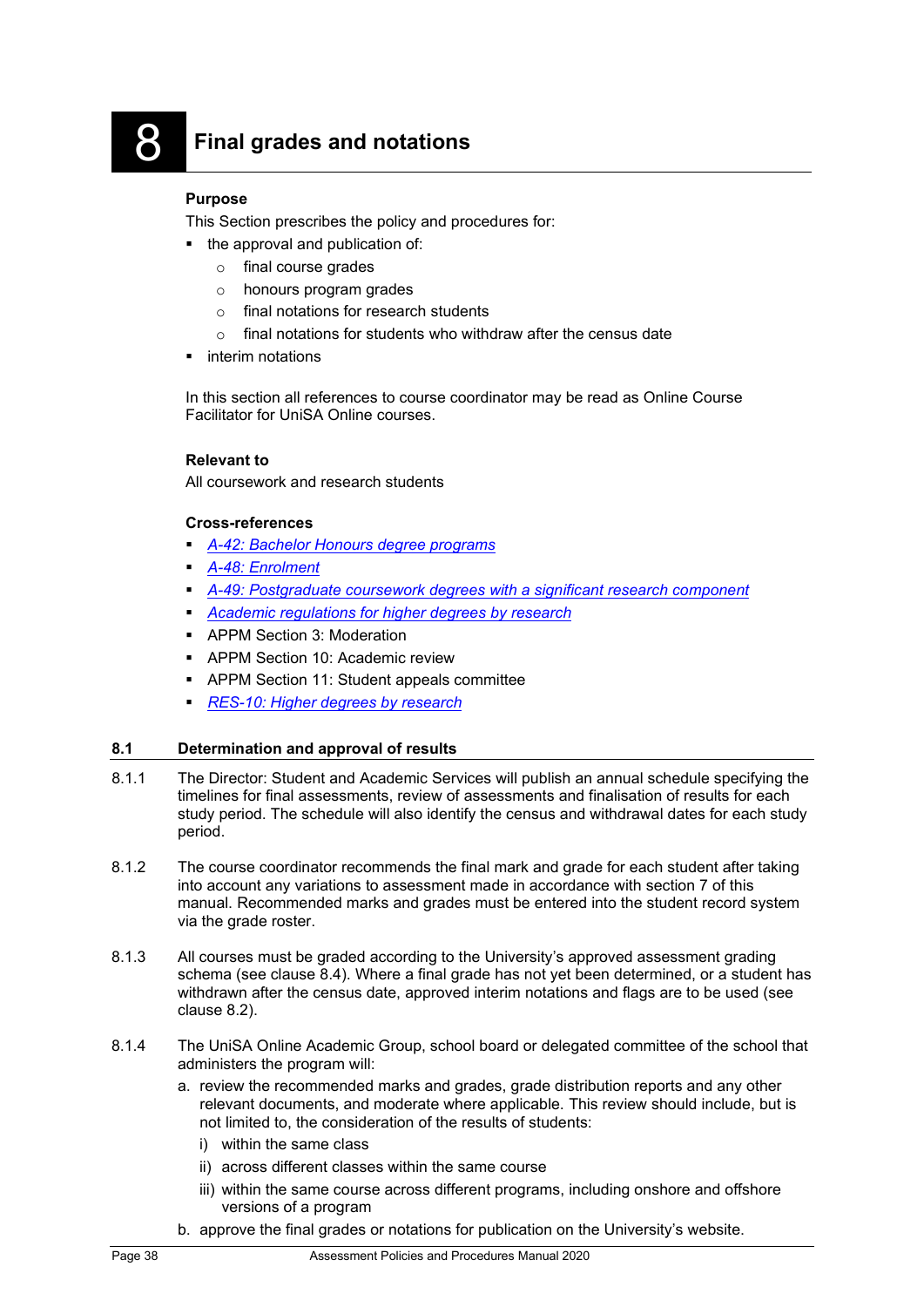- 8.1.5 Final grades must be approved by the head of school or authorised nominee and reported to the board of the school responsible for the course.
- 8.1.6 After grades and notations have been finalised, they can only be altered with the approval of the head of the school responsible for the course or authorised nominee, on advice from the course coordinator.
- 8.1.7 The Director: Student and Academic Services is responsible for ensuring that final grades or notations are published on the University's website. Final grades may not be released by any other means, with the exception of students who do not have access to electronic communication. Results for these students will be sent to the postal address recorded on the student record system.
- 8.1.8 The University's formal reporting of a student's performance in a course is by the final grade only. Percentage marks that appear on grade rosters will be recorded on the student record system, but will not be published on the web, printed on a results notice or academic transcript, or communicated to students.

#### <span id="page-40-0"></span>**8.2 Interim notations**

- 8.2.1 If a student is enrolled in a course, but it is not possible to finalise their grade by the published timeline, an interim notation ('I') must be used so that a student's progress in a program can be accurately reviewed (see section 10 of this manual).
- 8.2.2 All interim notations must be converted to a final grade by the relevant date in the schedule published by the Director: Student and Academic Services. Any interim notations not converted within one year will be converted to the grade of Fail (F) for a non-graded course, or Fail Level 2 (F2) for a graded course.
- 8.2.3 An **Incomplete ('I') notation** indicates that the marking of the final assessment has been delayed beyond the published deadline for finalising results in that study period. It may only be used in one of the following circumstances:
	- a. the teaching period for the course extends beyond the deadline for finalising results
	- b. extenuating circumstances mean that the course coordinator has not been able to complete the assessment of a student's work by the deadline for finalising results
	- c. the student has an access plan that includes an agreed extension to one or more of the assessment tasks beyond the deadline for finalising results
	- d. the student's grade requires clarification because it was queried during moderation (see section 3 of this manual)
	- e. the student is engaged in research work that extends beyond the deadline for finalising results.

#### <span id="page-40-1"></span>**8.3 Grading schemes and the use of Non-Graded Pass/Fail (NGP/F)**

- 8.3.1 Two grading schemes are available for coursework programs: 'graded' and 'non-graded'.
- 8.3.2 The two grading schemes are only used for the final grade in the course.
- 8.3.3 Honours degree programs have a separate grading scheme (see clause 8.4.5).
- 8.3.4 Each course must use either the graded or the non-graded scheme as approved during the course approval process.
- 8.3.5 Regardless of which grading scheme is used:
	- a. the course cannot contain a mix of graded and non-graded assessment items
	- b. a graded course must contain only graded assessment items
	- c. a non-graded course must contain only non-graded assessment items.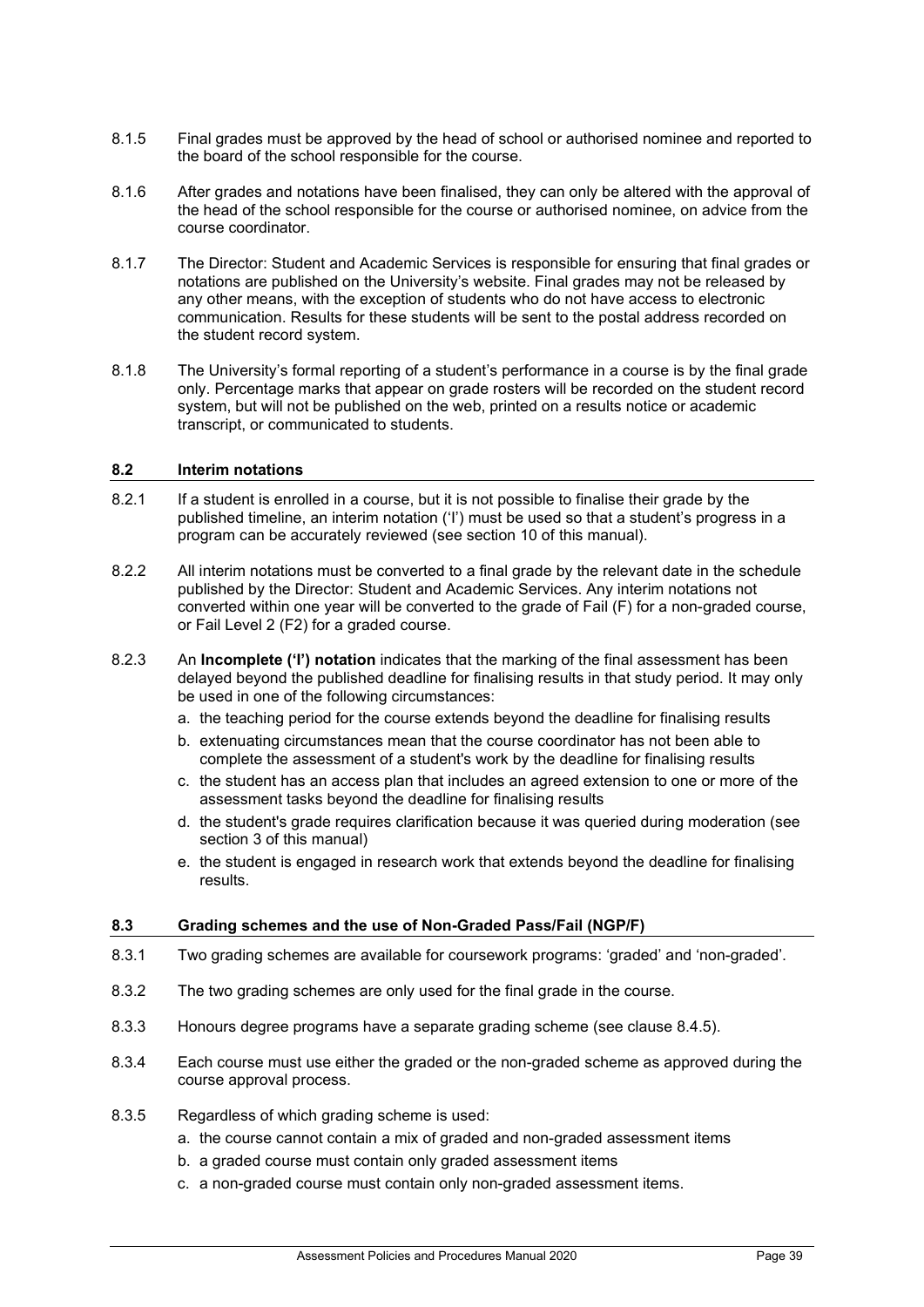- 8.3.6 The non-graded scheme is most appropriate if the course:
	- a. involves practice-based learning activities, or
	- b. involves extensive project work/coursework in diverse settings external to the University, or
	- c. has a competency model of assessment.
- 8.3.7 If a student has been granted exemption for recognition of prior learning (RPL) in a course, the following applies:
	- a. if the overall grading scheme is non-graded, assessment pieces attracting RPL exemption are entered as an NGP
	- b. if the overall grading scheme is graded, no mark is entered for the assessment piece attracting RPL exemption. The course coordinator applies an overall grade to the course that reflects the grade average achieved for submitted assignments.

#### <span id="page-41-0"></span>**8.4 Final grades and notations**

#### 8.4.1 **Final grades for coursework programs**

| Grade                      | <b>Notation</b> | <b>Mark</b> | <b>Descriptor</b>                                                                                                                                                                                                                 | Grade<br><b>Point</b> |
|----------------------------|-----------------|-------------|-----------------------------------------------------------------------------------------------------------------------------------------------------------------------------------------------------------------------------------|-----------------------|
| High<br><b>Distinction</b> | HD              | 85-100      | Outstanding performance across the<br>learning outcomes.                                                                                                                                                                          | 7                     |
| <b>Distinction</b>         | D               | 75-84       | Excellent performance across the<br>learning outcomes.                                                                                                                                                                            | 6                     |
| Credit                     | C               | 65-74       | High performance across the learning<br>outcomes, OR excellent performance<br>on the majority of the learning<br>outcomes.                                                                                                        | 5                     |
| Pass Level 1               | P <sub>1</sub>  | 55-64       | Satisfactory performance across the<br>learning outcomes, OR high<br>performance on some learning<br>outcomes which compensates for<br>unsatisfactory performance on others,<br>resulting in overall satisfactory<br>performance. | 4.5                   |
| Pass Level 2               | P <sub>2</sub>  | $50 - 54$   | Satisfactory performance on the<br>majority of learning outcomes.                                                                                                                                                                 | 4                     |
| Fail Level 1               | F <sub>1</sub>  | $40 - 49$   | Unsatisfactory performance on a<br>number of learning outcomes, OR<br>failure to meet specified assessment<br>requirements.                                                                                                       | 1.5                   |
| Fail Level 2               | F <sub>2</sub>  | Below 40    | Unsatisfactory performance on the<br>majority of learning outcomes.                                                                                                                                                               | 1                     |

#### 8.4.2 **Final grades for non-graded courses**

| Grade              | <b>Notation</b> | <b>Mark</b> | <b>Descriptor</b>                                                        | Grade<br><b>Point</b>  |
|--------------------|-----------------|-------------|--------------------------------------------------------------------------|------------------------|
| Non-Graded<br>Pass | <b>NGP</b>      | 50-100      | Met specified assessment<br>criteria to required standard.               | See<br>clause<br>8.5.3 |
| Fail               |                 | Below 50    | Failed to meet specified<br>assessment criteria to required<br>standard. | 1.5                    |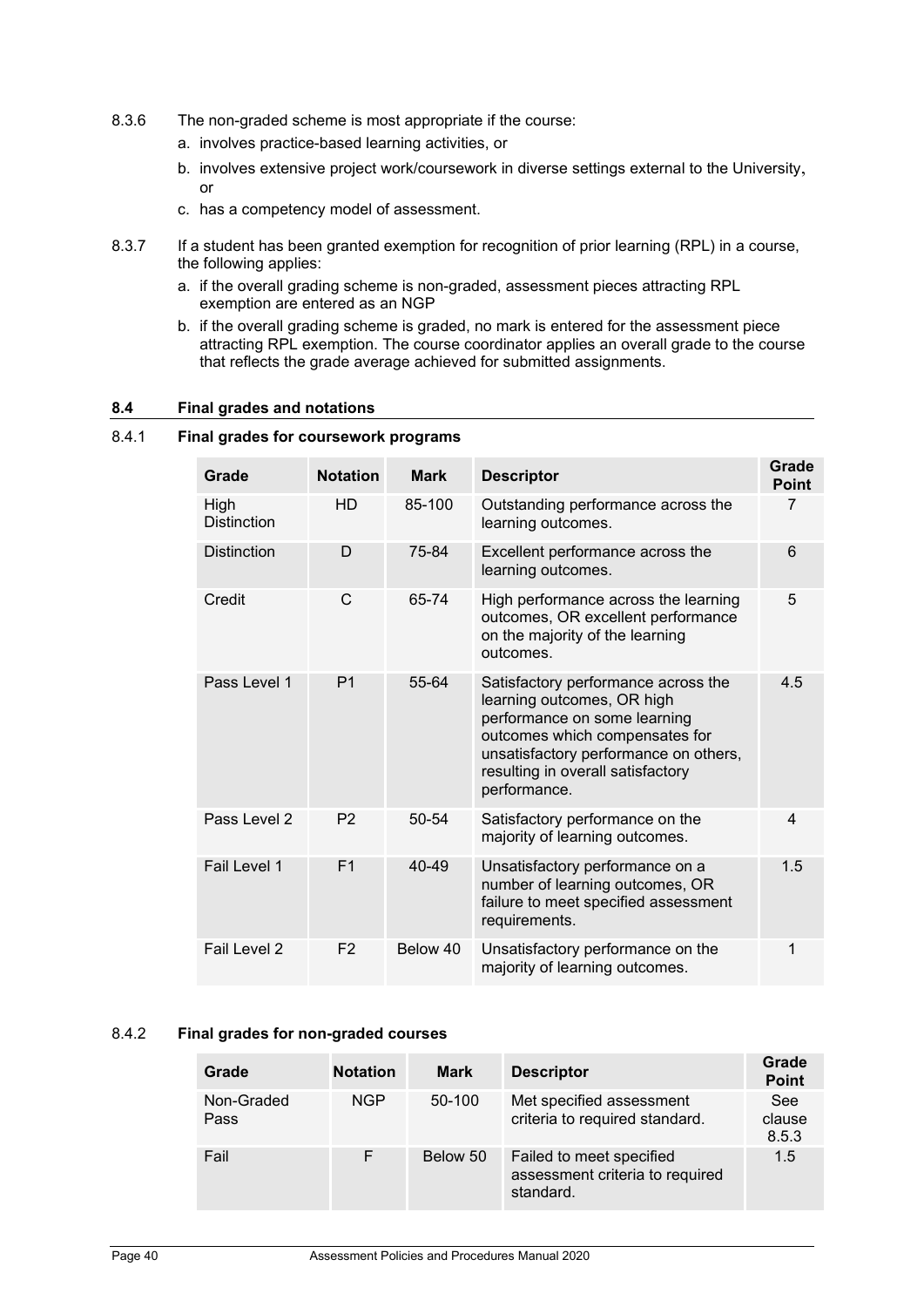#### 8.4.3 **Final grades for supplementary assessment and examination[1](#page-42-0)**

| Grade                 | <b>Notation Mark</b> |          | <b>Descriptor</b>                                                                            | Grade<br><b>Point</b> |
|-----------------------|----------------------|----------|----------------------------------------------------------------------------------------------|-----------------------|
| Supplementary<br>Pass | SP                   | 50       | Satisfactory performance on a<br>supplementary assessment (see<br>section 7 of this manual). | 3.5                   |
| Fail                  |                      | Below 50 | Unsatisfactory performance on a<br>supplementary assessment                                  | 1.5                   |

#### 8.4.4 **Final grades for audit students** (see policy *A-48: [Enrolment](https://i.unisa.edu.au/policies-and-procedures/university-policies/academic/a-48/)* for further detail)

| Grade         | <b>Notation</b> | Mark              | <b>Grade Point</b> |
|---------------|-----------------|-------------------|--------------------|
| Audit student | AU              | Not<br>applicable | Not applicable     |

#### 8.4.5 **Final grades for honours programs**

| <b>Honours Grade</b><br>and Notation | <b>Notional</b><br><b>Mark</b> | <b>Standard of work</b>                                                                                                                                                                                                                                                                                                             | <b>Grade Point</b><br><b>Average Range</b> |
|--------------------------------------|--------------------------------|-------------------------------------------------------------------------------------------------------------------------------------------------------------------------------------------------------------------------------------------------------------------------------------------------------------------------------------|--------------------------------------------|
| <b>First Class</b><br>Honours (H1)   | $80 -$<br>100%                 | Work of exceptional quality showing<br>clear understanding of subject matter<br>and appreciation of issues; well<br>formulated; arguments sustained;<br>figures and diagrams where relevant;<br>appropriate literature referenced;<br>strong evidence of creative ability and<br>originality; high level of intellectual<br>work.   | $6.5 - 7$                                  |
| <b>Second Class</b><br>Honours (H2A) | 70 - 79%                       | Work of high quality showing strong<br>grasp of subject matter and<br>appreciation of dominant issues<br>though not necessarily of the finer<br>points; arguments clearly developed;<br>relevant literature referenced; evidence<br>of creative ability and solid intellectual<br>work.                                             | $5.5 - 6.49$                               |
| <b>Second Class</b><br>Honours (H2B) | $60 -$<br>69%                  | Work of solid quality showing<br>competent understanding of subject<br>matter and appreciation of main issues<br>though possibly with some lapses and<br>inadequacies and with clearly<br>identifiable deficiencies in logic,<br>presentation or originality; some<br>evidence of creative ability; well<br>prepared and presented. | $4.75 - 5.49$                              |
| <b>Third Class</b><br>Honours (H3)   | $\leq 59\%$                    | Adequate report, reasonable quality<br>but showing a minimal understanding<br>of the research area with major<br>deficiencies in content or experimental<br>rigour; little evidence of creative ability<br>or original thought. Sufficient to merit<br>only a pass mark.                                                            | $\leq 4.74$                                |

<span id="page-42-0"></span> $1$  From 2017, conceded passes (CP) and terminating passes (TP) are no longer awarded. These grades, when used, attracted a Grade Point value of 3.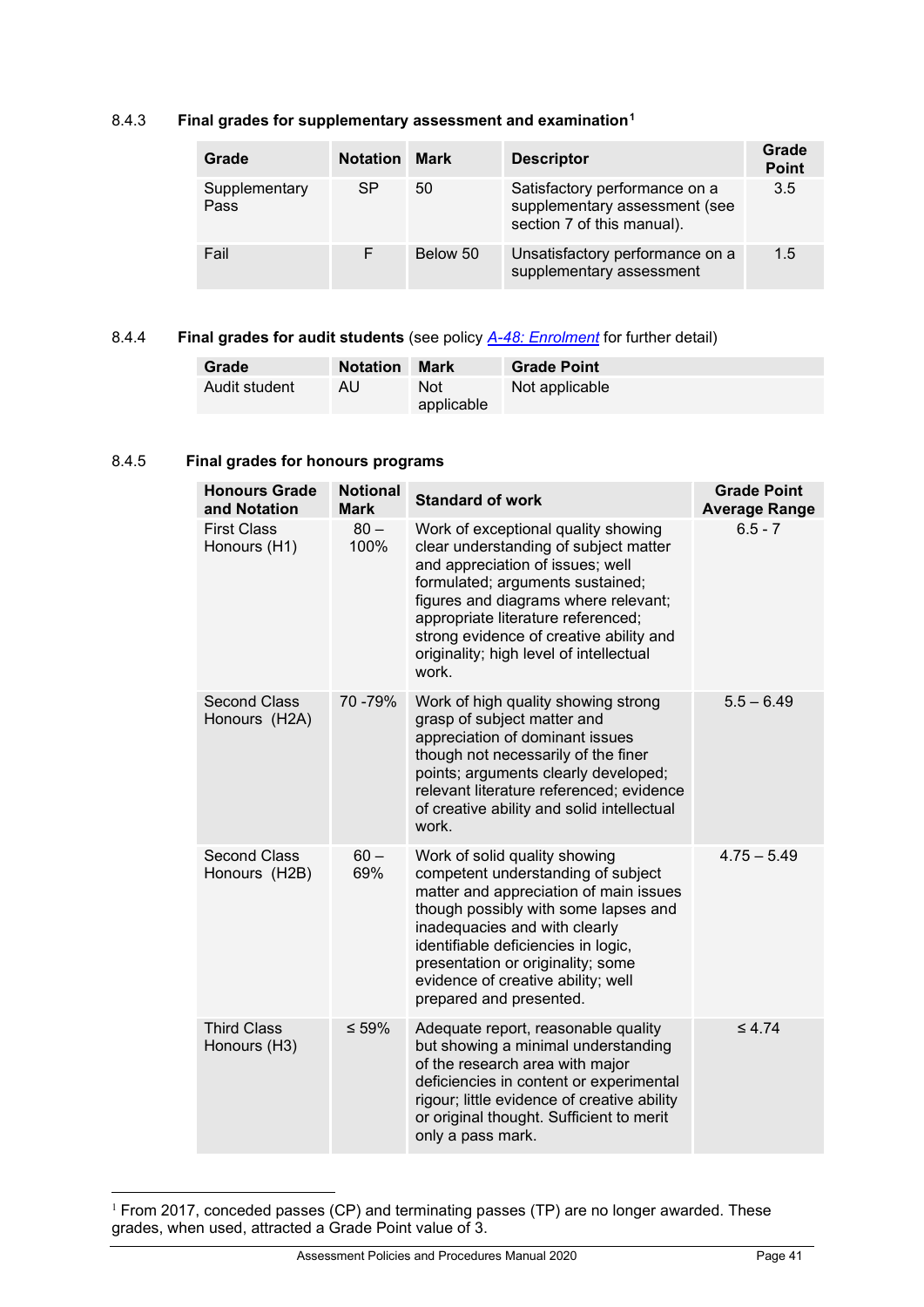#### 8.4.6 **Final notations for student withdrawal**

| Grade                  | <b>Notation</b> | <b>Descriptor</b>                                                                                                                                                                                                                                    | Grade<br><b>Point</b>    |
|------------------------|-----------------|------------------------------------------------------------------------------------------------------------------------------------------------------------------------------------------------------------------------------------------------------|--------------------------|
| Withdraw - Not<br>Fail | W               | The student withdrew from the course<br>(without penalty) on or before the date<br>prescribed by the Director: Student and<br>Academic Services for withdrawal without a<br>failure being recorded. No grade point is<br>attributed to a W notation. | <b>Not</b><br>applicable |
| <b>Withdraw Fail</b>   | <b>WF</b>       | The student withdrew from the course after<br>the date for withdrawal without penalty, as<br>prescribed by the Director: Student and<br>Academic Services.<br>This grade is <b>not</b> applicable to OUA units<br>delivered by UniSA.                | 1.5                      |

#### 8.4.7 **Final notations for higher degrees by research**

| Grade                      | <b>Notation</b> | <b>Descriptor</b>                                                                                                                                                                                                                                                                                                                                                                                                              |
|----------------------------|-----------------|--------------------------------------------------------------------------------------------------------------------------------------------------------------------------------------------------------------------------------------------------------------------------------------------------------------------------------------------------------------------------------------------------------------------------------|
| Ongoing<br>assessment      | O               | Indicates that the assessment for the course continues in<br>a subsequent study period or academic year. Only to be<br>used where the research component extends over two or<br>more academic years or equivalent teaching period.                                                                                                                                                                                             |
| Failed                     | F               | Indicates that a higher degree student has:                                                                                                                                                                                                                                                                                                                                                                                    |
|                            |                 | a. submitted for examination and failed, as indicated in<br>the assessments given by the examiners, or<br>b. completed revisions, been re-examined, and the result<br>is still judged to be a failure.<br>An appeal may also have been heard. No reinstatement is<br>permitted.                                                                                                                                                |
|                            | Τ               | Indicates that a higher degree student's progress has<br>been deemed unsatisfactory, in accordance with the<br>Academic Regulations. No reinstatement is permitted.                                                                                                                                                                                                                                                            |
| Suspended-<br>examined     | <b>SE</b>       | Indicates that a higher degree student's thesis has been<br>examined and revisions are required, but the student<br>chooses not to complete. Within three years, the student<br>may seek reinstatement and be re-admitted if appropriate<br>support is available.                                                                                                                                                              |
| Suspended-<br>not examined | <b>SNE</b>      | Indicates that a higher degree student has not completed<br>the requirements for the award of the degree, and the<br>student's enrolment lapsed prior to the examination<br>process due to the student failing to withdraw, maintain<br>contact with the supervisor(s), or make satisfactory<br>progress. Within three years, the student may seek<br>reinstatement and be re-admitted if appropriate support is<br>available. |
| Non-Graded<br>Pass         | <b>NGP</b>      | Met specified assessment criteria to required standard.                                                                                                                                                                                                                                                                                                                                                                        |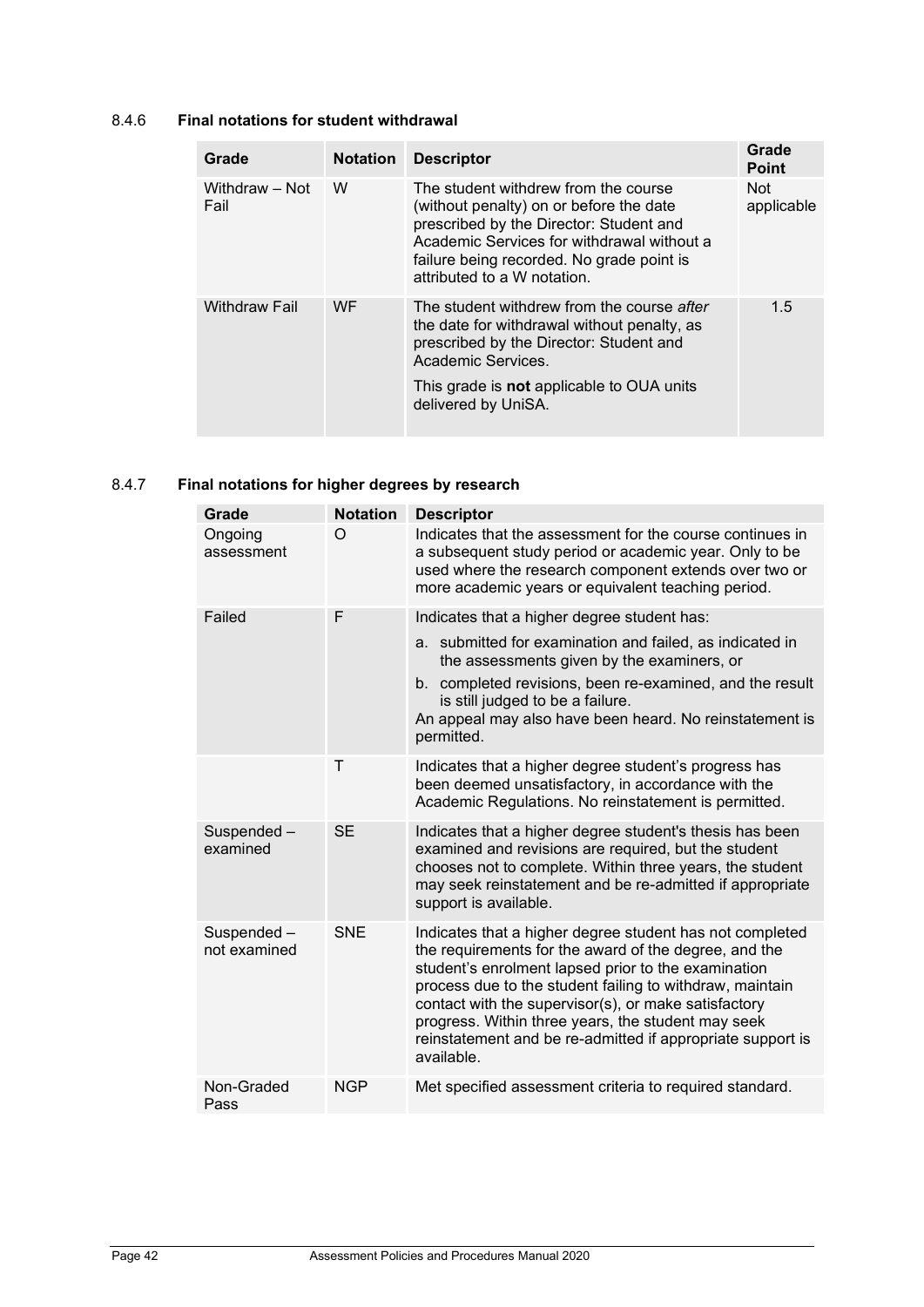#### <span id="page-44-0"></span>**8.5 Calculation of the grade point average**

8.5.1 The grade point average (GPA) is calculated as follows: 
$$
GPA = \underline{Sum \text{ of (grade points x course unit values)}}
$$
 Sum of course unit values

- 8.5.2 The grade points designated for each grade are indicated next to each grade in the tables above, where applicable.
- 8.5.3 Non-graded passes (NGP) do not contribute towards a GPA, unless the cumulative GPA for that student is less than 4.0. In these cases, the NGP will contribute a grade point of 4.

#### <span id="page-44-1"></span>**8.6 Student appeals against final grades**

- 8.6.1 These procedures apply only to final grades in courses. Appeals against final grades in higher degrees by research are conducted in accordance with the *[Academic Regulations for](https://i.unisa.edu.au/policies-and-procedures/university-policies/research/res-10-regulations/)  [Higher Degrees by Research](https://i.unisa.edu.au/policies-and-procedures/university-policies/research/res-10-regulations/)*.
- 8.6.2 Disputes about final grades will be resolved in accordance with the following procedures:
	- a. A student who does not accept the final grade should consult the course coordinator within ten working days of the release of the final grade. Offshore students must lodge the prescribed form with the UniSA partner administration office within ten working days. The course coordinator will complete a review within ten working days from the date on which the request was lodged. The course coordinator will notify the student in writing of the outcome of the review.
	- b. If the dispute is not resolved through consultation with the course coordinator the student may request the head of school responsible for delivery of the course to review the final grade. A request to the head of school must be lodged using the prescribed form within ten working days of the student being notified of the course coordinator's decision.
	- c. The review by the head of school will normally be completed within ten working days from the date on which the request was lodged. The head of school is responsible for notifying the student in writing of the outcome of the review. If the review results in a new grade, this grade becomes the final grade.
	- d. If the dispute is not resolved through the review by the head of school, the student may request the Pro Vice Chancellor of the division responsible for delivery of the course to review the final grade. A request to the Pro Vice Chancellor must be lodged using the prescribed form within five working days of the student being notified of the head of school's decision.
	- e. The review by the Pro Vice Chancellor will normally be completed within ten working days from the date on which the request was lodged. The Pro Vice Chancellor is responsible for notifying the student in writing of the outcome of the review. If the review results in a new grade, this grade becomes the final grade.
	- f. If the dispute is not resolved through the review by the Pro Vice Chancellor, the student may lodge an appeal with the Student Appeals Committee. The appeal must be lodged using the prescribed form within 20 working days of being notified of the Pro Vice Chancellor's decision. See section 11 of this manual for more information about the Student Appeals Committee.
- 8.6.3 The outcome of any appeal process will be communicated to the student in writing, and a copy must be provided to Campus Central or UniSA partner administration office to be retained on the student's file.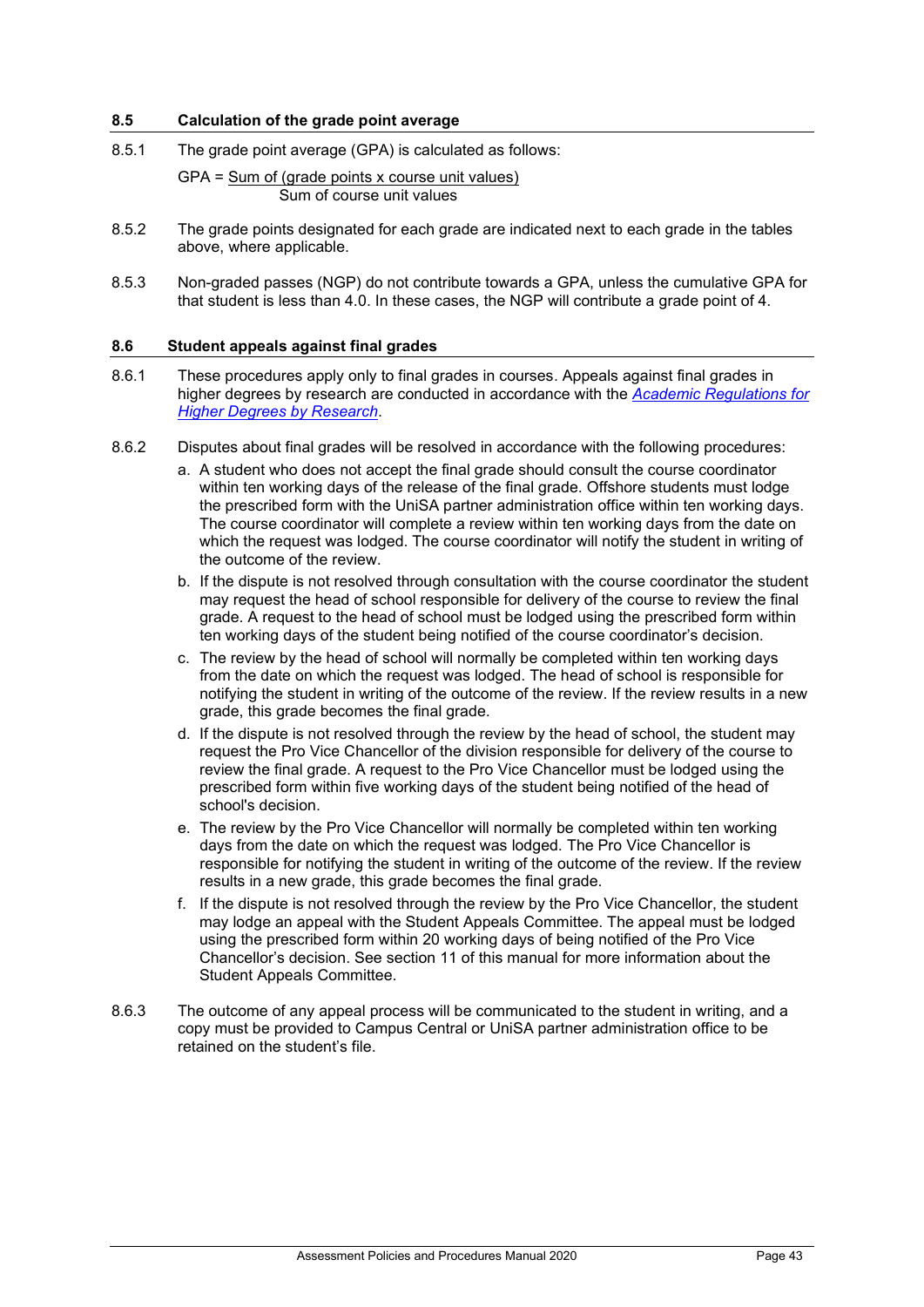<span id="page-45-0"></span>9 **Academic integrity**

#### **Purpose**

This Section prescribes the policy and procedures for promoting academic integrity and managing academic misconduct for coursework students.

#### **Relevant to**

All students enrolled in:

- **enabling programs**
- undergraduate coursework programs, including double and combined degrees
- the coursework components of postgraduate coursework programs with a significant research component defined in policy *A-49: Postgraduate coursework degrees with a significant research component*
- single course and cross-institutional enrolments
- Open Universities Australia (OUA) units delivered by UniSA

#### **Cross-references**

- *[A-42: Bachelor Honours degree programs](https://i.unisa.edu.au/policies-and-procedures/university-policies/academic/a-42/)*
- *A-49: [Postgraduate coursework degrees with a significant research component](https://i.unisa.edu.au/policies-and-procedures/university-policies/academic/a-49/)*
- **APPM Section 4: Practice-based learning**
- **APPM Section 5: Re-marking and Re-submission**
- **APPM Section 6: Examination Procedures**
- APPM Section 11: Student Appeals Committee

#### <span id="page-45-1"></span>**9.1 Academic integrity**

- 9.1.1 Academic integrity means a commitment to act with honesty, trustworthiness, fairness, respect and responsibility in all academic work. Academic integrity is the foundation of university life and is fundamental to the reputation of the University and its staff and students.
- 9.1.2 Academic integrity cases will be managed as an educative process for students.
- 9.1.3 The course outline must include information about academic integrity and may provide specific examples of conduct that constitutes academic misconduct.
- 9.1.4 Information about academic integrity will be made available in teaching material, through the Teaching Innovation Unit or UniSA partner administration office, and in library resources.
- 9.1.5 To ensure academic integrity no person may teach or assess in a course in which they are concurrently enrolled.

#### <span id="page-45-2"></span>**9.2 Academic misconduct**

- 9.2.1 For the purpose of this policy, academic misconduct means:
	- a. plagiarism (see clause 9.2.2)
	- b. breaches of the examination procedures prescribed in Section 6 of this manual
	- c. presenting data that has been copied, falsified or in any way obtained improperly
	- d. including material in individual academic work that has involved significant assistance from another person, unless this is specifically allowed in the course outline
	- e. providing assistance to a student in the presentation of individual work, unless this is specifically allowed in the course outline
	- f. falsifying or misrepresenting academic records, or any other documents, and
	- g. any other actions that contravene the principles of academic integrity (see clause 9.1.1).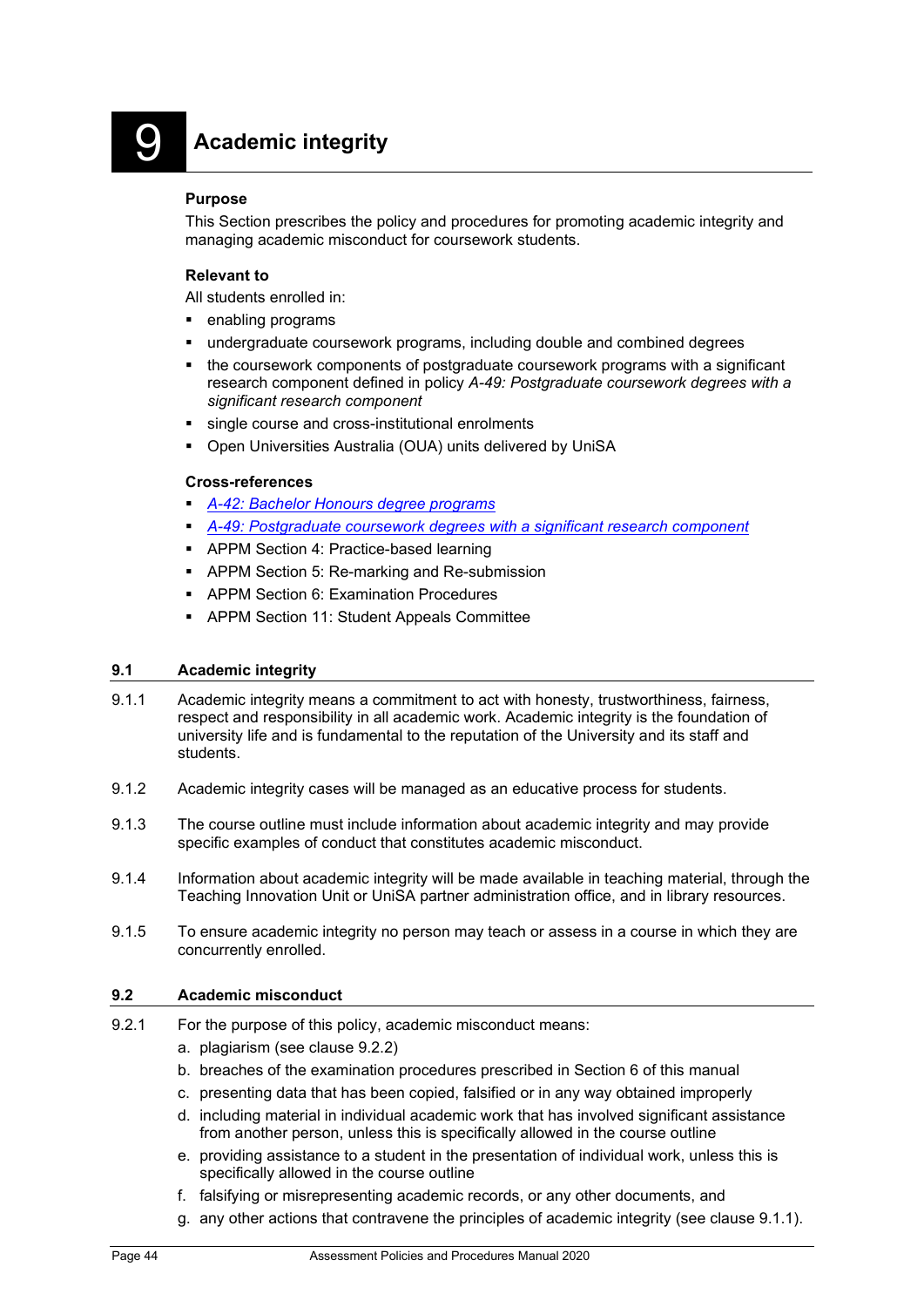- 9.2.2 Plagiarism means:
	- a. directly copying any material from electronic or print resources without acknowledging the source
	- b. closely paraphrasing sentences or whole passages without referencing the original work
	- c. submitting another student's work in whole or in part, unless this is specifically allowed in the course outline
	- d. using another person's ideas, work or research data without acknowledgment
	- e. appropriating or imitating another's ideas unless this is specifically allowed in the course outline.
- 9.2.3 The University recognises that academic misconduct can occur through lack of familiarity with academic conventions. All allegations of academic misconduct will be considered in the context of the following factors:
	- a. the extent of the misconduct
	- b. the student's evident intention
	- c. the stage/level of the program
	- d. the number of previous offences
	- e. the student's learning background
	- f. academic conventions within the relevant discipline
	- g. the impact of a particular outcome on a student's progression
	- h. information provided to the student about academic integrity as part of their course, and
	- i. information about the student held in the central database, if applicable.

#### <span id="page-46-0"></span>**9.3 Student responsibility**

- 9.3.1 Work submitted by students for assessment is tested for plagiarism using text comparison software, unless the head of school has given approval for the software not to be used.
- 9.3.2 Students must consent by signing the following statement during enrolment:

*I authorise the University to test any work submitted by me for instances of plagiarism using text comparison software. I understand this will involve the University or its contractor copying my work and storing it on a database to test work submitted by others, as described in the Academic Integrity website.*

- 9.3.3 Students must also electronically consent to the process when they first log into *learnonline* in each course, and each time they submit an assessment activity.
- 9.3.4 Cover sheets for assessment tasks must include the following statement:

*I* declare that the work contained in this assignment is my own, except where *acknowledgement of sources is made. I have not previously submitted this work for another assessment at UniSA, in whole or in part.*

*I authorise the University to test any work submitted by me, using text comparison software, for instances of plagiarism. I understand this will involve the University or its contractor copying my work and storing it on a database to be used in future to test work submitted by others.*

*I understand that I can obtain further information on this matter at* <https://lo.unisa.edu.au/mod/book/view.php?id=252142>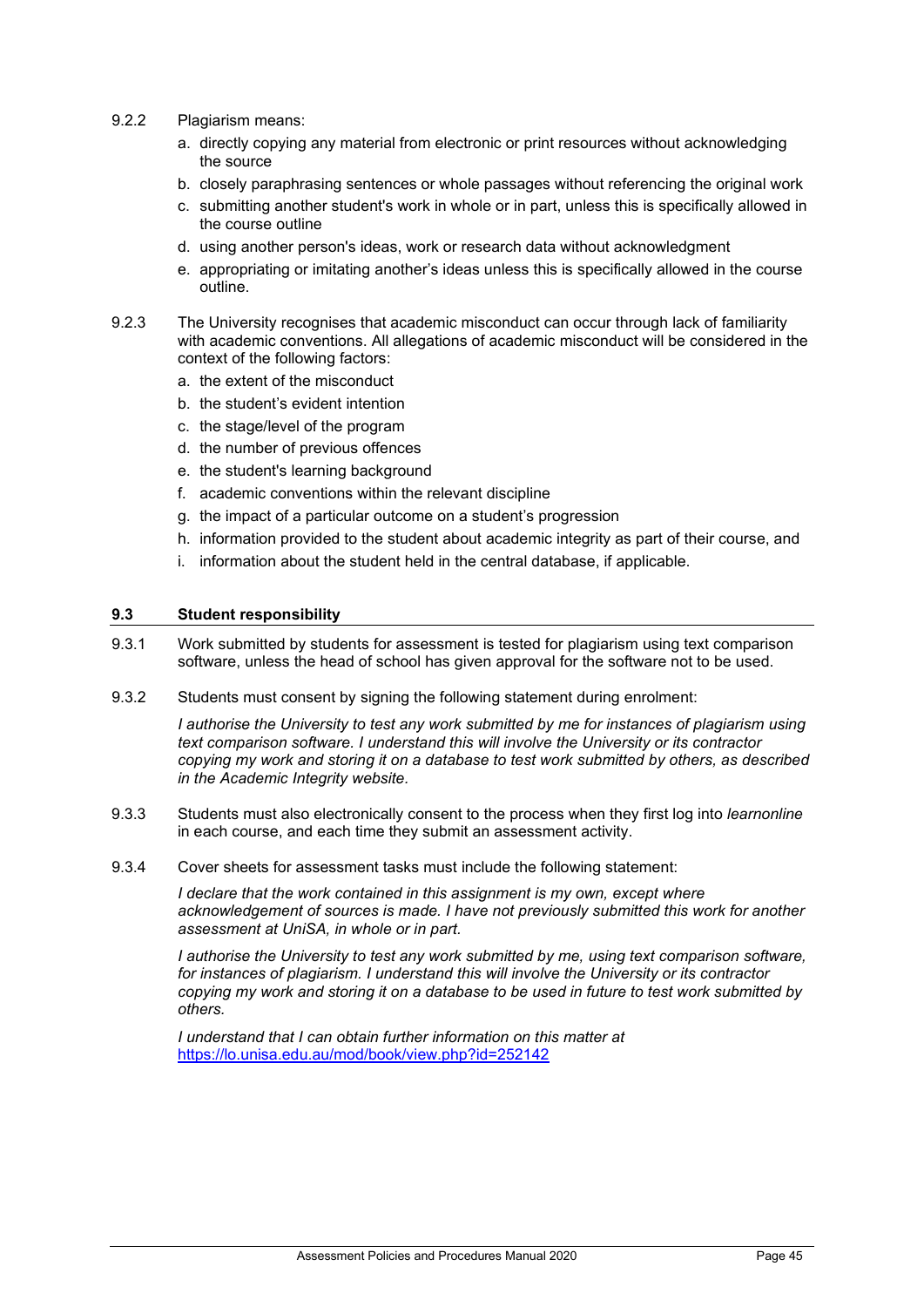#### <span id="page-47-0"></span>**9.4 Staff responsibilities**

- 9.4.1 Each school, UniSA College and UniSA Online, has at least one academic integrity officer. They are academic staff who have undertaken professional development to manage cases of academic misconduct within their discipline. Their role enables:
	- a. consistent interpretation and implementation of policy
	- b. streamlined management of reportable instances of academic misconduct, up to the level of formal committees
	- c. management of alternative outcomes, for example referral to the Student Engagement Unit
	- d. consistent use of plagiarism detection tools in sampling and targeting student work within each discipline
	- e. consistent judgments to be made about cases of academic misconduct
	- f. consistent outcomes when academic misconduct is proven, and
	- g. regular reporting to relevant heads of schools, school boards and division teaching and learning committees.
- 9.4.2 If required, the head of school may authorise another staff member to act as nominee for the academic integrity officer for a period of time, or to manage a particular case. It is expected that the authorised nominee will have undertaken professional development to manage cases of academic misconduct within their discipline.
- 9.4.3 In the procedures relating to academic integrity outlined below (clauses 9.5 9.8), the academic staff member nominated by the Divisional Pro Vice Chancellor may act for the relevant head of school.

#### <span id="page-47-1"></span>**9.5 Initial investigation**

- 9.5.1 If a staff member suspects that a student has committed academic misconduct as defined in clause 9.2.1, the staff member must discuss the issue with the relevant academic integrity officer.
- 9.5.2 If the academic integrity officer believes the issue warrants further investigation, the academic integrity officer will notify the student of their concerns in writing within five working days, and request that the student attend a meeting to discuss the issue. The meeting should occur within 20 working days of the initial notification. If the student is unable to attend the meeting, the discussion may occur via email or phone/internet telecommunications.
- 9.5.3 The student may be assisted or represented at the meeting by:
	- a. a USASA Advocacy Officer, or
	- b. a representative of the UniSA partner institution if the student is studying offshore, or
	- c. any staff member or student of the University.
- 9.5.4 As a result of the discussion with the student, the academic integrity officer may determine one of the following outcomes:
	- a. no academic misconduct was involved. No further action will be taken and no information will be recorded in the central database (see clause 9.8)
	- b. academic misconduct has occurred. The academic integrity officer will provide academic counselling to the student and may apply one of the following further outcomes:
		- i) a warning with no penalty, or
		- ii) re-submission of the assessment task, if re-submissions are allowed in the course, or
		- iii) another outcome appropriate to the case but with an impact less serious than failure with a zero score in the assessment component of the course, or
		- iv) failure with a zero score, in the assessment component of the course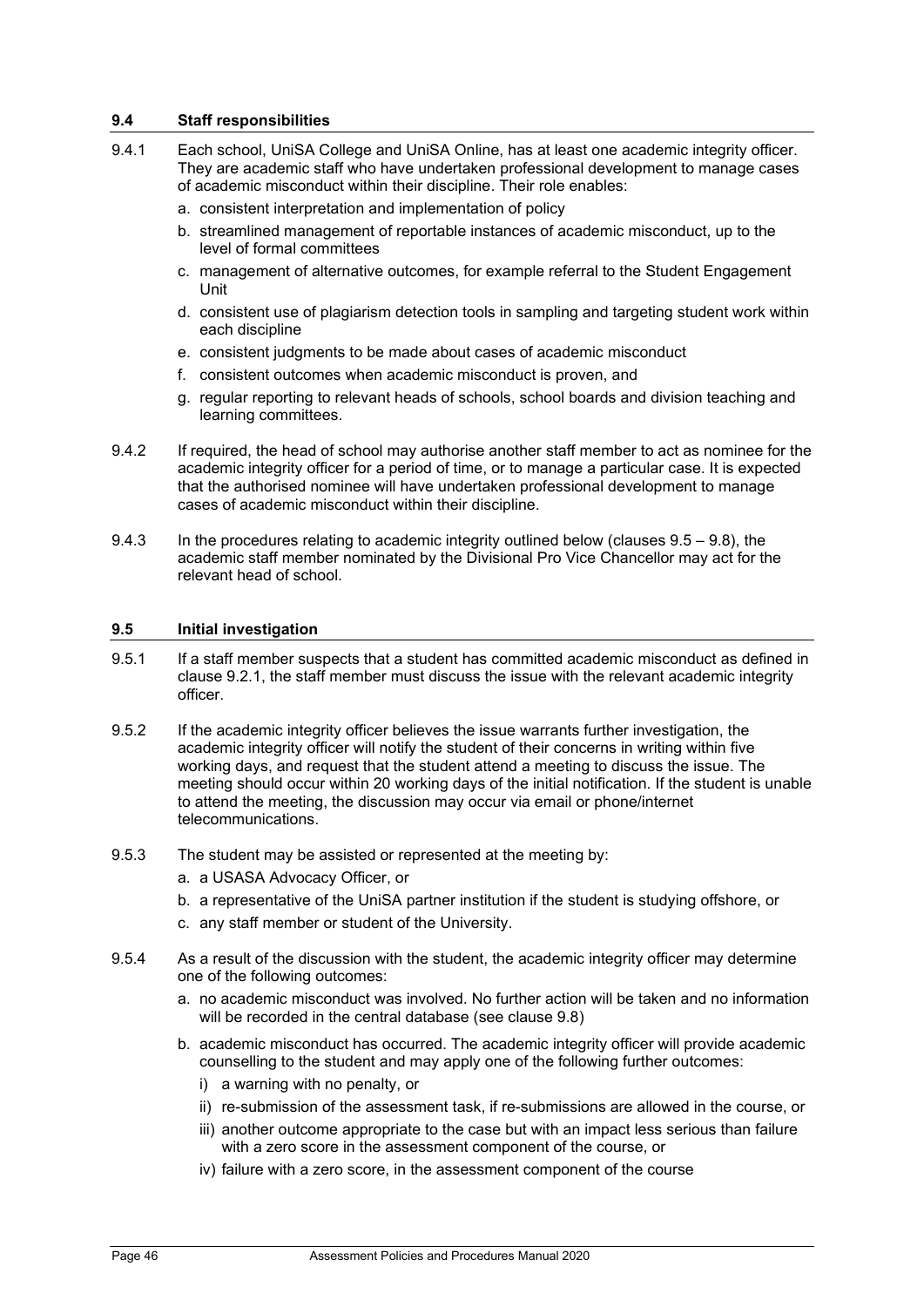- c. a more serious outcome is appropriate. The academic integrity officer will provide their record of the initial investigation to the head of school with a recommendation that the head of school initiate a formal inquiry.
- 9.5.5 The academic integrity officer will decide on the most appropriate outcome, irrespective of whether the student chooses to participate in the initial inquiry.
- 9.5.6 If the academic integrity officer determines that academic misconduct has occurred, they will:
	- a. record the case in the central database (see clause 9.8)
	- b. provide a written outcome to the student, via their student email, and the course coordinator, explaining the outcome within ten working days of the meeting with the student, and
	- c. provide a copy of the communication to Campus Central or UniSA partner administration office to be retained on the student's file.
- 9.5.7 The student must advise the academic integrity officer in writing that they either accept or reject the proposed outcome within five working days from the date specified in the academic integrity officer's report. The student's failure to respond will not alter the outcome.
- 9.5.8 If the student rejects the proposed outcome, the academic integrity officer will advise the head of school, provide them with a record of the initial investigation and recommend that the head of school initiate a formal inquiry.
- 9.5.9 The student may accept the proposed outcome in writing at any time before the formal inquiry
- 9.5.10 Cases of alleged academic misconduct that:
	- a. do not relate to a particular course, or
	- b. relate to one or more courses that a student has completed in previous study periods, and deemed warranted by the Director: Student and Academic Services in the first instance,

will be referred to the head of school to review in accordance with clause 9.6.

#### <span id="page-48-0"></span>**9.6 Formal inquiry**

- 9.6.1 On receiving a recommendation from the academic integrity officer the head of school will review the matter and will decide on one of the following:
	- a. the student's actions constitute academic misconduct and a formal inquiry will be convened to consider a more serious outcome than those specified in 9.5.4b.
	- b. the student's actions constitute academic misconduct and that one of the outcomes specified in 9.5.4b should be applied. In this case, the head of school will determine which outcome to apply and the following actions will occur:
		- i) the head of school will meet with the student. The student may be assisted or represented at the meeting by a USASA Advocacy Officer, any staff member or student of the University, or a representative of the UniSA partner institution if the student is studying offshore; and
		- ii) the matter will be referred back to the academic integrity officer for implementation and written notification of the outcome to the student and the course coordinator.
	- c. there is insufficient evidence to proceed with the case. The head of school will notify the academic integrity officer and the student in writing. No further action will be taken and any record of the investigation will be removed from the central database.
- 9.6.2 If a formal inquiry is required, the head of school will establish a committee consisting of:
	- a. the head of school as chair
	- b. a member of academic staff nominated by the Divisional Pro Vice Chancellor. This person is usually an academic integrity officer from another school within the division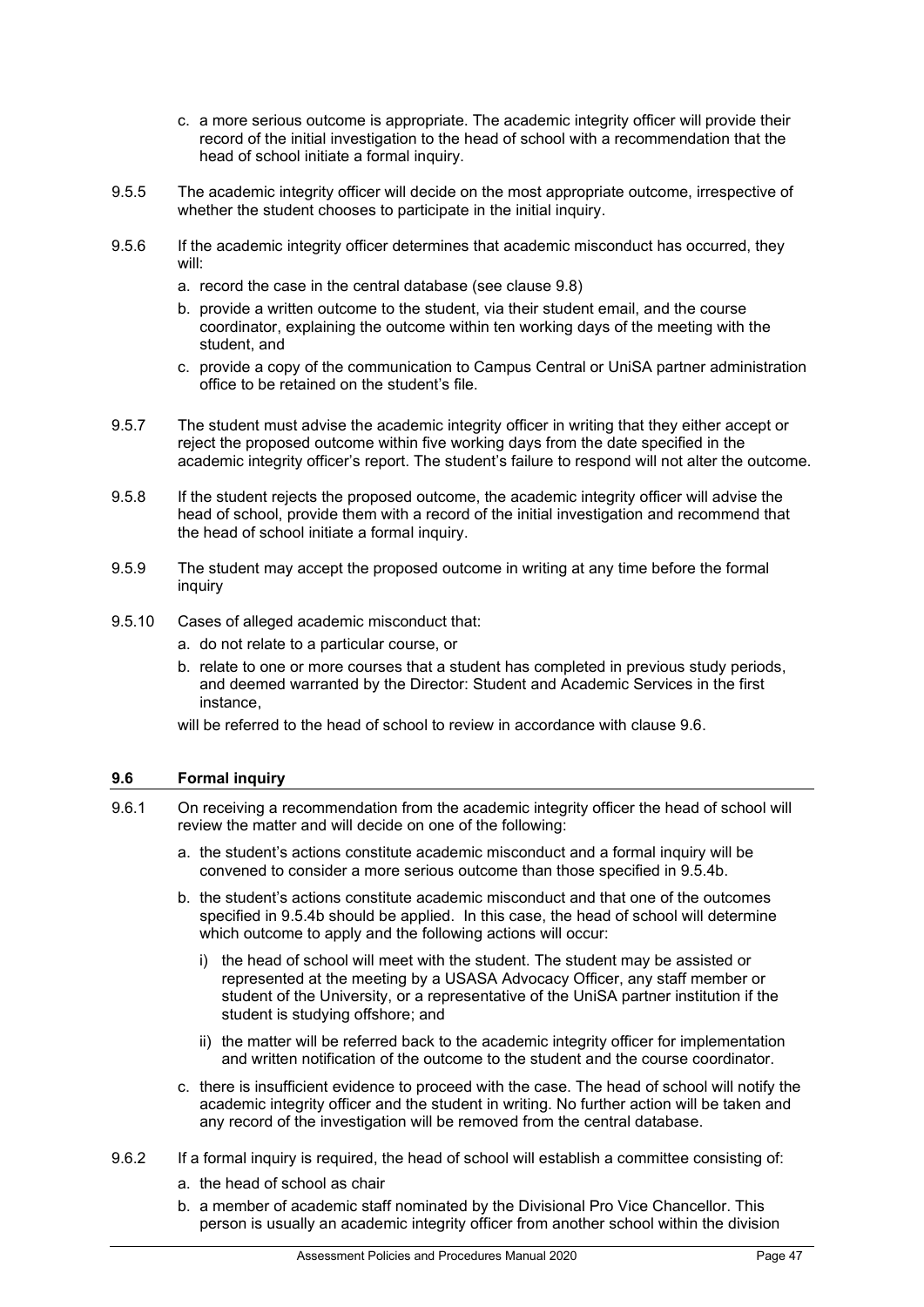- c. one other member of academic staff
- d. a nominee of the Director: Student and Academic Services
- e. a representative of Offshore Student Services if applicable, and
- f. a member of USASA Board or nominee.
- 9.6.3 The formal inquiry may proceed even if all members are not present, provided there is a quorum of three which must include the chair.
- 9.6.4 The academic staff member and/or academic integrity officer who initiated the case may present their concerns to the inquiry, but are not permitted to serve as a member of the committee.
- 9.6.5 The head of school will write to the student at least five working days before the formal inquiry is due to commence. The letter will:
	- a. provide information about the alleged misconduct
	- b. invite the student to attend the inquiry
	- c. include a copy of the documentation that is provided to the formal inquiry committee
	- d. include a copy of this policy.

If the student is unable to attend in person, they may participate via phone/internet telecommunications.

- 9.6.6 The chair of the formal enquiry is responsible for ensuring that the confidentiality of third parties is maintained where required, when documents are circulated.
- 9.6.7 The student may be assisted or represented at the inquiry by:
	- a. a USASA Advocacy Officer, or
	- b. a representative of the UniSA partner institution if the student is studying offshore, or
	- c. any staff member or student of the University.
- 9.6.8 The formal inquiry may proceed whether or not the student responds or attends.
- 9.6.9 The formal inquiry may determine that:
	- a. the student's actions do not constitute academic misconduct, no further action will be taken, and any record of the investigation will be removed from the central database. If the inquiry arose following the removal of a student from a placement (see Section 4 of this manual), the student may be reinstated in the existing placement or arrangements made to undertake an alternative placement.
	- b. the student's actions constitute academic misconduct that warrants one of the outcomes specified in 9.5.4b in which case the formal enquiry committee will decide which outcome to apply and the matter will be referred back to the academic integrity officer for implementation. If the inquiry arose following the removal of a student from a placement (see Section 4 of this manual), the student may be reinstated in the existing placement or arrangements made to undertake an alternative placement, following academic counselling from the academic integrity officer.
	- c. the student's actions constitute academic misconduct that warrants an outcome more serious than failure in the assessment component of the course. The formal inquiry committee will notify the student via their student email within five working days of their decision to apply one of the following outcomes:
		- i) failure in the course, or
		- ii) failure in the course and suspension from the course for a period not exceeding one year, or
		- iii) suspension from the University for a period not exceeding three years, or
		- iv) another outcome appropriate to the case but with an impact less serious than expulsion from the University, or
		- v) expulsion from the University.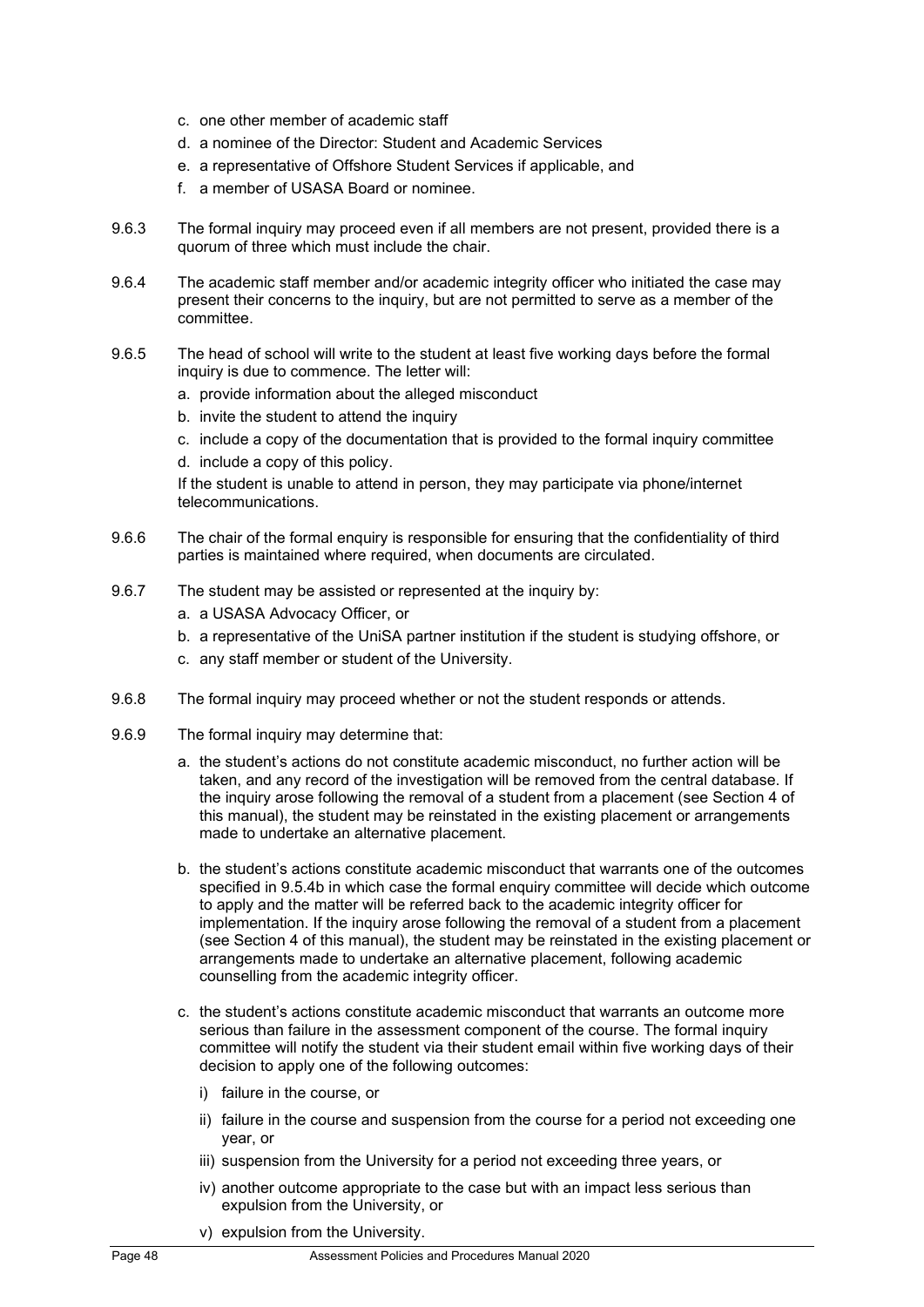In cases of fraud, the matter may also be referred to police, via the legal team in Chancellery.

- 9.6.10 If the outcome of the inquiry is one of those listed under clause 9.6.9 c., the head of school will include a copy of this policy in their correspondence to the student, and will advise the student of their right of appeal.
- 9.6.11 If the formal inquiry concludes that the action of the student warrants suspension from the University, the letter to the student will include all the reasons for the outcome and advice that:
	- a. admission to any other program at the University will not normally be considered during the suspension
	- b. for a suspension period equal to or greater than two years, students are required to submit an application for re-admission to the University which will follow normal procedures and is not guaranteed
	- c. students who gain re-admission will be classified as new students for the purposes of assessing fees and eligibility for Commonwealth support or assistance.
	- d. they have the right to appeal the decision of the formal inquiry (see clause 9.7)
	- e. international students will, in addition, be advised that:
		- i) the suspension will be reported to the Australian Government which will result in the cancellation of their Confirmation of Enrolment (CoE) and may affect their student visa
		- ii) if they access the internal appeals process their CoE will be maintained until the internal appeal is complete unless extenuating circumstances apply
- 9.6.12 The chair will communicate the outcome of the inquiry in writing to the following, within five working days:
	- a. the student via their student email. In addition to email, for outcomes set out in clause 9.6.9c; a copy of the communication will also be sent to the student's postal address.
	- b. the relevant academic integrity officer
	- c. the course coordinator and program director
	- d. Campus Central or UniSA partner administration office, to be retained on the student's file
	- e. UniSA international, if the student is an international student.

#### <span id="page-50-0"></span>**9.7 Appeals**

- 9.7.1 The student has the right of appeal against the decision of the formal inquiry committee.
- 9.7.2 The student may appeal in writing to the Director: Student and Academic Services within 20 working days of being notified of the outcome of the formal inquiry. The Director: Student and Academic Services will collate all relevant documentation, including the appeal and records of any prior inquiries involving the student, and provide this to the Student Appeals Committee for resolution in accordance with Section 11 of this manual.
- 9.7.3 Students may continue their program of study while awaiting the outcome of an internal appeal, unless the University considers that this places the student at medical risk. In these cases, appropriate supporting documents confirming that the student is fit to continue studying must be provided to Campus Central or UniSA partner administration office, to be retained on the student's file.
- 9.7.4 If a student appeals a decision to suspend them from the University and the student is not successful in their internal appeal, the suspension will commence in the next applicable study period, or in the current study period if the student is formally notified of the appeal decision before the census date. For students in their final study period, the suspension will be applied as specified in the suspension correspondence.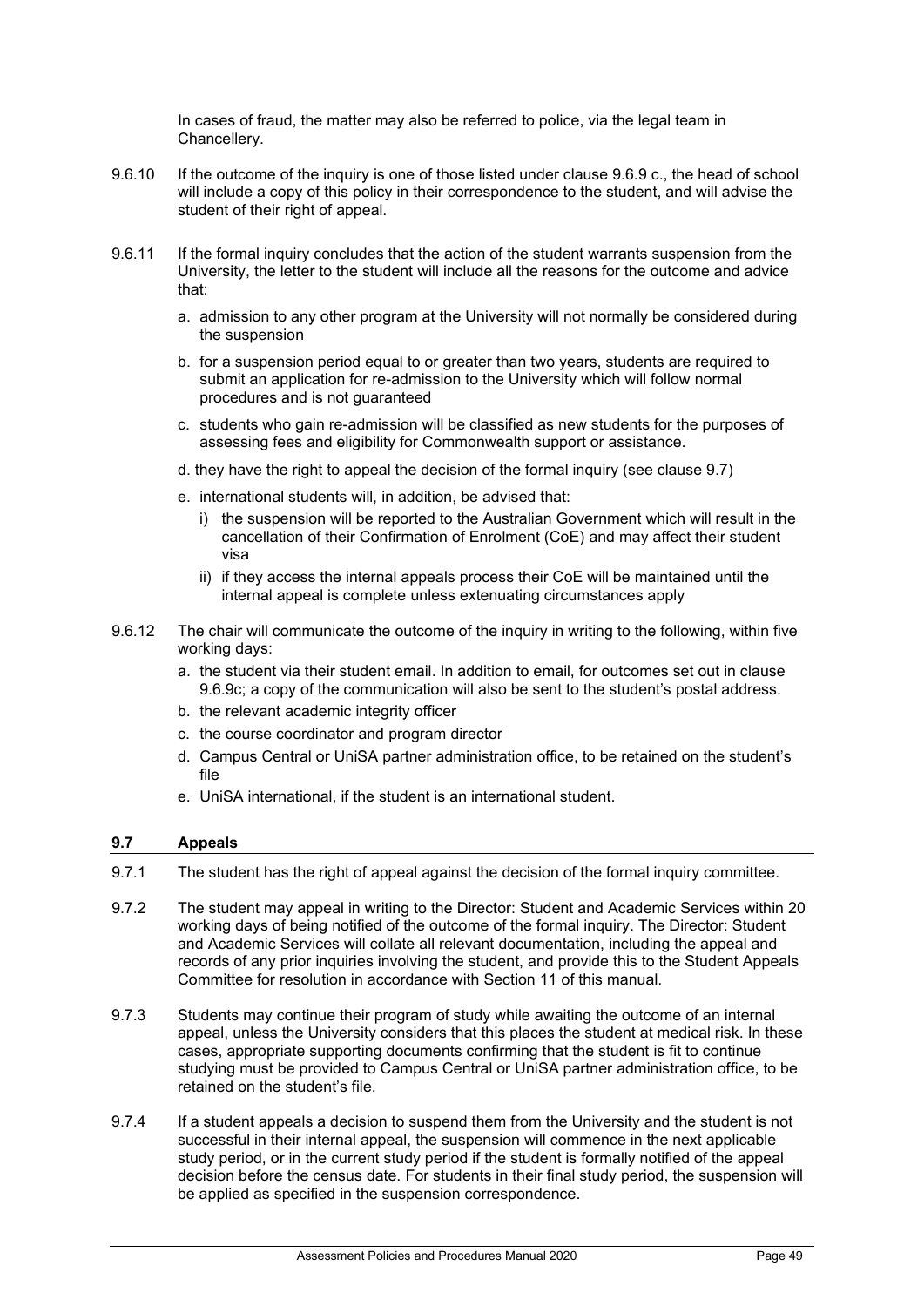9.7.5 Practice-based learning activities may only continue if they are part of a course not affected by the appeal.

#### <span id="page-51-0"></span>**9.8 Recording information about academic misconduct**

- 9.8.1 The University will store information about academic misconduct and breaches of examination procedures in a central database. The information will be stored for a minimum period of seven years from the date of the last recorded incident.
- 9.8.2 If the academic integrity officer determines that no academic misconduct or breach of examination procedure occurred then no information will be recorded.
- 9.8.3 All academic integrity officers will have access to information in the central database, for consideration when determining whether a student's actions constitute academic misconduct, and determining the appropriate outcome.
- 9.8.4 If an academic integrity officer determines that a student has breached an examination procedure but that the breach does not constitute academic misconduct, the following information will be recorded in the central database:
	- a. details about the student, the program, the course and the examination
	- b. the type of breach (see Section 6 of this manual), and
	- c. the counselling provided to the student.
- 9.8.5 If an academic integrity officer's initial investigation determines that academic misconduct occurred, the following information will be recorded in the central database:
	- a. details about the student, the program, the course and the assessment task
	- b. the type of academic misconduct (see clause 9.2.1)
	- c. the factors taken into consideration (see clause 9.2.3)
	- d. the information on which the determination is based
	- e. the outcome (see clause 9.5.4) and reasons for the outcome, and
	- f. whether the student agreed or rejected the proposed outcome (see clause 9.5.7).
- 9.8.6 If a case is referred to the head of school (see clause 9.6.1), the head of school will have access to the information stored regarding the initial investigation relating to that case, and to any other cases recorded against that student, in order to assist in their determination.
- 9.8.7 If the head of school concludes that the student's actions constituted academic misconduct, they will record the outcome and the factors taken into consideration, in the central database.
- 9.8.8 If a formal inquiry is convened, the committee will have access to the information stored regarding the initial investigation and to any other cases recorded against that student. The committee will record its determination in the central database, including:
	- a. the factors taken into consideration in determining an outcome (see clause 9.2.3)
	- b. the information on which the determination is based, and
	- c. the outcome, and reasons for that outcome.
- 9.8.9 If a student appeals the outcome of a formal inquiry (see clause 9.7), the Student Appeals Committee will have access to the information stored in the database regarding the initial investigation, the formal inquiry, and any other cases recorded against that student.
- 9.8.10 In addition to the information stored in the central database, copies of any decisions communicated to a student resulting from an investigation into academic misconduct or breaches of exam procedures must be provided to Campus Central or UniSA partner administration office to be retained on the student's file.
- 9.8.11 The student's transcript will record a suspension during the period in which it is active, or an expulsion, but will not record any other outcome.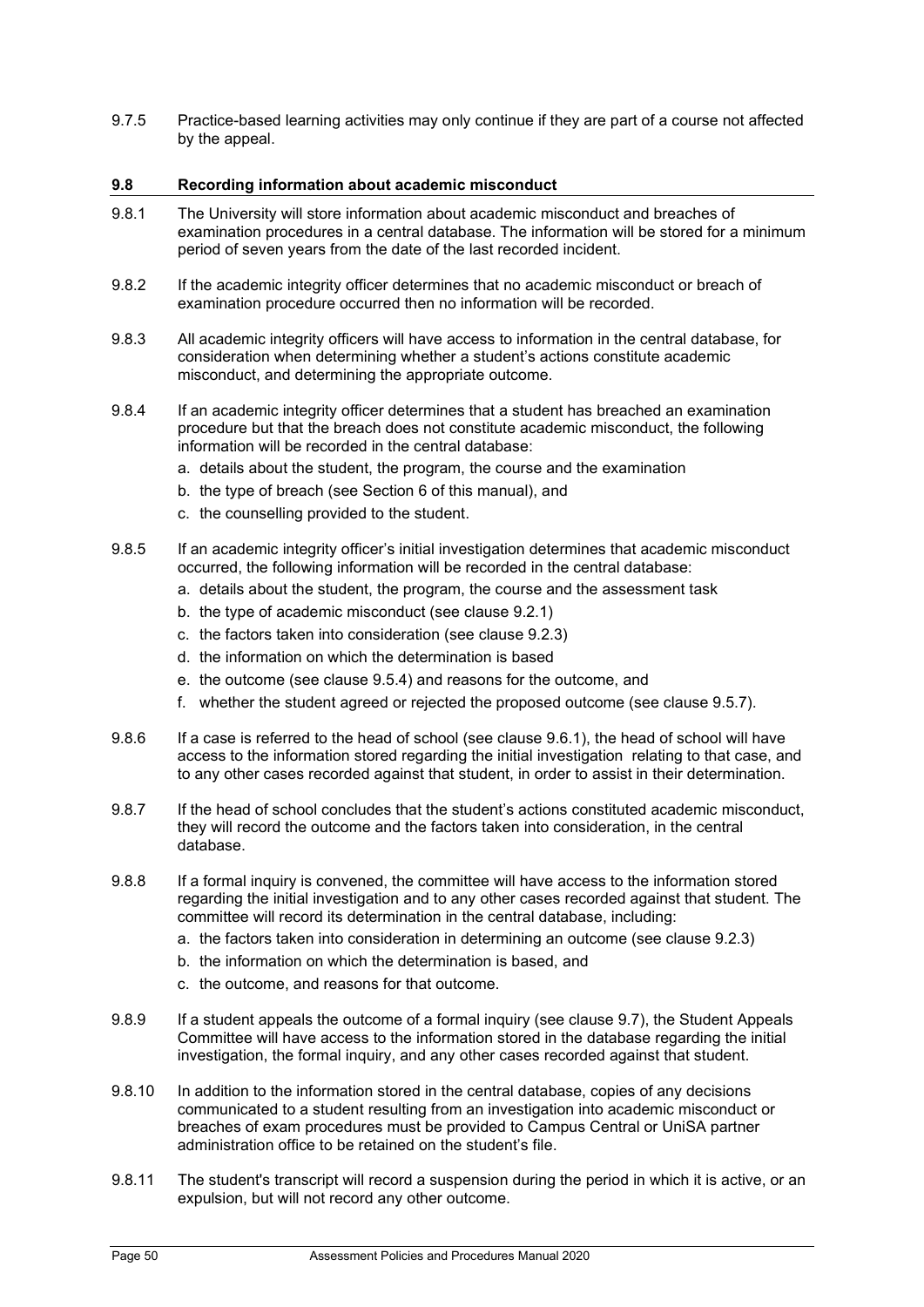# 10 **Academic review**

#### <span id="page-52-0"></span>**Purpose**

This Section prescribes the policy and procedures for identifying and managing students who are making unsatisfactory progress.

#### **Relevant to**

All students enrolled in:

- undergraduate and postgraduate coursework programs
- coursework components of postgraduate coursework programs with a significant research component, as defined and managed under policy *A-49: [Postgraduate](https://i.unisa.edu.au/policies-and-procedures/university-policies/academic/a-49/)  [Coursework Degrees with a significant research component](https://i.unisa.edu.au/policies-and-procedures/university-policies/academic/a-49/)*
- **UniSA enabling programs**

<span id="page-52-1"></span>In this section references to program director or course coordinator may be read to refer to the equivalent UniSA Online positions.

#### **10.1 Monitoring unsatisfactory progress**

- 10.1.1 As part of good teaching practice, academic staff are responsible for identifying students at academic risk as soon as possible, and making adequate time available for giving advice and assistance to those students, or recommending that they seek appropriate personal and/or academic support.
- 10.1.2 At the end of each academic review period (see General Definitions), each student's results will be assessed against the criteria used to identify students who have made unsatisfactory progress.
- 10.1.3 The criteria for unsatisfactory progress are:
	- a. failing a course for the second time, or
	- b. failing courses in an academic review period, resulting in a grade point average for that period of less than 2.80, or
	- c. failing a practice-based learning activity, where that failure constitutes failure in the course (see clause 4.5)
	- d. for students enrolled in a UniSA enabling program, receiving a final grade of F2 for all courses in an academic review period. These students will be identified directly for preclusion.
- 10.1.4 A student who has been identified as making unsatisfactory progress will be notified. An academic review notation will also be entered on their student record indicating they have been 'notified' for that academic review period.
- 10.1.5 If a student is identified as making unsatisfactory progress, the University will implement an intervention strategy intended to assist the student to improve their performance in their program (see clauses 10.2 to 10.3).
- 10.1.6 A student's academic review status remains current in circumstances where the student is transitioned to the new program as a result of the program approval process.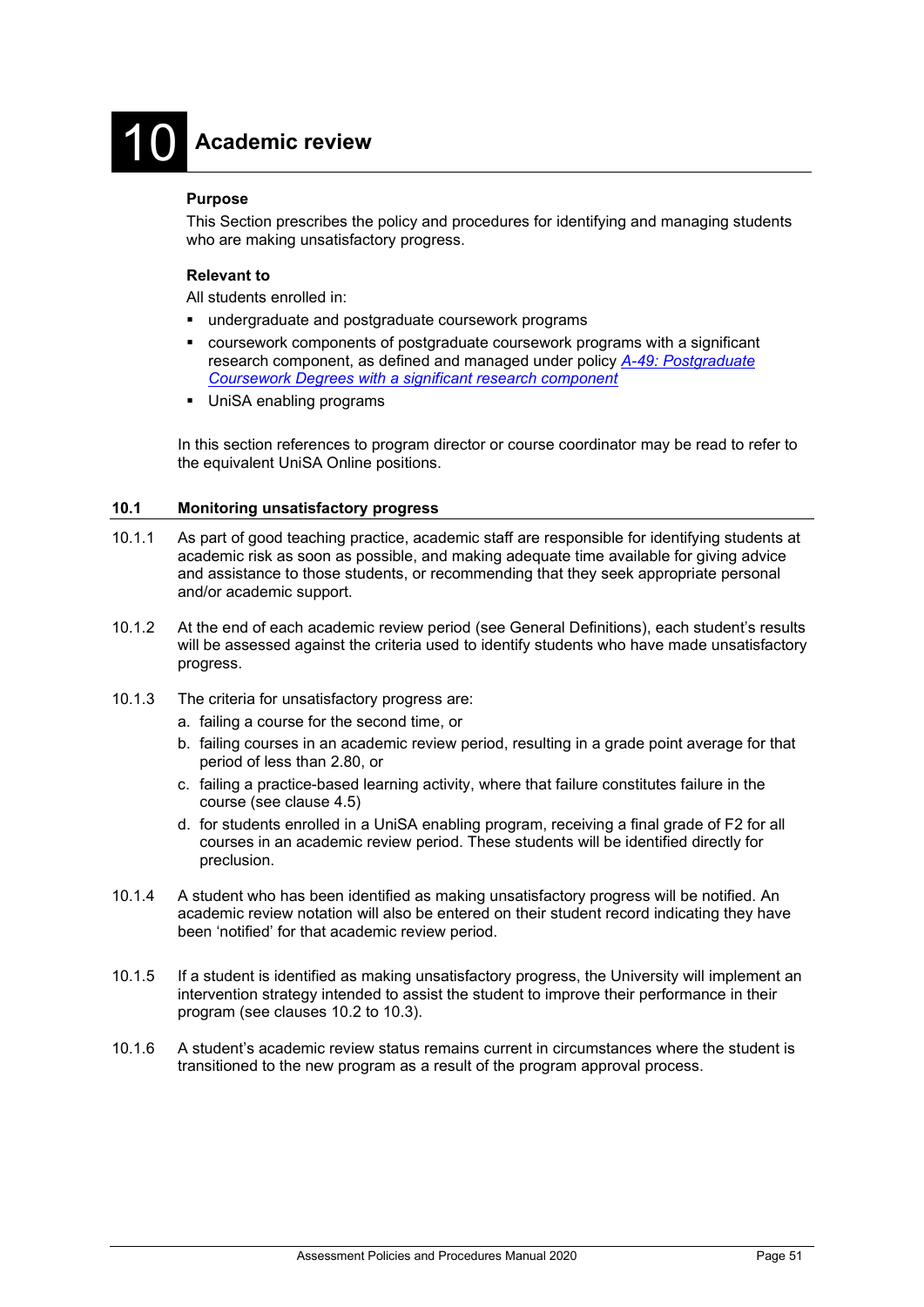#### <span id="page-53-0"></span>**10.2 Procedures for the** *mid-year* **review of academic progress**

- 10.2.1 Students who have been identified as making unsatisfactory progress in their program **for the first time** will be notified in writing, explaining why they have been identified and requiring them to meet with their course coordinator, program director, program facilitator or professional staff nominee, either in person, or via email or phone/internet telecommunications. A copy of this correspondence must be provided to Campus Central or UniSA partner administration office, to be retained on the student's file.
- 10.2.2 Possible intervention strategies resulting from the discussion with the course coordinator, program director or program facilitator may include but are not limited to:
	- a. group academic counselling organised by the school
	- b. further discussion between the student and the course coordinator, program director or program facilitator either in person, or via email or phone/internet telecommunications
	- c. a recommended program of study over a specified period of time to assist the student's progress
	- d. a reduction in load
	- e. leave of absence
	- f. referral to the Student Engagement Unit or UniSA partner administration office for a full assessment of the student's circumstances
	- g. development of a personalised study plan with the program director or program facilitator.
- 10.2.3 If a student is identified as making unsatisfactory progress in their program for a **second or subsequent time**, they will be notified in writing that they are required to attend formal academic counselling with their program director, program facilitator or academic staff nominee. A copy of this correspondence must be provided to Campus Central or UniSA partner administration office, to be retained on the student's file.
- 10.2.4 A student who is required to attend formal academic counselling may be accompanied by:
	- a. a USASA Advocacy Officer, or
	- b. a representative of the UniSA partner institution if the student is studying offshore, or
	- c. any staff member or student of the University.
- 10.2.5 Possible outcomes of formal academic counselling may include:
	- a. further discussion between the student and the course coordinator or program director, either in person, or via email or phone/internet telecommunications
	- b. a recommended program of study over a specified period of time to assist the student's progress
	- c. a reduction in load
	- d. leave of absence
	- e. referral to the Student Engagement Unit or UniSA partner administration office for a full assessment of the student's circumstances
	- f. development of a personalised study plan with the program director or program facilitator.
- 10.2.6 The program director, program facilitator or Academic or Student Engagement Unit staff who have counselled a student in relation to their academic progress, must complete an Academic Review Action Plan with the student. The staff member must send the original Academic Review Action Plan to Campus Central or UniSA partner administration office to be retained on the student's file and provide a copy to the student. Hard copies must be sent to students who do not have access to electronic resources.
- 10.2.7 Students should keep a copy of the Academic Review Action Plan for their own records.
- 10.2.8 Due to the short interval between study periods at mid-year, academic review committees (see clause 10.3) will normally consider preclusion only at the end of the academic year. However, if a student is: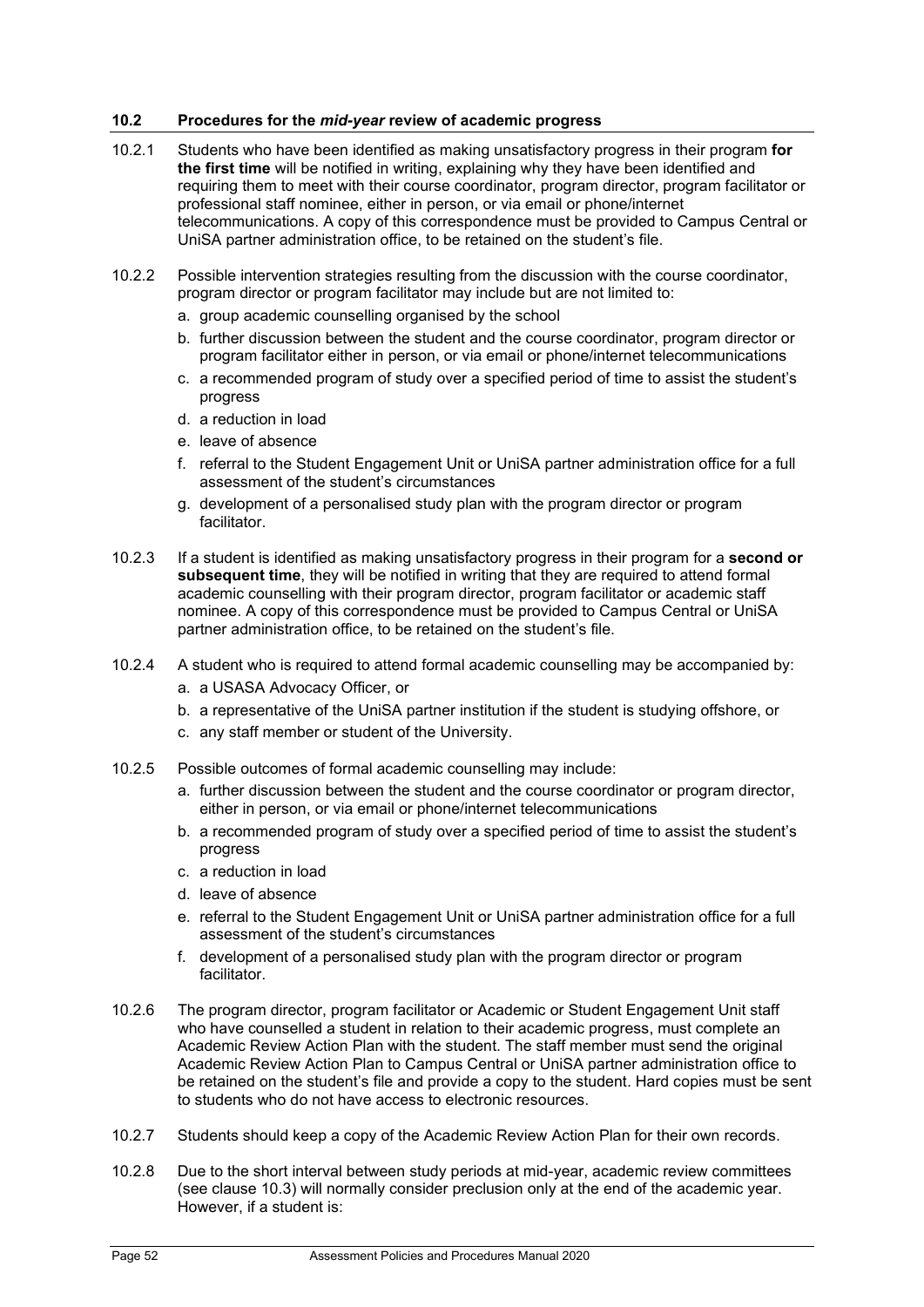- a. identified as making unsatisfactory progress for the third time at mid-year and has previously been considered for preclusion, or
- b. enrolled in UniSA Foundation Studies, and has received a final grade of F2 for all courses in an academic review period,

the academic review committee may choose to consider preclusion at mid-year.

#### <span id="page-54-0"></span>**10.3 Procedures for the** *end-of-year* **review of academic progress**

- 10.3.1 If, at the end of an academic year, a student is identified as making unsatisfactory progress in their program for the **first or second time**, the same procedures as for mid-year review will apply (see clause 10.2).
- 10.3.2 If, at the end of an academic year, a student is:
	- a. identified as making unsatisfactory progress in their program **in three or more** academic review periods, or
	- b. enrolled in UniSA Foundation Studies, and has received a final grade of F2 for all courses in an academic review period,

the school/UniSA College board will establish an academic review committee to consider their case (refer 10.4.2).

- 10.3.3 The academic review committee may decide on one of the following outcomes:
	- a. formal academic counselling and ongoing monitoring of progress, or
	- b. preclusion.
- 10.3.4 When considering a student for preclusion, the academic review committee will take into account a part-time study load and its impact on the GPA calculation.
- 10.3.5 If the academic review committee decides that formal academic counselling is appropriate, the student will be notified in writing that they are required to attend formal academic counselling with their program director, program facilitator or academic staff nominee. A copy of this correspondence must be provided to Campus Central or UniSA partner administration office, to be retained on the student's file.
	- a. The program director or program facilitator will monitor the student's progress in subsequent study periods, and may require the student to attend further meetings.
	- b. If the student continues to make unsatisfactory progress, the program director or program facilitator may recommend that a special meeting of the academic review committee be convened to consider preclusion.
- 10.3.6 Students cannot appeal against the academic review committee's decision to require them to attend formal academic counselling with subsequent ongoing monitoring of progress.
- 10.3.7 If the academic review committee decides that a student should be precluded, the student will be notified via their student email. A copy of the communication will also be sent to the student's postal address. The notification will include all reasons for preclusion and that:
	- a. they have the right to appeal the decision of the academic review committee (see clause 10.4)
	- b. their enrolment in the program will be discontinued if the student does not appeal, or their appeal is denied by the division/UniSA College and the University
	- c. application for re-admission to a program at the same level in the same discipline will not normally be reconsidered for two years
	- d. application for re-admission will follow normal procedures and is not guaranteed, and
	- e. students who gain re-admission will be classified as new students for the purposes of assessing fees and eligibility for Commonwealth support or assistance
	- f. international students will, in addition, be advised that: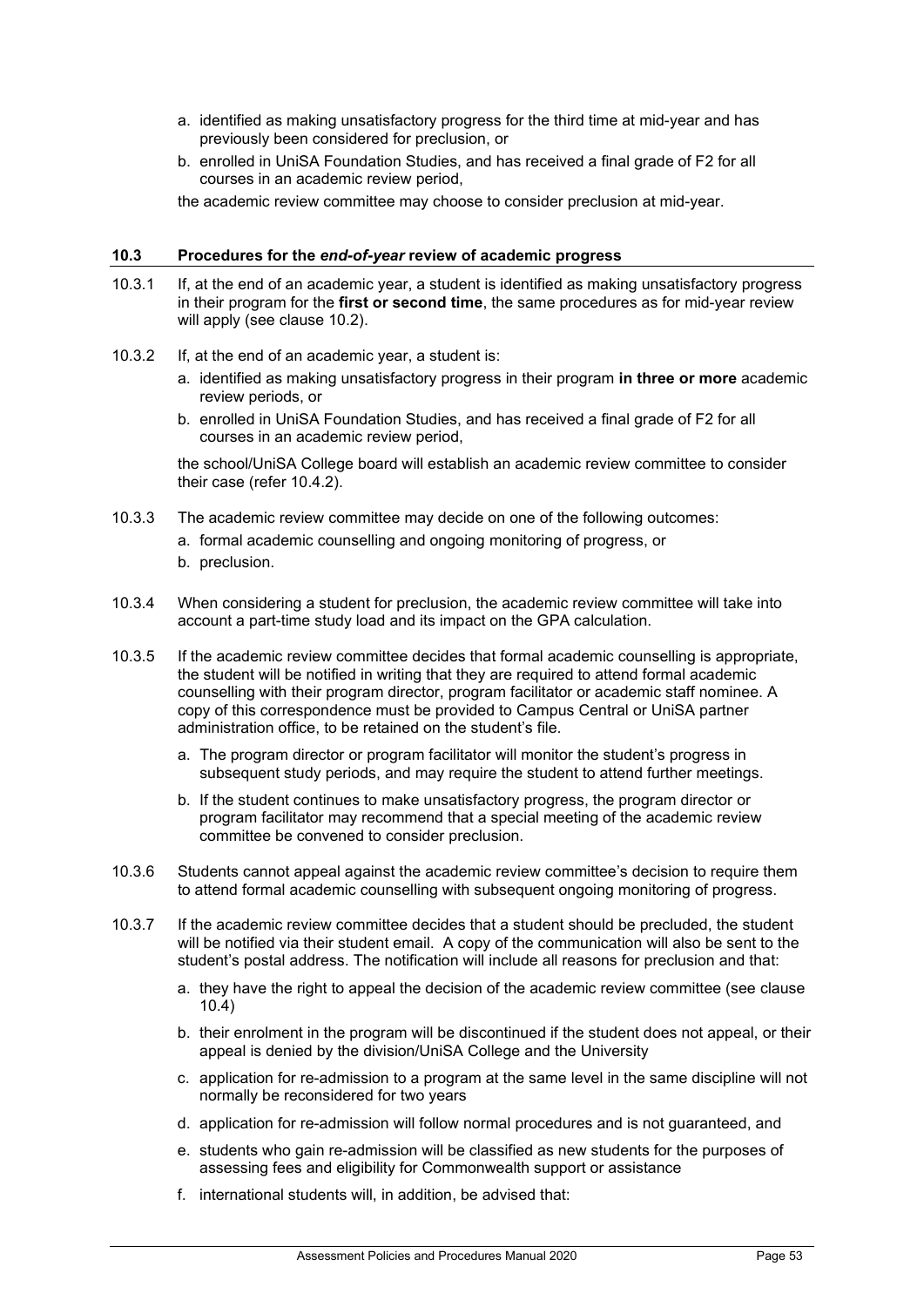- i) the preclusion will be reported to the Australian Government which will result in the cancellation of their Confirmation of Enrolment (CoE) and may affect their student visa
- ii) if they access the internal appeals process their CoE will be maintained pending the outcome of the appeal.

A copy of this correspondence must be provided to Campus Central or UniSA partner administration office, to be retained on the student's file.

- 10.3.8 A record of the academic review committee meeting will be kept and should include:
	- a. the date and time of the meeting
	- b. the members of the academic review committee
	- c. the information considered by the academic review committee in reaching its decision
	- d. the decision reached, and
	- e. the reasons for the decision

The record will be retained at Campus Central.

- 10.3.9 A student has the right to appeal a decision to preclude them. The student can appeal an academic review committee decision to the division/UniSA College appeals committee.
- 10.3.10 If a student does not appeal or an appeal is denied, the preclusion will be recorded against the student's program, and will appear on their academic transcript.
- 10.3.11 If a student is precluded from a bachelor award and is also enrolled in a related concurrent diploma award, the preclusion will apply to both awards.
- 10.3.12 A student cannot submit an appeal directly to the Student Appeals Committee (see Section 11 of this manual) without their case first being heard by the division/UniSA College appeals committee (see clause 10.4).

#### <span id="page-55-0"></span>**10.4 Appealing against preclusion**

- 10.4.1 Division/UniSA College boards will establish an appeals committee to consider appeals against preclusion from a program. The appeals committee will be chaired by the Pro Vice Chancellor/UniSA College Academic Director or nominee, and will consist of:
	- a. two academic staff members who, in combination with the Chair, can provide discipline cross-representation for the relevant division/UniSA College
	- b. the relevant division director or equivalent, or nominee
	- c. a member of USASA Board or nominee.
- 10.4.2 Members of the initial academic review committee should not also be members of the appeals committee.
- 10.4.3 The committee may proceed even if all members are not present, provided there is a quorum of three, which must include the chair.
- 10.4.4 Students intending to appeal against preclusion must lodge the prescribed form with Campus Central or UniSA partner administration office within 20 working days from the date on the preclusion letter. Appeals must be supported by relevant documents, for example any action taken by the student in response to previous intervention strategies (see clause 10.2.2).
- 10.4.5 The chair of the academic review committee constituted under clause 10.3 and/or the relevant program director or program facilitator will be invited to attend, or make a submission to, the appeals committee about the decision to preclude the student.
- 10.4.6 The chair of the appeals committee will write to the student at least five working days before the committee is due to meet. The letter will invite the student to attend the meeting to present their appeal. The student may be assisted or represented at the meeting by: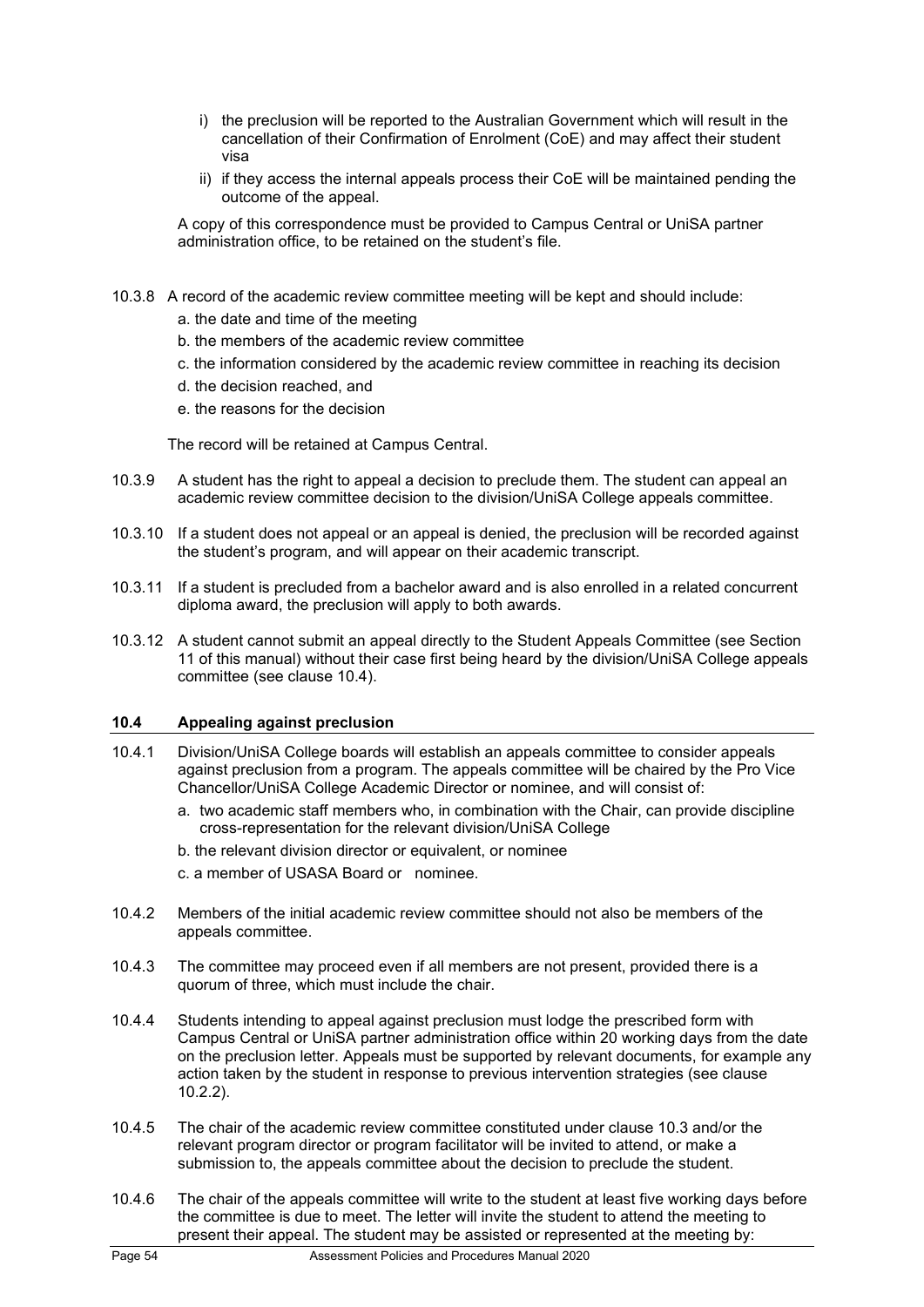- a. a USASA Advocacy Officer, or
- b. a representative of the UniSA partner institution if the student is studying offshore, or
- c. any staff member or student of the University.

If the student is unable to attend in person, they may participate via phone/internet telecommunications.

- 10.4.7 No party will be permitted to have legal representation at an appeals hearing.
- 10.4.8 If the student raises new or additional information in support of their appeal, the appeals committee may require the student to provide supporting documents within a specified time frame. If the student does not provide the supporting documents as requested, the committee will determine the outcome on the basis of the original appeal.
- 10.4.10 The appeals committee will notify the student of its decision in writing via their student email within five working days from the final division/UniSA College appeals committee meeting for the review period. A copy of the communication will also be sent to the student's postal address. Where the appeals committee denies the student's appeal, the communication will include all reasons for the decision and provide information about further appeals available under Section 11 of this manual, if relevant. Copies of the letter will be provided to:
	- a. the program director
	- b. the program facilitator (where relevant)
	- b. Campus Central or UniSA partner administration office to be retained on the student's file.
- 10.4.11 Students may continue their program of study while awaiting the outcome of a division board appeal, unless the University considers that this places the student at medical risk. In these cases, appropriate supporting documents confirming that the student is fit to continue studying must be provided to Campus Central or UniSA partner administration office, to be retained on the student's file.
- 10.4.12 If the division/UniSA College board denies the student's appeal, their enrolment will be amended to state that they have been precluded.
- 10.4.13 A copy of all correspondence, and any other relevant documentation, must be provided to Campus Central or UniSA partner administration office to be retained on the student's file.
- 10.4.14 A record of the appeals committee will be kept and include:
	- a. the date and time of the meeting
	- b. the members of the appeals committee
	- c. the information considered by the appeals committee in reaching its decision
	- d. the decision reached, and
	- e. the reasons for the decision

The record will be retained by Campus Central.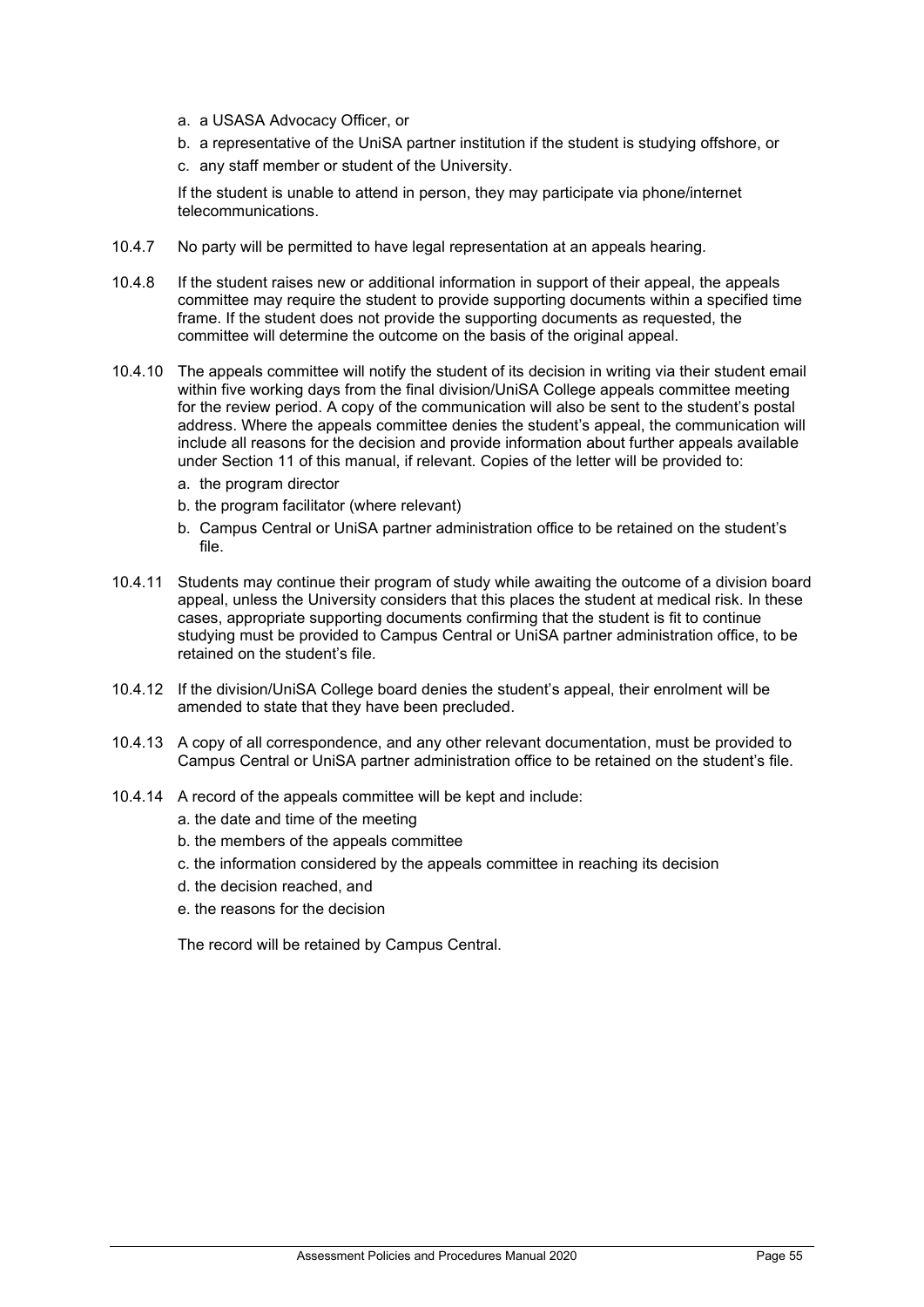## **Student Appeals Committee**

#### <span id="page-57-0"></span>**Purpose**

The Student Appeals Committee is a committee of the University Council and is the final avenue of appeal available within the University. This Section prescribes:

- the Committee membership
- the process for lodging and hearing appeals, and
- how the Committee communicates its decisions.

#### **Relevant to**

All students.

#### **Cross-references**

- *[A-49: Postgraduate Coursework Degrees with a significant research component](https://i.unisa.edu.au/policies-and-procedures/university-policies/academic/a-49/)*
- **APPM Section 8: Final grades and notations**
- **APPM Section 9: Academic Integrity**
- **APPM Section 10: Academic Review**
- *C-17: [Student complaints resolution](https://i.unisa.edu.au/policies-and-procedures/university-policies/corporate/c-17/)*

#### <span id="page-57-1"></span>**11.1 Grounds for appeal**

- 11.1.1 A student is entitled to lodge an appeal with the Student Appeals Committee if:
	- a. the student is appealing a decision referred to in clause 11.1.2, and
	- b. the appeal does not relate to fraud as determined by a formal inquiry committee (see clause 9.6), and
	- c. the appeal has not previously been heard by the Student Appeals Committee, and
	- d. all other avenues of appeal within the University have been exhausted.
- 11.1.2 The following decisions are eligible for consideration by the Student Appeals Committee:
	- a. A decision of a formal inquiry committee relating to:
		- i) academic misconduct at an examination (see Section 6 of this manual)
		- ii) academic misconduct during a practice-based learning activity (see Section 4 of this manual)
		- iii) academic misconduct (see Section 9 of this manual).
	- b. A decision of a Pro Vice Chancellor relating to a final grade, if the student:
		- i) has fulfilled all of the assessment requirements, including any participation requirements, and
		- ii) has exhausted all other avenues for resolving the appeal prescribed in clause 8.6.2, and
		- iii) is appealing on the grounds that:
			- (a) the assessment policies and procedures in this manual were not correctly adhered to, or
			- (b) the course coordinator or online course facilitator did not give due consideration to the student's requirements in the assessment process leading to the final grade, after they had been formally notified of the student's requirements in accordance with the University's provisions for students with disabilities.
	- c. A decision of a division/UniSA College appeals committee to preclude a student following academic review, providing the appeal is based on the grounds that either:
		- i) the policy and/or procedures for academic review in Section 10 were not correctly followed, or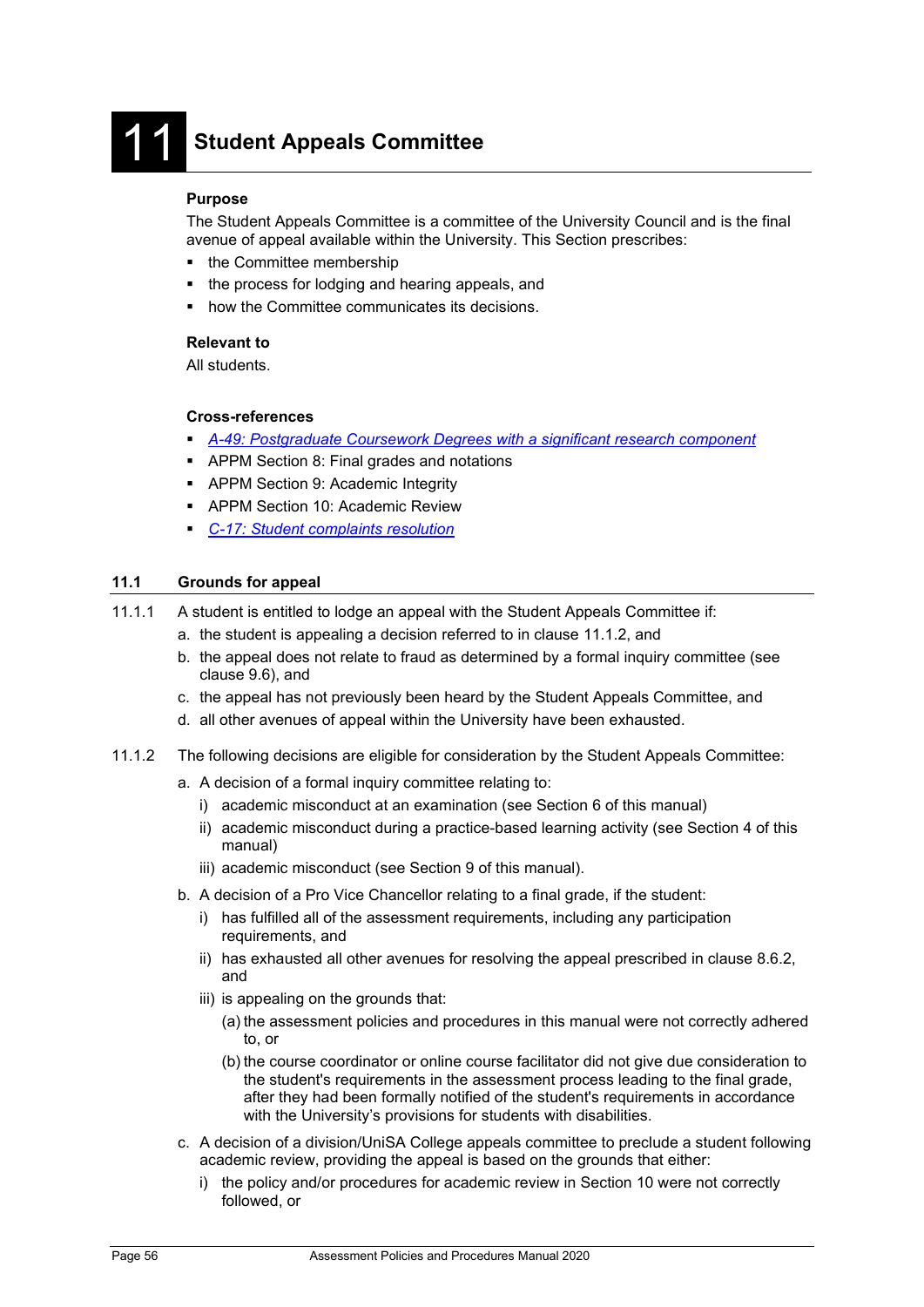ii) information is now available that supports previous claims made by the student to support their appeal. The information must be from the period of time leading up to the date on which the appeal was heard, and must not have been available at the time the decision was made.

#### <span id="page-58-0"></span>**11.2 Lodging an appeal**

- 11.2.1 The student must lodge an appeal using the prescribed form and attach supporting documents. The appeal must be lodged with the Director: Student and Academic Services within 20 working days from the date specified in the letter notifying the student of the relevant decision. Lodgement of appeals will be acknowledged in writing within two working days.
- 11.2.2 The Director: Student and Academic Services or nominee will decide whether or not the appeal meets the relevant criteria and notify the student in writing within five working days of the lodging of the appeal that:
	- a. the appeal has been denied, including the grounds for denial, or
	- b. the appeal has been provided to the Student Appeals Committee for consideration.
- 11.2.3 In considering the grounds for appeal, the Director: Student and Academic Services or nominee may refer the case back to the relevant staff member or committee to negotiate a satisfactory outcome for the student. This will not be used to deny a student access to the Student Appeals Committee if they meet the criteria for an appeal, but as an effective way of resolving issues locally before proceeding to appeal.
- 11.2.4 The Director: Student and Academic Services or nominee will report the outcome of their decision to the relevant school or division/UniSA College/UniSA Online, Campus Central, UniSA International if applicable, and the Student Appeals Committee.
- 11.2.5 The decision of the Director: Student and Academic Services or nominee regarding eligibility for appeal to the Student Appeals Committee is final. No further avenues of appeal are available through the University, though external avenues are noted at clause 11.6.
- 11.2.6 Students may continue their program of study while awaiting the outcome of an internal appeal, unless the University considers that this places the student at medical risk. In these cases, appropriate supporting documents confirming that the student is fit to continue studying must be provided to Campus Central or UniSA partner administration office, to be retained on the student's file.

#### <span id="page-58-1"></span>**11.3 Student Appeals Committee membership**

- 11.3.1 The membership of the Student Appeals Committee consists of:
	- a. a community member of the University Council and an external community member appointed by Council, who will chair the Committee. If that member cannot attend, they will nominate another community member to chair the Committee
	- b. three academic staff members of the University who are nominated and appointed by Academic Board. In the event that one or more of these members cannot attend, the Chair of Academic Board will nominate alternative academic staff
	- c. a member of USASA Board or nominee or, in the case of offshore students, a student representative nominated by the UniSA partner institution.
- 11.3.2 Members of the Student Appeals Committee should not include members involved in a student's previous appeals decisions.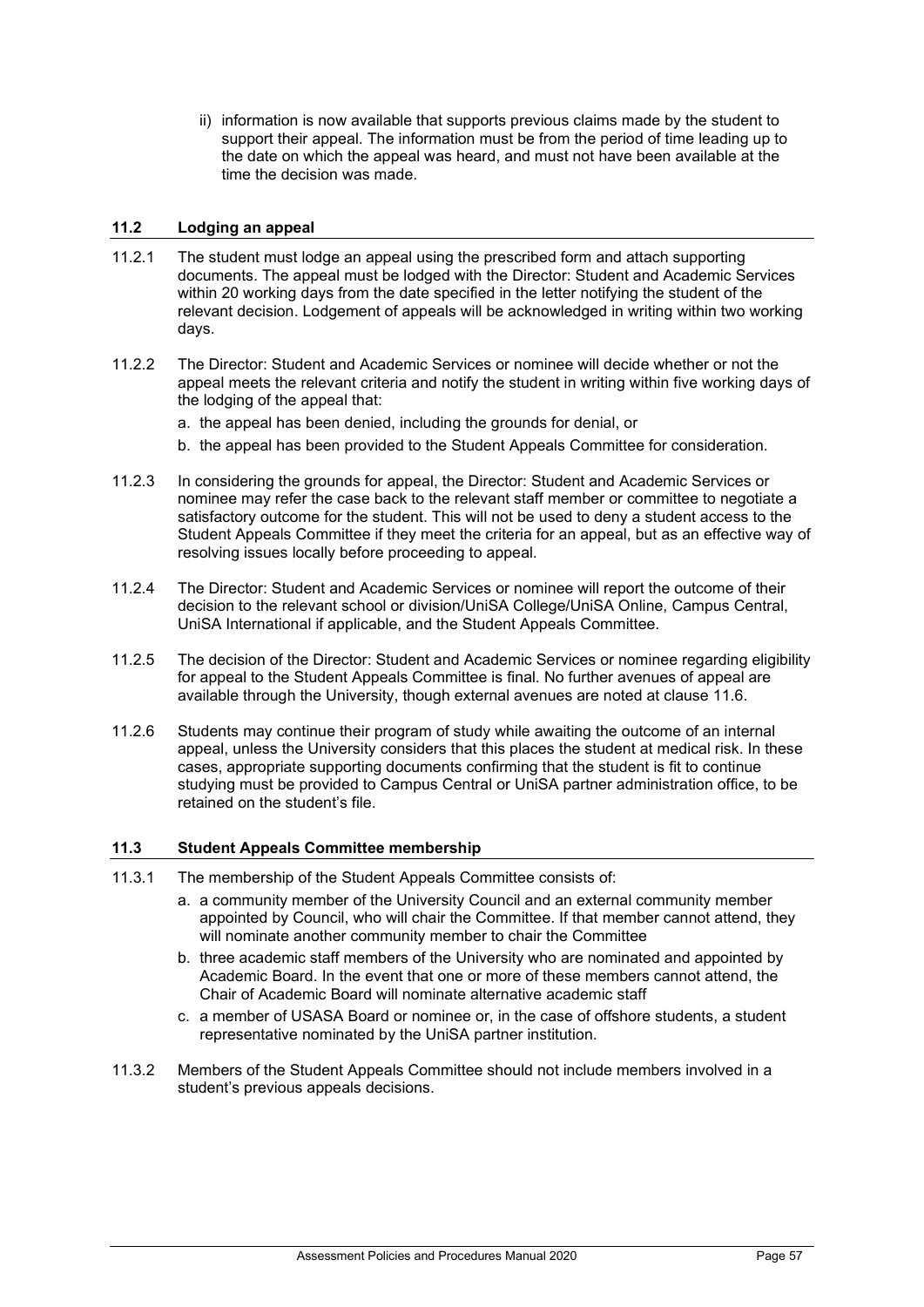#### <span id="page-59-0"></span>**11.4 Student Appeals Committee procedures**

- 11.4.1 Student Appeals Committee hearings will be conducted in accordance with the principles of natural justice (see General Definitions).
- 11.4.2 The chair of the Committee is responsible for ensuring that the confidentiality of third parties is maintained where required, when documents are circulated.
- 11.4.3 The quorum of the Committee is three members, which must include the community member of University Council or their nominee.
- 11.4.4 The Committee will consider relevant reports and any further written submissions from:
	- a. the student lodging the appeal
	- b. the relevant head of school
	- c. the chair or nominee of the committee which made the decision under appeal, if applicable, and
	- d. any other staff or committees involved in making the decision under appeal.
- 11.4.5 The Committee will invite the following people to attend the hearing:
	- a. the student lodging the appeal. If the student is unable to attend in person, they may participate via phone/internet telecommunications.
	- b. the staff member responsible for the decision that is under appeal. This may be the:
		- i) relevant head of school
		- ii) relevant Pro Vice Chancellor or nominee
		- iii) chair of the division /UniSA College appeals committee or nominee
		- iv) chair of the formal inquiry committee or nominee.
- 11.4.6 A copy of the documentation that is provided to the committee must be provided to the student who has lodged the appeal.
- 11.4.7 Any staff member may be accompanied by a member of the University community.
- 11.4.8 The student may be assisted or represented by:
	- a. a USASA Advocacy Officer, or
	- b. a representative of the UniSA partner institution if the student is studying offshore, or
	- c. any staff member or student of the University.
- 11.4.9 No party will be permitted to have legal representation at the appeals hearing.
- 11.4.10 The committee will provide for any special needs of the student, such as an interpreter.
- 11.4.11 The committee operates under the authority of University Council. It may confirm, amend, vary or overturn a decision previously made in relation to the student who has lodged an appeal.
- 11.4.12 A decision of the Student Appeals Committee is final and no further avenues of appeal exist within the University. For external avenues of appeal see clause 11.6.
- 11.4.13 The committee will submit an annual report to University Council providing information about the number of appeals received and decisions, with any additional comments as required.

#### <span id="page-59-1"></span>**11.5 Notification of decisions**

- 11.5.1 The executive officer to the committee will notify the student via their student email within 5 working days. A copy of the communication will also be sent to the student's postal address. The notification will include:
	- a. the committee's decision
	- b. the reasons for the decision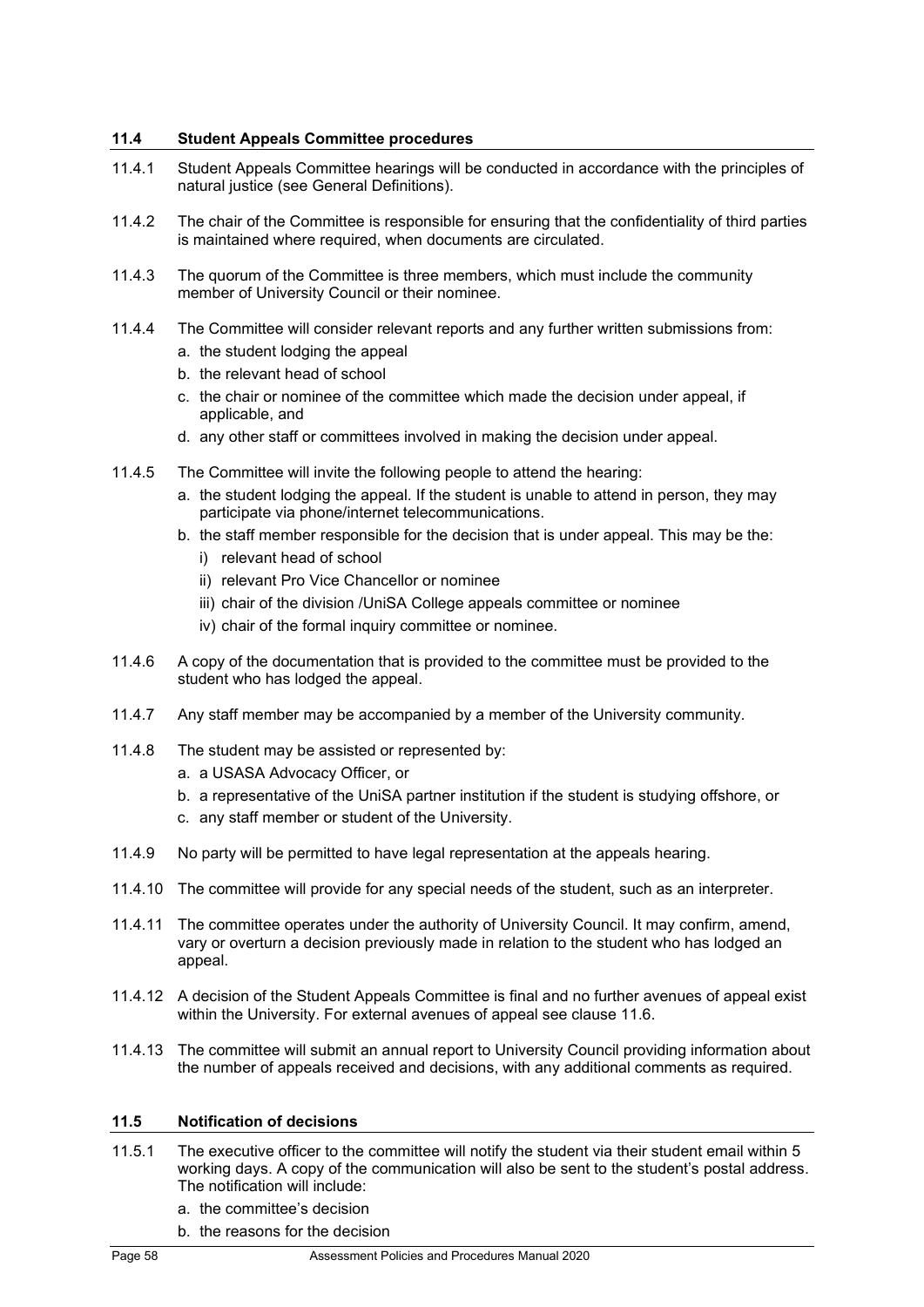- c. their external appeal rights (refer to 11.6), and
- d. the implications for their Confirmation of Enrolment and student visa, if the student is an international student (refer to 11.6).

Copies of all relevant correspondence will be provided to:

- a. the academic staff member concerned
- b. the staff member responsible for the decision that is under appeal
- c. the academic integrity officer, where applicable
- d. the division director or equivalent, of the relevant division,
- e.. Campus Central or UniSA partner administration office, to be retained on the student's file, and
- f. UniSA International, if the student is an international student.
- 11.5.2 A record of the Student Appeals Committee will be kept and include:
	- a. the date and time of the meeting
	- b. the members of the Student Appeals Committee
	- c. the information considered by the Student Appeals Committee in reaching its decision
	- d. the decision reached, and
	- e. the reasons for the decision
- 11.5.3 If the student's appeal is denied:
	- a. their enrolment will be amended in accordance with the relevant decision
	- b. if required, the Director: Student and Academic Services will amend the grade in the student record system, and ensure that any relevant notation is entered on the student record
	- c. for international students, if the appeal concerned academic misconduct, the student's Confirmation of Enrolment (CoE) will be cancelled irrespective of whether they intend to lodge an external appeal. This may affect their student visa.

#### <span id="page-60-0"></span>**11.6 Further avenues of appeal**

- 11.6.1 Students have the right to appeal decisions made by the University in accordance with this manual to the Office of the State Ombudsman. Contact details can be found on the Ombudsman SA website.
- 11.6.2 A students place in a program will be held for ten working days from the date of the final letter notifying the student of the relevant decision, to allow time for an external appeal to be lodged.
- 11.6.3 If a student pursues an external appeal:
	- a. their place in the program will be held, pending the outcome of the appeal. However, the student will not be permitted to enrol in further courses, or incur further fees
	- b. the student must:
		- i) lodge the appeal
		- ii) advise Campus Central or UniSA partner administration office in writing that an external appeal has been lodged within ten working days of lodging the appeal
		- iii) advise Campus Central or UniSA partner administration office in writing of the outcome of the appeal within ten working days from the date specified in the letter from the external appeal body
	- c. for international students who have been precluded:
		- i) they are entitled to access and receive the outcome of one external appeal before their preclusion will be reported to the Australian Government;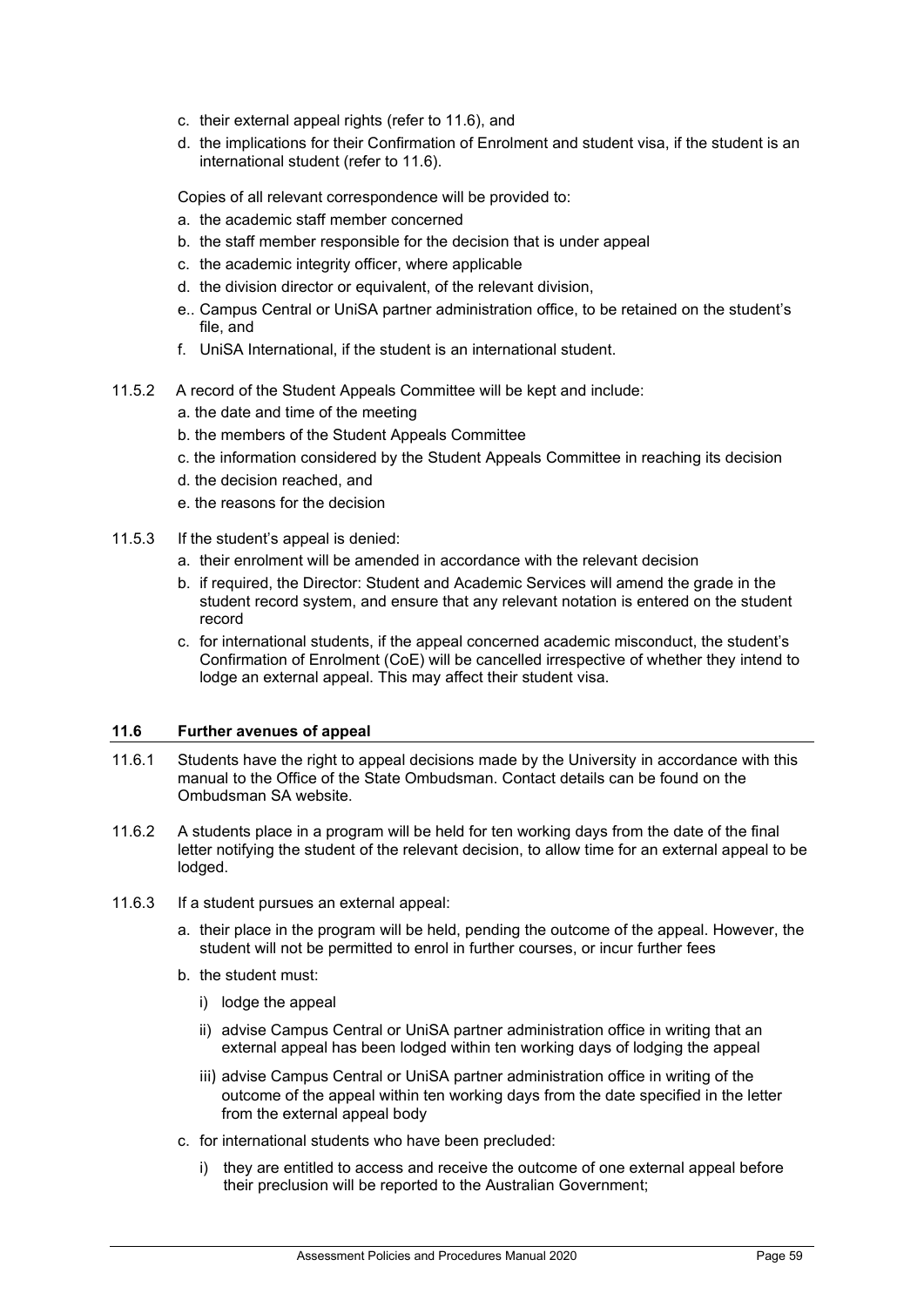ii) if there is no external appeal lodged within the timeframe set out in clause 11.6.2 or if any external appeal is unsuccessful, their preclusion will be reported to the Australian Government which will result in the cancellation of their Confirmation of Enrolment which may affect their student visa.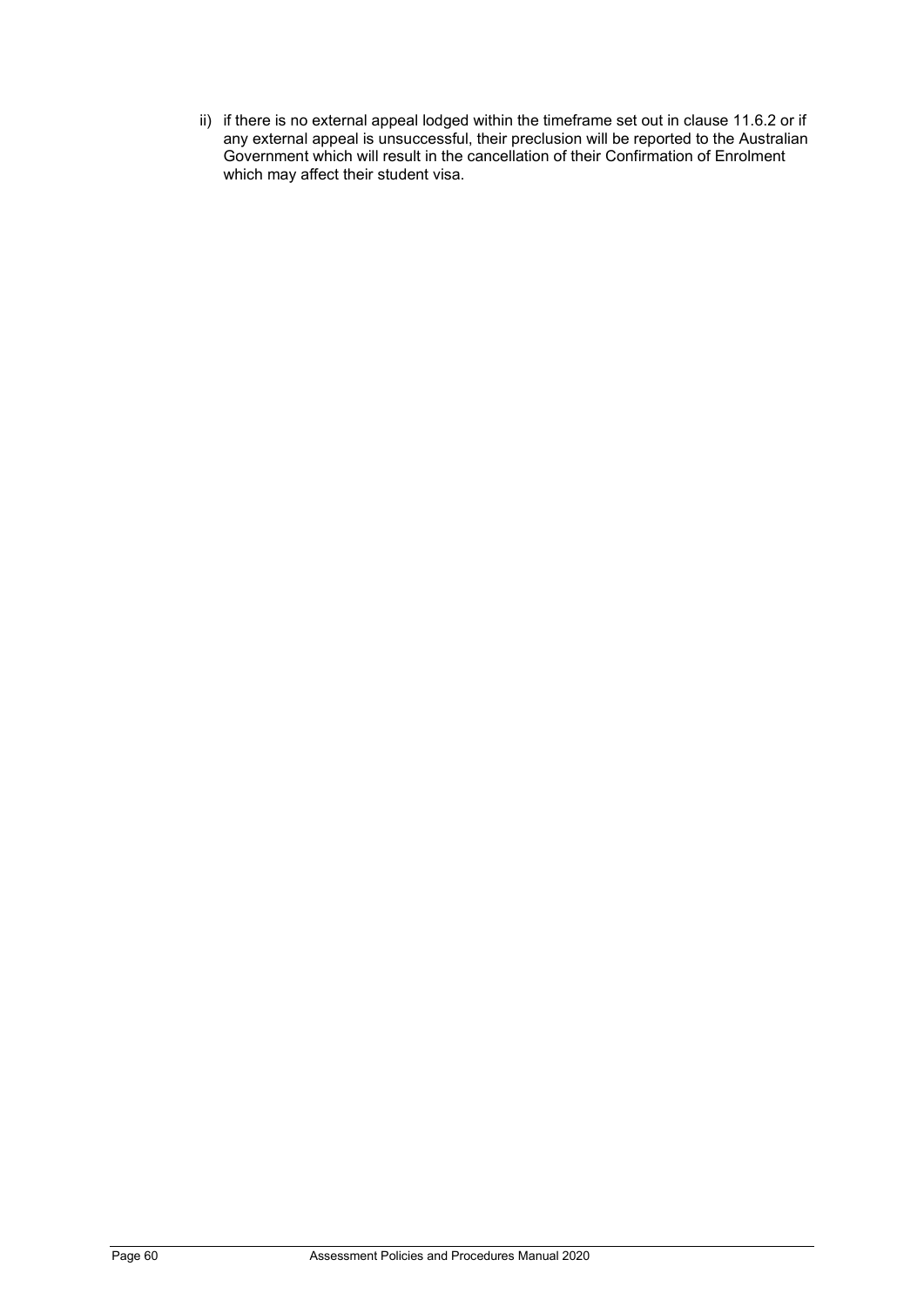#### <span id="page-62-0"></span>**Academic review periods**

The study periods from which results are collated to identify students who are making unsatisfactory progress.

- The *mid-year review period* (July) includes study periods 6 and 7 from the previous academic year and study periods 1 and 2 from the current academic year.
- The *end-of-year review period* (December) includes study periods 3, 4 and 5 from the current academic year.

Academic review is also conducted when secondary assessment grades are finalised to identify students who have not improved their grades as a result of secondary assessment.

Divisions may approve the use of an alternate academic review period where applicable, for example accelerated programs.

#### **Assessment**

A measure of a student's skill and knowledge based on judgments about the extent to which a student has achieved course objectives and demonstrated Graduate Qualities. Assessment can take a variety of forms, including:

#### **Continuous assessment tasks**

These occur within scheduled class time and do not require additional preparation time beyond normal class participation. A course may contain multiple continuous assessment tasks during a study period. Collectively these are known as a set of continuous assessment tasks.

#### **Criterion referenced assessment**

The assessment of student performance against pre-determined criteria related to the course objectives and graduate qualities. The criteria by which work will be judged are made explicit and the grade awarded reflects how well the student has met the criteria.

#### **Formative assessment**

Formative assessment is designed to help students and staff to identify strengths, weaknesses and ways to improve and enhance learning. Formative assessment does not contribute to the final grade in the course.

#### **Summative assessment**

Summative assessment is designed to judge the extent to which a student has achieved course and program objectives. Final summative assessment occurs at the end of a study period. Summative assessment contributes to the final grade in the course.

#### **Assessment period**

Each study period consists of a teaching period and an assessment period. The assessment period occurs after the teaching period is complete. Final summative assessment, including examinations, occurs during the assessment period.

#### **Bilingual print dictionary**

A dictionary that translates words or phrases from one language to another, without providing a definition of the word in either language.

#### **Community service**

Non-academic activities that impose some restriction on a student's capacity to participate in, or complete an assessment requirement, for example elite athletes, elite performers, jury duty and Defence Forces service.

#### **Course coordinator**

An academic staff member who is responsible for the academic management of a course.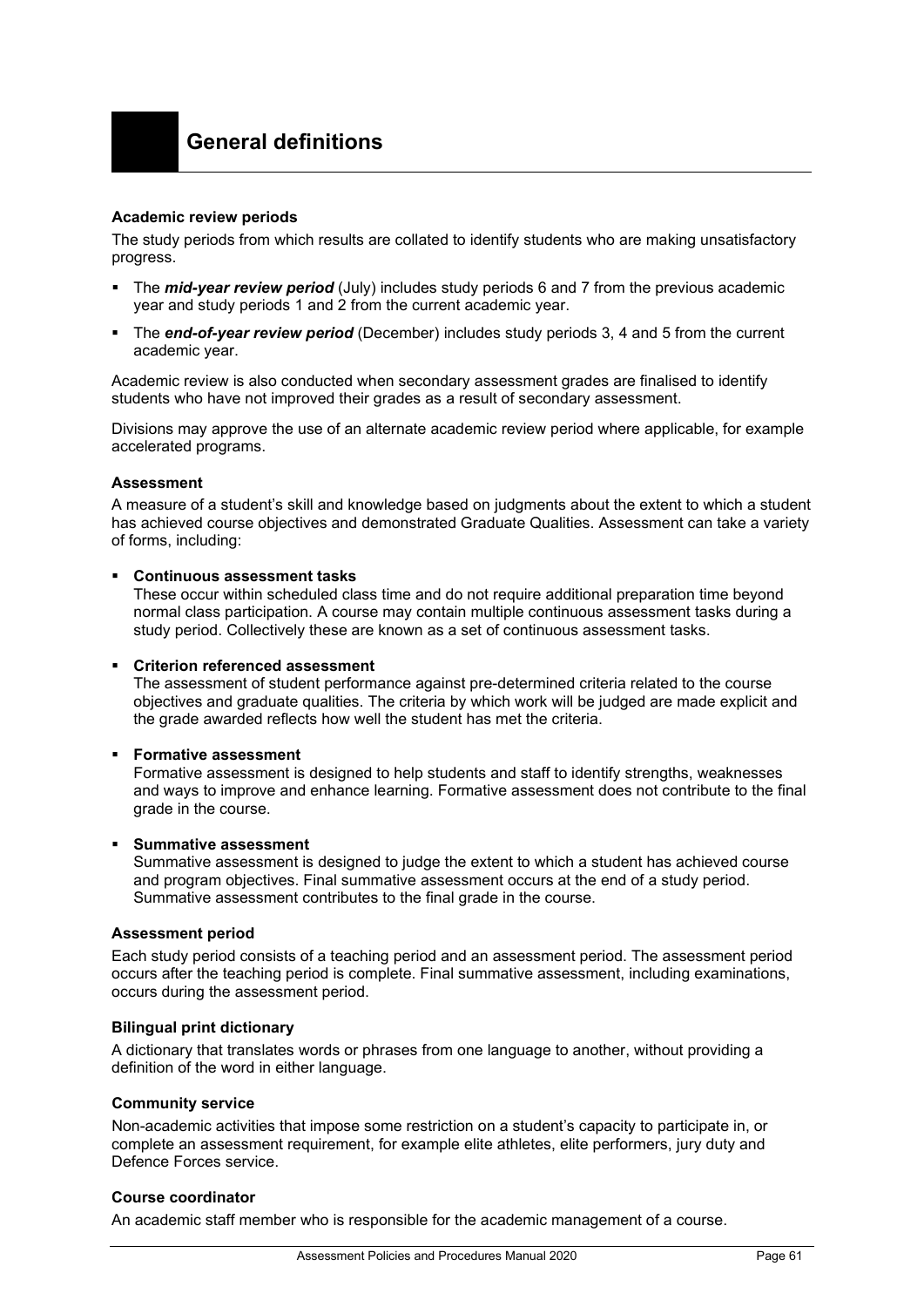#### **Course site**

The learning and teaching website for a specific course. Students enrolled in a specific course can access all course learning activities, resources and administrative information from the course site.

#### **English print dictionary**

A dictionary that contains words in the English language and provides information about meaning, pronunciation, origin and inflected forms. It does not include a thesaurus.

#### **Enrolled student**

A student who has approved leave or load recorded on the student record system against a program, or on a single course basis, at the census date for at least one study period in an academic year.

#### **Examination**

A form of summative assessment where a student is required to undertake a specified academic task within a specified period of time, normally between one and three hours. The location of the examination and access to external assistance is regulated.

Examinations of the University can be closed book, open book, or part-open book:

- a. **Closed book examinations** do not allow students to bring any materials into the examination room. Students who are eligible for agreed variations are entitled to bring the materials allowed as agreed
- b. **Open book examinations** allow students to bring all relevant materials into the examination room
- c. **Part-open book examinations** allow students to bring materials into the examination room, as specified by the course coordinator and in the course outline.

#### **Full-time study load**

The standard annual full-time load is 36 units or 1.0 EFTSL (Equivalent Full-Time Student Load). A student undertaking at least 75 per cent of a full-time load for the academic year will be full-time for that year. A student undertaking at least 75 per cent of a full-time load for either the first half or second half of the year, will be full-time for that half year.

#### **Grade**

A qualitative descriptor used to signify a range of percentage marks, or the status of a result where percentage marks are not applicable. Grades indicate the level of performance in a course against specified criteria and standards. Grades are awarded in all courses.

#### **Grade Point Average (GPA)**

Grade point average is the calculation of a student's average performance over a specified period, such as a teaching period, an academic year, or over the duration of the program. The calculation is based on the grade, the grade point value associated with that grade, and the unit value of each course.

#### **Intervention strategy**

Action taken by the University to assist a student who is making unsatisfactory progress in their program.

#### **Invigilator/Chief invigilator**

A staff member, or authorised nominee, who is responsible for supervising examinations.

#### *learnonline*

The University web-based learning and teaching environment.

#### **Mark**

A quantitative value, often expressed as a percentage, which is awarded for an assessment task.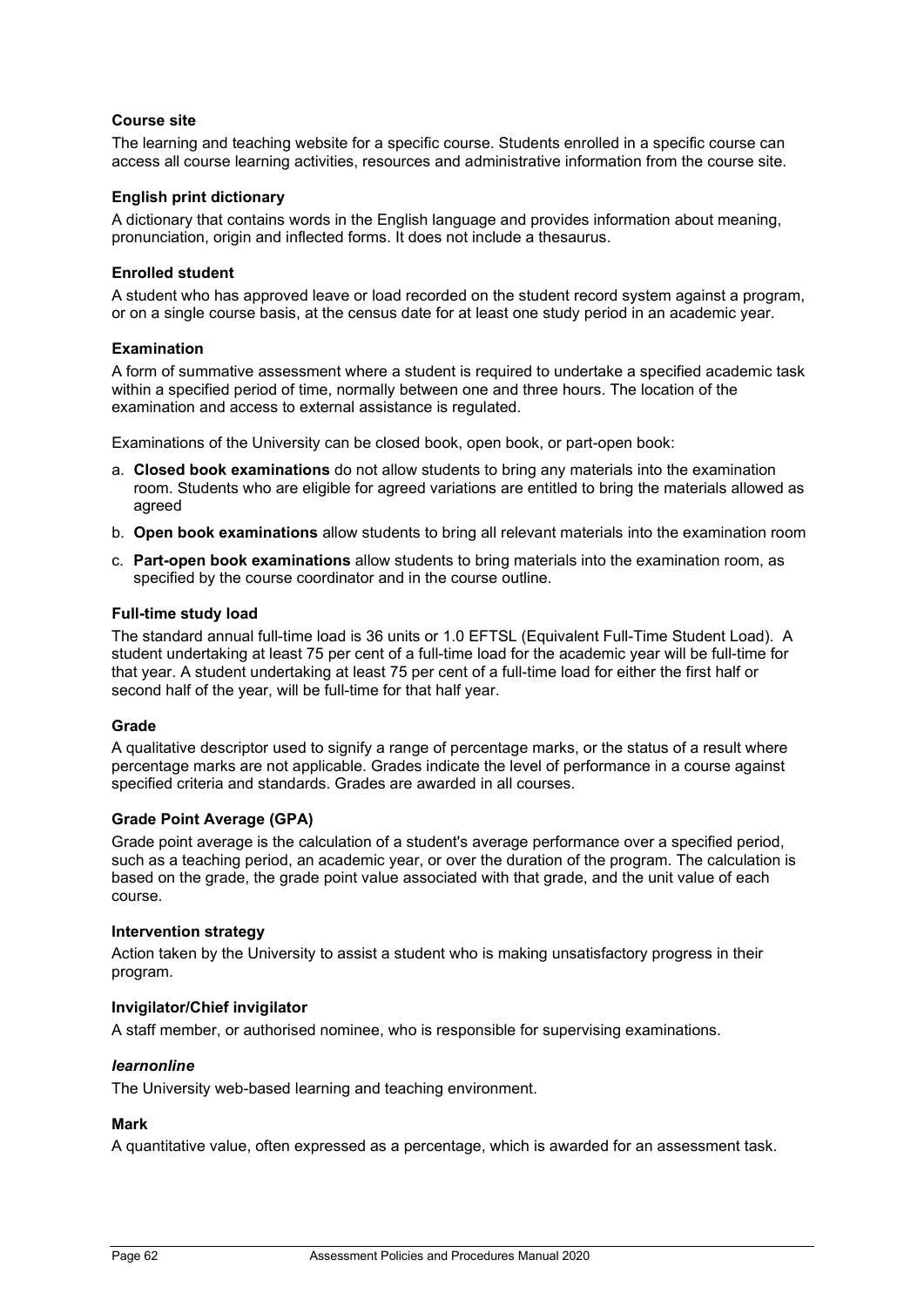#### **Medical certificate**

A UniSA medical certificate, available from [Campus Central,](https://i.unisa.edu.au/campus-central/Student-Forms/Student-Forms-2/) completed and signed by a registered medical practitioner.\*

A practitioner generated medical certificate will also be accepted provided that it includes the following:

- the date of the examination by the practitioner
- the duration of the medical condition
- the practitioner's opinion regarding the impact of the medical condition on the student's academic participation and/or attendance

Medical certificates from online practitioners will not be accepted.

\* A medical certificate may also be provided by another health practitioner registered under the *Health Practitioner Regulation National Law* who understands the history and impact of the student's medical condition.

#### **Natural Justice** (also called 'procedural fairness')

Depends on the circumstances of the matter and is generally a process that seeks to ensure fairness to all parties. It includes the following principles:

- all parties must be given an opportunity to present their case
- the respondent must be provided with notice and information about allegations made against them
- the respondent must be given a reasonable timeframe within which to respond
- the decision maker must:
	- $\circ$  act fairly and without bias
	- o declare any conflict of interest
	- o consider all relevant evidence before the decision maker
	- o base any decision on evidence that supports it
- all parties must be informed of the decision in relation to the complaint, and the reasons for that decision.

#### **Notation**

An abbreviated form for recording a grade (for example 'HD' for High Distinction) or grade action (for example 'I' for Incomplete).

#### **Online course**

A course delivered externally where all communication and access to/distribution of learning resources occur electronically.

#### **Online Course Facilitator**

An academic staff member who is responsible for the academic management of a UniSA Online course.

#### **Part-time study load**

A student undertaking less than a full-time study load. See definition of **Full-time study load**.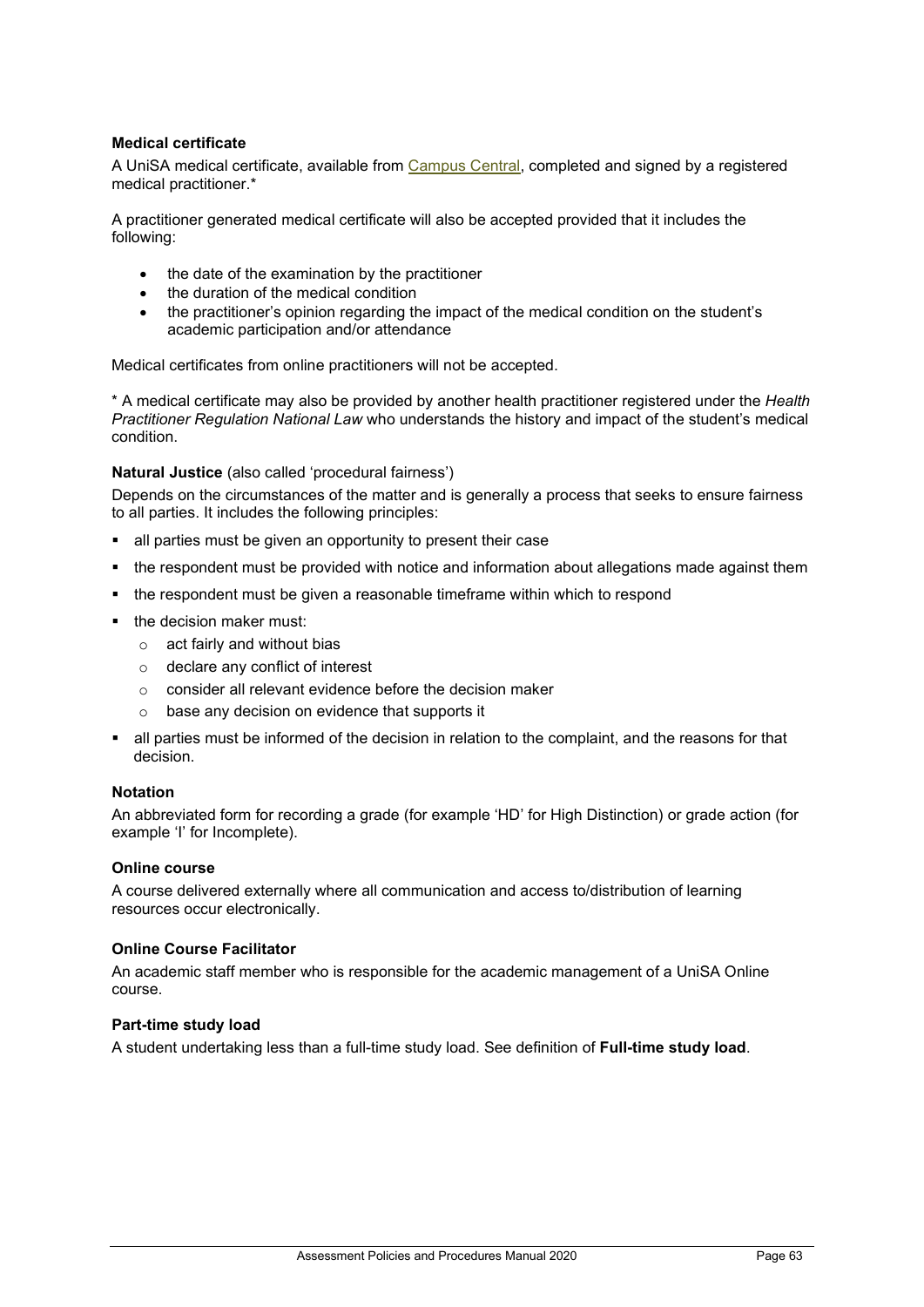#### **Program director**

An academic staff member who is responsible for providing academic leadership of a program.

#### **Program facilitator**

An academic staff member who is responsible for providing academic leadership of a UniSA Online program.

#### **Religious observance**

Strict religious obligations to be observed by followers of a religious doctrine that place restrictions on a student's capacity to participate in an assessment task on a specific day or complete an assessment task by a specified due date.

#### **Study period**

The period of time during which all aspects of course delivery occur, including induction and orientation, reading, preparation, contact hours and assessment. Secondary assessment may be scheduled outside the study period.

#### **Teaching period**

The period during which teaching activities such as lectures, tutorials, practicals, workshops and placements are scheduled during a study period. This is represented by the start and end dates of scheduled classes.

#### **UniSA**

The University of South Australia (UniSA) and any other organisation with which the University has a formal agreement for the delivery of part or all of a program.

#### **USASA**

The UniSA Students' Association.

#### **USASA Advocacy Officer**

A USASA staff member responsible for providing students of the University with information, advice and services in relation to their academic performance and progress.